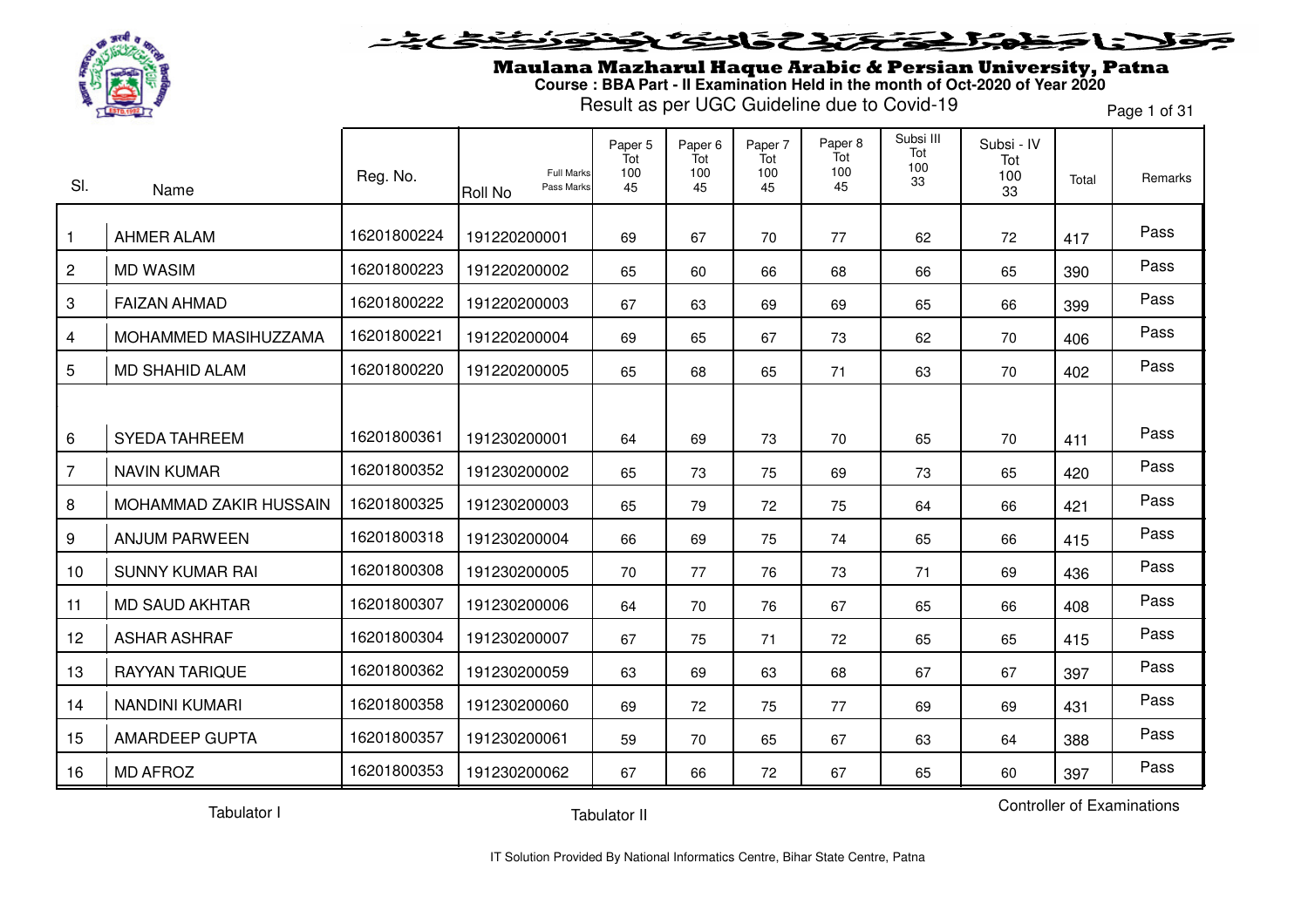

### **SENSTRES**  $\blacktriangleright$ 1 = T

Maulana Mazharul Haque Arabic & Persian University, Patna **Course : BBA Part - II Examination Held in the month of Oct-2020 of Year 2020**

Result as per UGC Guideline due to Covid-19

Page 2 of 31

| SI. |                             | Reg. No.    | <b>Full Marks</b><br>Pass Marks | Paper 5<br>Tot<br>100<br>45 | Paper <sub>6</sub><br>Tot<br>100 | Paper 7<br>Tot<br>100 | Paper 8<br>Tot<br>100<br>45 | Subsi III<br>Tot<br>100<br>33 | Subsi - IV<br>Tot<br>100 | Total | Remarks |
|-----|-----------------------------|-------------|---------------------------------|-----------------------------|----------------------------------|-----------------------|-----------------------------|-------------------------------|--------------------------|-------|---------|
| 17  | Name<br><b>SHADAB ANJUM</b> | 16201800351 | <b>Roll No</b>                  |                             | 45                               | 45                    |                             |                               | 33                       |       | Pass    |
|     |                             |             | 191230200063                    | 70                          | 71                               | 76                    | 75                          | 74                            | 70                       | 436   |         |
| 18  | <b>MEHRUN NISA</b>          | 16201800350 | 191230200064                    | 64                          | 79                               | 70                    | 71                          | 61                            | 61                       | 406   | Pass    |
| 19  | <b>ADITYA SHANKAR</b>       | 16201800347 | 191230200065                    | 69                          | 74                               | 70                    | 70                          | 68                            | 69                       | 420   | Pass    |
| 20  | MANTASHA JAHANGIR           | 16201800346 | 191230200066                    | 67                          | 76                               | 72                    | 68                          | 63                            | 68                       | 414   | Pass    |
| 21  | <b>SANIA JAHANGIR</b>       | 16201800345 | 191230200067                    | 68                          | 74                               | 73                    | 69                          | 65                            | 70                       | 419   | Pass    |
| 22  | MD JAVED ALAM               | 16201800344 | 191230200068                    | 64                          | 69                               | 70                    | 73                          | 66                            | 59                       | 401   | Pass    |
| 23  | <b>KAINAT MUSRRAT</b>       | 16201800343 | 191230200069                    | 63                          | 67                               | 70                    | 62                          | 61                            | 66                       | 389   | Pass    |
| 24  | <b>UZMA RAZA</b>            | 16201800342 | 191230200070                    | 69                          | 75                               | 73                    | 69                          | 70                            | 69                       | 425   | Pass    |
| 25  | MD ATHAR ALAM               | 16201800340 | 191230200071                    | 64                          | 74                               | 68                    | 78                          | 67                            | 59                       | 410   | Pass    |
| 26  | <b>MOHAN KUMAR</b>          | 16201800339 | 191230200072                    | 60                          | 78                               | 69                    | 75                          | 63                            | 59                       | 404   | Pass    |
| 27  | <b>SANA FIRDAUS</b>         | 16201800338 | 191230200073                    | 76                          | 75                               | 78                    | 78                          | 70                            | 74                       | 451   | Pass    |
| 28  | <b>MD SHARIQUE ASHRAF</b>   | 16201800336 | 191230200074                    | 68                          | 72                               | 74                    | 73                          | 64                            | 68                       | 419   | Pass    |
| 29  | <b>SABRA KHAN</b>           | 16201800334 | 191230200075                    | 69                          | 74                               | 73                    | 76                          | 75                            | 74                       | 441   | Pass    |
| 30  | <b>SYMA FATIMA</b>          | 16201800332 | 191230200076                    | 64                          | 74                               | 69                    | 75                          | 65                            | 66                       | 413   | Pass    |
| 31  | <b>SALMAN AHMAD</b>         | 16201800327 | 191230200077                    | 62                          | 75                               | 66                    | 72                          | 57                            | 70                       | 402   | Pass    |
| 32  | <b>TANWIR ALAM</b>          | 16201800324 | 191230200078                    | 67                          | 76                               | 58                    | 74                          | 67                            | 53                       | 395   | Pass    |
| 33  | <b>IMRAN HUSSAIN</b>        | 16201800321 | 191230200079                    | 62                          | 70                               | 63                    | 68                          | 61                            | 59                       | 383   | Pass    |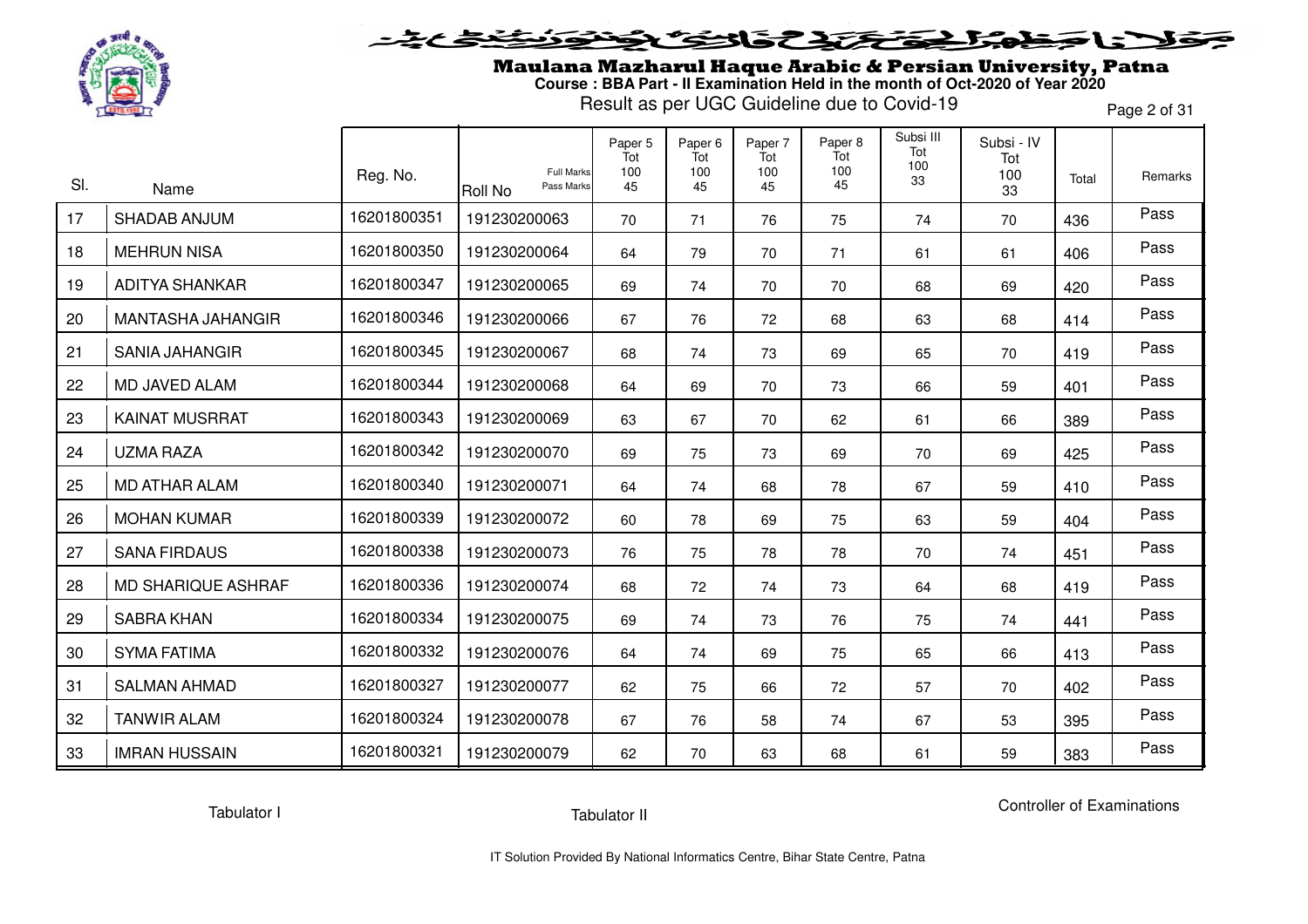

## 5315737 l a c

Maulana Mazharul Haque Arabic & Persian University, Patna **Course : BBA Part - II Examination Held in the month of Oct-2020 of Year 2020**

Result as per UGC Guideline due to Covid-19

Page 3 of 31

| SI. | Name                   | Reg. No.    | <b>Full Marks</b><br>Pass Marks<br>Roll No | Paper 5<br>Tot<br>100<br>45 | Paper 6<br>Tot<br>100<br>45 | Paper 7<br>Tot<br>100<br>45 | Paper 8<br>Tot<br>100<br>45 | Subsi III<br>Tot<br>100<br>33 | Subsi - IV<br>Tot<br>100<br>33 | Total | Remarks |
|-----|------------------------|-------------|--------------------------------------------|-----------------------------|-----------------------------|-----------------------------|-----------------------------|-------------------------------|--------------------------------|-------|---------|
| 34  | <b>ABUL QASIM</b>      | 16201800320 | 191230200080                               | 64                          | 73                          | 70                          | 78                          | 69                            | 68                             | 422   | Pass    |
| 35  | <b>MD NIHAL ALAM</b>   | 16201800319 | 191230200081                               | 64                          | 73                          | 69                          | 69                          | 67                            | 70                             | 412   | Pass    |
| 36  | MD SHAHZOZ EJAZ        | 16201800317 | 191230200082                               | 63                          | 74                          | 69                          | 69                          | 64                            | 66                             | 405   | Pass    |
| 37  | <b>MD SADDAM</b>       | 16201800316 | 191230200083                               | 62                          | 77                          | 75                          | 78                          | 69                            | 65                             | 426   | Pass    |
| 38  | <b>MUSKAN PRAWEEN</b>  | 16201800315 | 191230200084                               | 68                          | 73                          | 76                          | 69                          | 76                            | 74                             | 436   | Pass    |
| 39  | ALISHA ANWAR           | 16201800313 | 191230200086                               | 75                          | 75                          | 76                          | 74                          | 75                            | 74                             | 449   | Pass    |
| 40  | MD ASHAD IMTIYAZ       | 16201800312 | 191230200087                               | 64                          | 75                          | 73                          | 68                          | 60                            | 70                             | 410   | Pass    |
| 41  | <b>SANA ARSHAD</b>     | 16201800311 | 191230200088                               | 65                          | 75                          | 74                          | 69                          | 65                            | 70                             | 418   | Pass    |
| 42  | <b>MD KASHIF</b>       | 16201800310 | 191230200089                               | 66                          | 74                          | 65                          | 68                          | 64                            | 68                             | 405   | Pass    |
| 43  | <b>MOHAMMAD KHALID</b> | 16201800306 | 191230200090                               | 74                          | 71                          | 74                          | 63                          | 70                            | 73                             | 425   | Pass    |
| 44  | <b>SAQUIB RAZA</b>     | 16201800305 | 191230200091                               | 70                          | 78                          | 74                          | 77                          | 68                            | 73                             | 440   | Pass    |
| 45  | <b>MD NOUSHAD</b>      | 16201800363 | 191230200129                               | 54                          | 71                          | 71                          | 73                          | 61                            | 61                             | 391   | Pass    |
| 46  | <b>SADAF SBRIN</b>     | 16201800360 | 191230200130                               | 66                          | 73                          | 79                          | 77                          | 65                            | 73                             | 433   | Pass    |
| 47  | <b>SHEIKH AMREEN</b>   | 16201800356 | 191230200132                               | 69                          | 73                          | 73                          | 79                          | 67                            | 68                             | 429   | Pass    |
| 48  | <b>UZMA KHAN</b>       | 16201800355 | 191230200133                               | 66                          | 73                          | 69                          | 77                          | 65                            | 67                             | 417   | Pass    |
| 49  | <b>SAIFULLAH KHAN</b>  | 16201800354 | 191230200134                               | 61                          | 71                          | 70                          | 77                          | 65                            | 68                             | 412   | Pass    |
| 50  | <b>MD JAWED</b>        | 16201800349 | 191230200135                               | 63                          | 70                          | 61                          | 74                          | 70                            | 69                             | 407   | Pass    |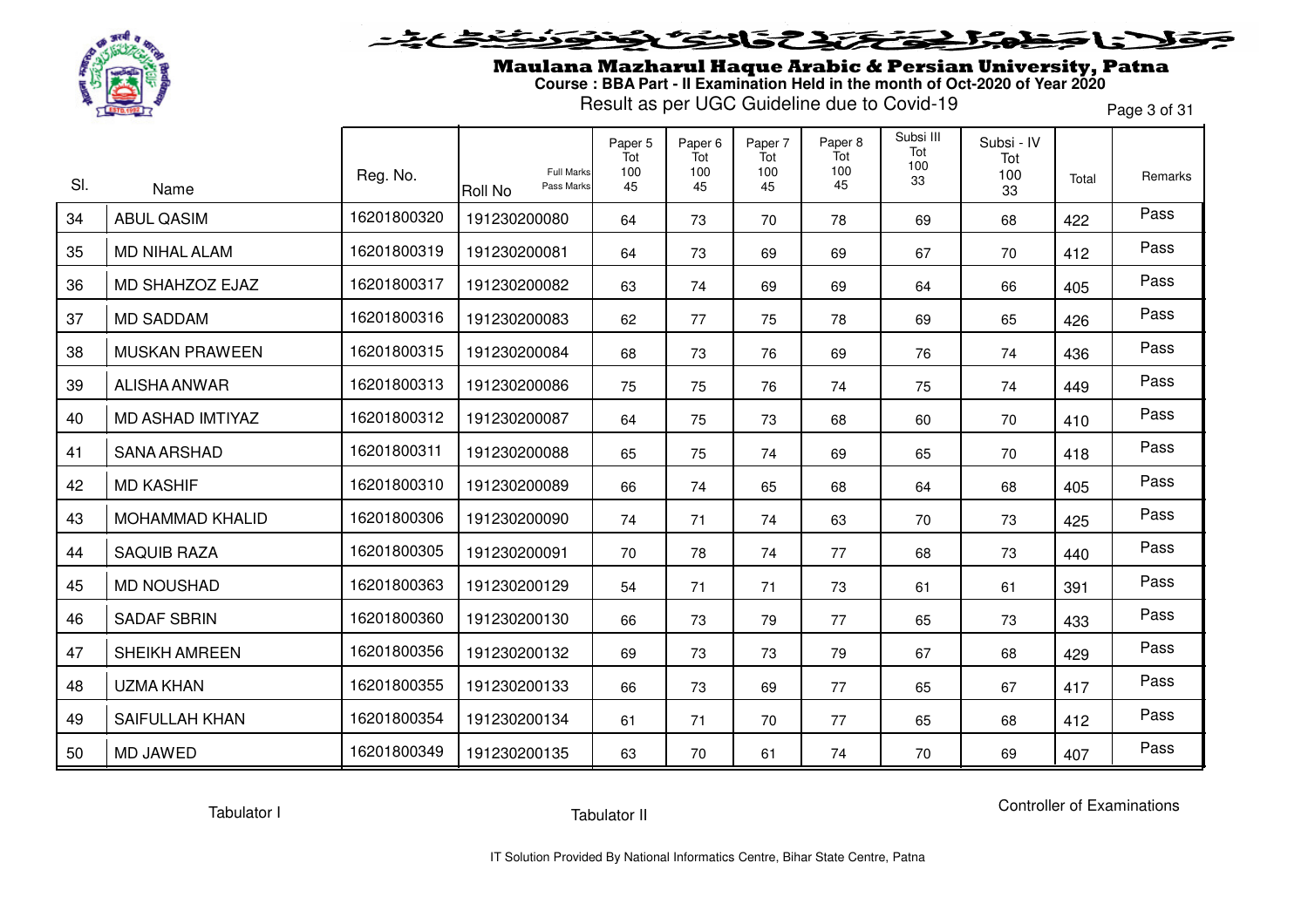

### **SENSTRES**  $\blacktriangleright$ l = "

Maulana Mazharul Haque Arabic & Persian University, Patna **Course : BBA Part - II Examination Held in the month of Oct-2020 of Year 2020**

Result as per UGC Guideline due to Covid-19

Page 4 of 31

| SI. | Name                  | Reg. No.    | Full Marks<br>Pass Marks<br><b>Roll No</b> | Paper 5<br>Tot<br>100<br>45 | Paper <sub>6</sub><br>Tot<br>100<br>45 | Paper 7<br>Tot<br>100<br>45 | Paper 8<br>Tot<br>100<br>45 | Subsi III<br>Tot<br>100<br>33 | Subsi - IV<br>Tot<br>100<br>33 | Total | Remarks |
|-----|-----------------------|-------------|--------------------------------------------|-----------------------------|----------------------------------------|-----------------------------|-----------------------------|-------------------------------|--------------------------------|-------|---------|
| 51  | <b>MD SHAHNAWAZ</b>   | 16201800348 | 191230200136                               | 61                          | 69                                     | 60                          | 76                          | 67                            | 69                             | 402   | Pass    |
| 52  | <b>TAUHID AKHTAR</b>  | 16201800341 | 191230200137                               | 60                          | 70                                     | 58                          | 76                          | 65                            | 65                             | 394   | Pass    |
| 53  | <b>FATIMA KHATOON</b> | 16201800337 | 191230200138                               | 61                          | 70                                     | 62                          | 77                          | 66                            | 67                             | 403   | Pass    |
| 54  | <b>MD TOUQIR</b>      | 16201800335 | 191230200139                               | 64                          | 71                                     | 73                          | 74                          | 67                            | 69                             | 418   | Pass    |
| 55  | <b>MD SAIF ALAM</b>   | 16201800331 | 191230200140                               | 61                          | 71                                     | 64                          | 77                          | 68                            | 65                             | 406   | Pass    |
| 56  | MD INTEKHAB ALAM      | 16201800330 | 191230200141                               | 61                          | 66                                     | 59                          | 74                          | 67                            | 62                             | 389   | Pass    |
| 57  | <b>MD REZAULLAH</b>   | 16201800329 | 191230200142                               | 65                          | 72                                     | 63                          | 78                          | 67                            | 62                             | 407   | Pass    |
| 58  | <b>MD FAIZ</b>        | 16201800326 | 191230200143                               | 61                          | 70                                     | 62                          | 73                          | 68                            | 69                             | 403   | Pass    |
| 59  | <b>ALBIYA KHATOON</b> | 16201800309 | 191230200144                               | 64                          | 73                                     | 72                          | 78                          | 71                            | 67                             | 425   | Pass    |
| 60  | <b>MD NEZAMUDDIN</b>  | 16201800323 | 191230200145                               | 69                          | 71                                     | 69                          | 69                          | 64                            | 67                             | 409   | Pass    |
|     |                       |             |                                            |                             |                                        |                             |                             |                               |                                |       |         |
| 61  | <b>SAIF KHAN</b>      | 16201800567 | 191270200004                               | 65                          | 74                                     | 69                          | 75                          | 71                            | 73                             | 427   | Pass    |
| 62  | <b>ZAFAR ALI</b>      | 16201800566 | 191270200005                               | 63                          | 69                                     | 72                          | 68                          | 70                            | 73                             | 415   | Pass    |
| 63  | <b>ANAMIKA KUMARI</b> | 16201800565 | 191270200006                               | 63                          | 72                                     | 45                          | 70                          | 67                            | 71                             | 388   | Pass    |
| 64  | RITIK KUMAR YADAV     | 16201800564 | 191270200007                               | 65                          | 69                                     | 69                          | 74                          | 71                            | 75                             | 423   | Pass    |
| 65  | <b>MD FAIZ KHAN</b>   | 16201800563 | 191270200008                               | 67                          | 67                                     | 65                          | 70                          | 68                            | 75                             | 412   | Pass    |
| 66  | <b>ALFIYA FIRDOUS</b> | 16201800562 | 191270200009                               | 64                          | 72                                     | 74                          | 69                          | 71                            | 75                             | 425   | Pass    |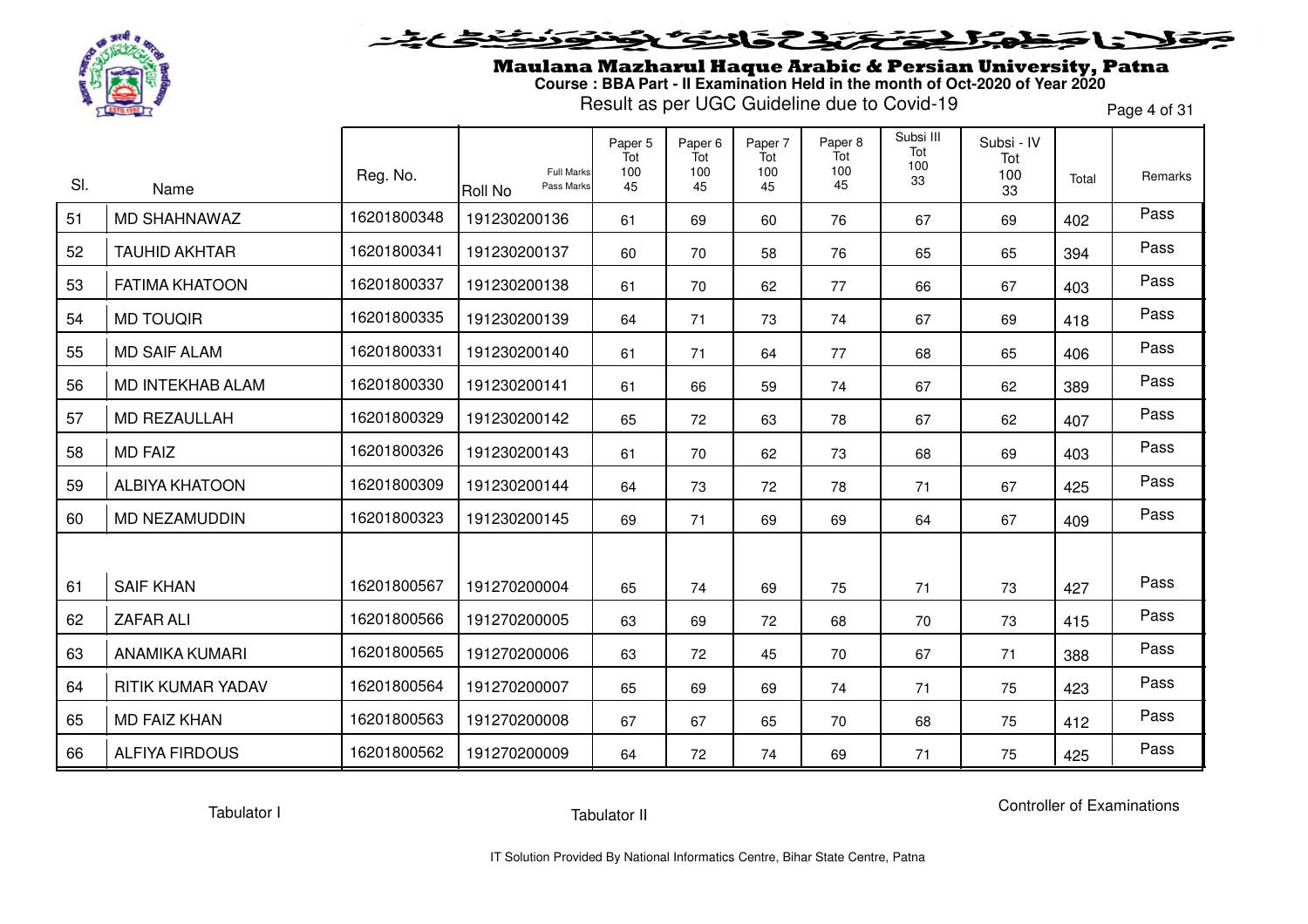

## 5315737 LE E

Maulana Mazharul Haque Arabic & Persian University, Patna **Course : BBA Part - II Examination Held in the month of Oct-2020 of Year 2020**

Result as per UGC Guideline due to Covid-19

Page 5 of 31

| SI. |                            | Reg. No.    | <b>Full Marks</b><br>Pass Marks | Paper 5<br>Tot<br>100<br>45 | Paper 6<br>Tot<br>100<br>45 | Paper 7<br>Tot<br>100<br>45 | Paper 8<br>Tot<br>100<br>45 | Subsi III<br>Tot<br>100<br>33 | Subsi - IV<br>Tot<br>100 | Total | Remarks |
|-----|----------------------------|-------------|---------------------------------|-----------------------------|-----------------------------|-----------------------------|-----------------------------|-------------------------------|--------------------------|-------|---------|
| 67  | Name<br>ALKSHENDRA NARAYAN | 16201800561 | Roll No<br>191270200010         | 69                          | 72                          | 68                          | 68                          | 68                            | 33<br>74                 | 419   | Pass    |
| 68  | <b>RUCHIKA KUMARI</b>      | 16201800559 | 191270200011                    | 68                          | 70                          | 73                          | 73                          | 73                            | 75                       | 432   | Pass    |
| 69  | <b>MD RAZA</b>             | 16201800558 | 191270200012                    | 63                          | 71                          | 66                          | 62                          | 65                            | 73                       | 400   | Pass    |
| 70  | SHAHZADI KHATOON           | 16201800557 | 191270200013                    | 73                          | 73                          | 72                          | 76                          | 76                            | 76                       | 446   | Pass    |
| 71  | <b>MEHRAN SAIFI</b>        | 16201800556 | 191270200014                    | 71                          | 71                          | 69                          | 69                          | 72                            | 74                       | 426   | Pass    |
| 72  | <b>ZAHID KHAN</b>          | 16201800555 | 191270200015                    | 69                          | 71                          | 69                          | 73                          | 72                            | 73                       | 427   | Pass    |
| 73  | <b>RUPAM KUMAR</b>         | 16201800554 | 191270200016                    | 71                          | 74                          | 72                          | 77                          | 70                            | 75                       | 439   | Pass    |
| 74  | <b>ATIQUE AHMED</b>        | 16201800553 | 191270200017                    | 64                          | 70                          | 70                          | 71                          | 69                            | 74                       | 418   | Pass    |
| 75  | <b>NAFIS AHMAD</b>         | 16201800552 | 191270200018                    | 63                          | 70                          | 70                          | 70                          | 67                            | 75                       | 415   | Pass    |
| 76  | <b>DANISH ALAM</b>         | 16201800551 | 191270200019                    | 69                          | 74                          | 64                          | 63                          | 66                            | 75                       | 411   | Pass    |
| 77  | <b>MD ALIM KHAN</b>        | 16201800550 | 191270200020                    | 69                          | 73                          | 62                          | 67                          | 71                            | 73                       | 415   | Pass    |
| 78  | KHURSHEED ANWAR            | 16201800549 | 191270200021                    | 71                          | 75                          | 64                          | 73                          | 76                            | 77                       | 436   | Pass    |
| 79  | <b>HINA PRAWEEN</b>        | 16201800548 | 191270200022                    | 71                          | 68                          | 68                          | 67                          | 68                            | 72                       | 414   | Pass    |
| 80  | <b>RAVI RAJ</b>            | 16201800547 | 191270200023                    | 64                          | 67                          | 66                          | 71                          | 66                            | 73                       | 407   | Pass    |
| 81  | RAVI KUMAR SHARMA          | 16201800546 | 191270200024                    | 64                          | 66                          | 67                          | 69                          | 71                            | 73                       | 410   | Pass    |
| 82  | <b>NURFATMA</b>            | 16201800545 | 191270200025                    | 66                          | 72                          | 69                          | 72                          | 72                            | 75                       | 426   | Pass    |
| 83  | SHREYA JAISWAL             | 16201800544 | 191270200026                    | 72                          | 76                          | 72                          | 74                          | 74                            | 77                       | 445   | Pass    |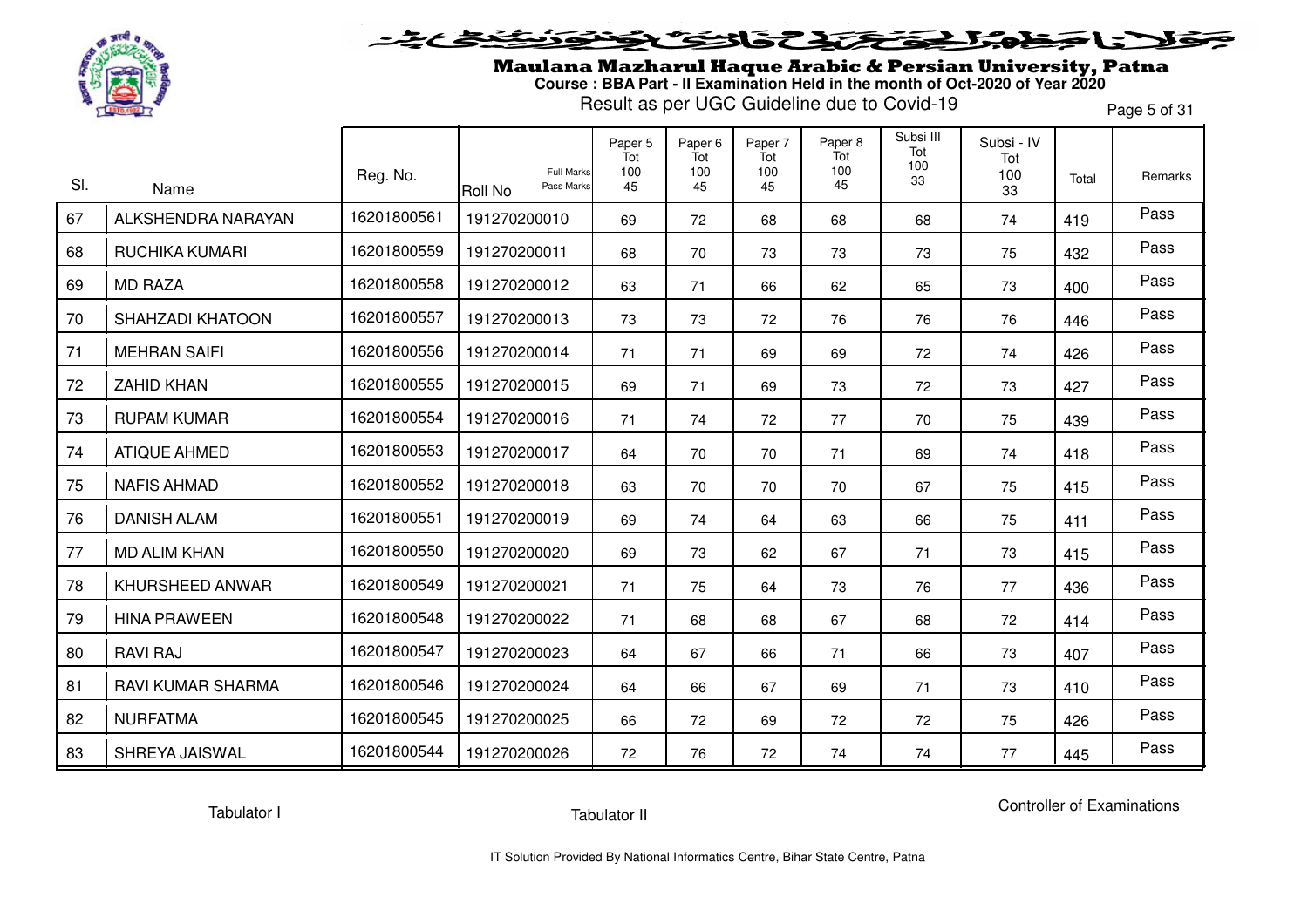

Maulana Mazharul Haque Arabic & Persian University, Patna **Course : BBA Part - II Examination Held in the month of Oct-2020 of Year 2020**

Result as per UGC Guideline due to Covid-19

Page 6 of 31

| SI. |                          | Reg. No.    | <b>Full Marks</b>     | Paper 5<br>Tot<br>100 | Paper <sub>6</sub><br>Tot<br>100 | Paper 7<br>Tot<br>100 | Paper 8<br>Tot<br>100 | Subsi III<br>Tot<br>100<br>33 | Subsi - IV<br>Tot<br>100 | Total | Remarks |
|-----|--------------------------|-------------|-----------------------|-----------------------|----------------------------------|-----------------------|-----------------------|-------------------------------|--------------------------|-------|---------|
|     | Name                     |             | Pass Marks<br>Roll No | 45                    | 45                               | 45                    | 45                    |                               | 33                       |       |         |
| 84  | <b>SUMIT KUMAR</b>       | 16201800543 | 191270200027          | 68                    | 69                               | 69                    | 72                    | 75                            | 74                       | 427   | Pass    |
| 85  | <b>SALONI KUMARI</b>     | 16201800542 | 191270200028          | 72                    | 72                               | 70                    | 76                    | 77                            | 74                       | 441   | Pass    |
| 86  | <b>MD ABUZAID ANSARI</b> | 16201800541 | 191270200029          | 72                    | 74                               | 69                    | 75                    | 76                            | 75                       | 441   | Pass    |
| 87  | <b>SEEMA KUMARI</b>      | 16201800540 | 191270200030          | 74                    | 75                               | 74                    | 76                    | 77                            | 76                       | 452   | Pass    |
| 88  | <b>ZEYA ABBAS</b>        | 16201800539 | 191270200031          | 72                    | 73                               | 70                    | 72                    | 73                            | 72                       | 432   | Pass    |
| 89  | <b>SIMRAN CHAURASIA</b>  | 16201800538 | 191270200032          | 70                    | 69                               | 71                    | 73                    | 73                            | 74                       | 430   | Pass    |
| 90  | <b>AFREEN KHAN</b>       | 16201705639 | 191270200033          | 65                    | 73                               | 70                    | 74                    | 67                            | 74                       | 423   | Pass    |
|     |                          |             |                       |                       |                                  |                       |                       |                               |                          |       |         |
| 91  | <b>SHIV KUMAR GUDDU</b>  | 16201705718 | 181310200005          | 53                    | 62                               | 57                    | 63                    | 61                            | 54                       | 350   | Pass    |
| 92  | AYUSH BHARDWAJ           | 16201806647 | 191310200001          | 62                    | 70                               | 66                    | 76                    | 68                            | 67                       | 409   | Pass    |
| 93  | MD MOKKARAM HUSSAIN      | 16201806646 | 191310200002          | 62                    | 67                               | 72                    | 67                    | 50                            | 63                       | 381   | Pass    |
| 94  | PRITY UPADHAYAY          | 16201806645 | 191310200003          | 66                    | 68                               | 70                    | 68                    | 68                            | 71                       | 411   | Pass    |
| 95  | <b>MD KAIF IMAM</b>      | 16201806643 | 191310200004          | 64                    | 69                               | 73                    | 72                    | 68                            | 70                       | 416   | Pass    |
| 96  | <b>SHABENOOR</b>         | 16201806642 | 191310200005          | 62                    | 71                               | 63                    | 67                    | 51                            | 67                       | 381   | Pass    |
| 97  | <b>SHAHNILA SIDDIQUE</b> | 16201806454 | 191310200006          | 66                    | 70                               | 68                    | 70                    | 68                            | 67                       | 409   | Pass    |
| 98  | <b>MEHDI NAWAB</b>       | 16201806453 | 191310200007          | 59                    | 68                               | 62                    | 63                    | 62                            | 65                       | 379   | Pass    |
| 99  | MOHAMMAD SAKIF HUSSAIN   | 16201806452 | 191310200008          | 62                    | 68                               | 62                    | 76                    | 61                            | 70                       | 399   | Pass    |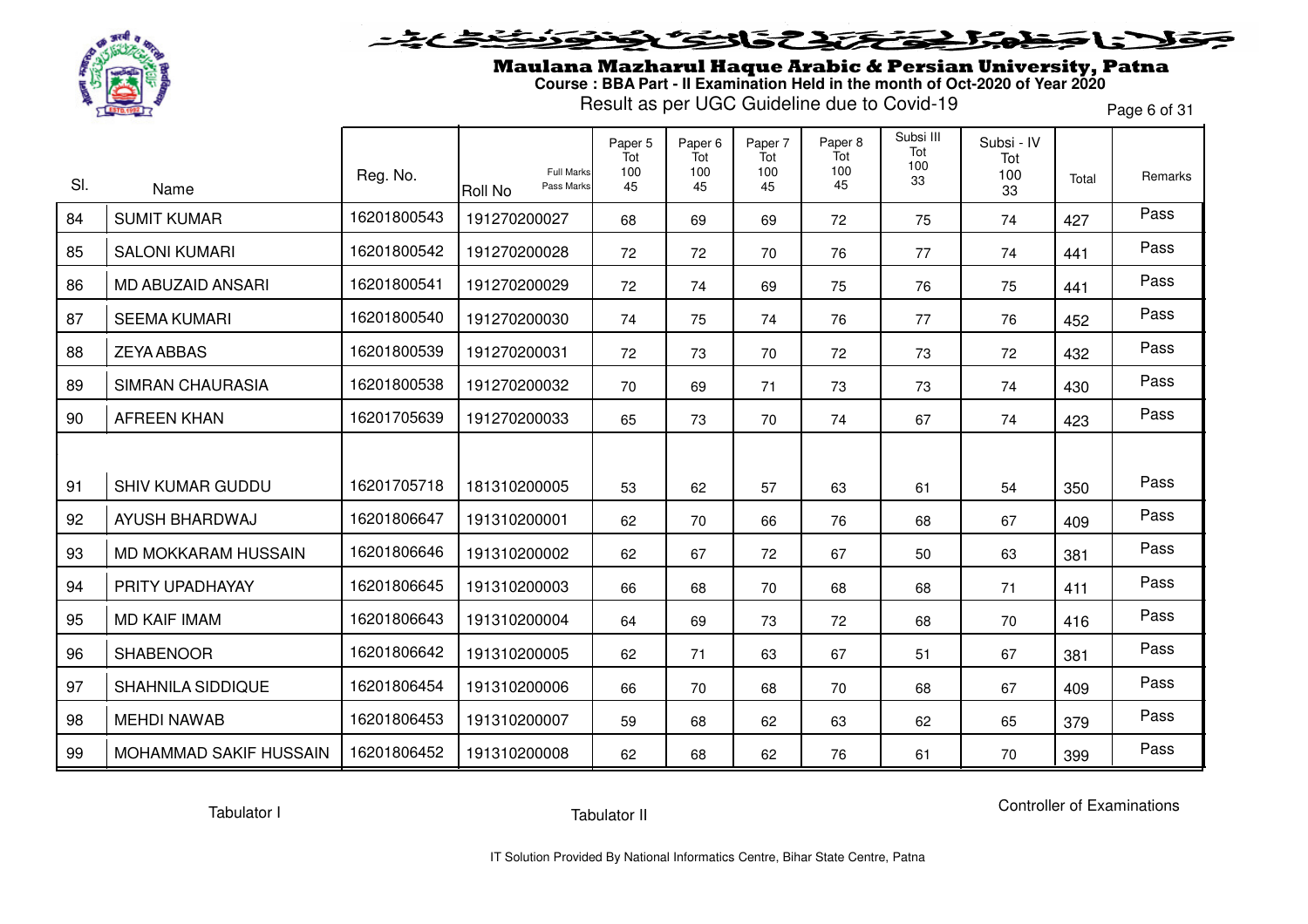

### **SENSTRES**  $\blacktriangleright$ l = "

Maulana Mazharul Haque Arabic & Persian University, Patna **Course : BBA Part - II Examination Held in the month of Oct-2020 of Year 2020**

Result as per UGC Guideline due to Covid-19

Page 7 of 31

| SI. | Name                       | Reg. No.    | <b>Full Marks</b><br>Pass Marks | Paper 5<br>Tot<br>100<br>45 | Paper <sub>6</sub><br>Tot<br>100<br>45 | Paper 7<br>Tot<br>100<br>45 | Paper 8<br>Tot<br>100<br>45 | Subsi III<br>Tot<br>100<br>33 | Subsi - IV<br>Tot<br>100<br>33 | Total | Remarks |
|-----|----------------------------|-------------|---------------------------------|-----------------------------|----------------------------------------|-----------------------------|-----------------------------|-------------------------------|--------------------------------|-------|---------|
| 100 | <b>ADIM KHAN</b>           | 16201806451 | Roll No<br>191310200009         | 54                          | 67                                     | 70                          | 71                          | 61                            | 68                             | 391   | Pass    |
| 101 | <b>TAUSHIFE AHMAD KHAN</b> | 16201806450 | 191310200010                    | 66                          | 71                                     | 68                          | 76                          | 69                            | 60                             | 410   | Pass    |
| 102 | <b>MD. SHAH FAISAL</b>     | 16201806449 | 191310200011                    | 60                          | 68                                     | 72                          | 67                          | 65                            | 62                             | 394   | Pass    |
| 103 | <b>ASHAD AFRIDI KHAN</b>   | 16201806448 | 191310200012                    | 64                          | 69                                     | 69                          | 65                          | 67                            | 65                             | 399   | Pass    |
| 104 | ABU HASHMI HAIDAR KHAN     | 16201806447 | 191310200013                    | 65                          | 68                                     | 73                          | 75                          | 69                            | 70                             | 420   | Pass    |
| 105 | <b>NABILA AMIN</b>         | 16201806446 | 191310200014                    | 64                          | 71                                     | 69                          | 73                          | 67                            | 68                             | 412   | Pass    |
| 106 | <b>PARINITI KUMARI</b>     | 16201806445 | 191310200015                    | 66                          | 71                                     | 68                          | 73                          | 66                            | 66                             | 410   | Pass    |
| 107 | <b>TABASSUM PERVEEN</b>    | 16201806444 | 191310200016                    | 69                          | 73                                     | 71                          | 69                          | 63                            | 67                             | 412   | Pass    |
| 108 | <b>MD. TAUSIF RAZA</b>     | 16201806443 | 191310200017                    | 61                          | 66                                     | 70                          | 69                          | 67                            | 61                             | 394   | Pass    |
| 109 | <b>ANKITA GUPTA</b>        | 16201806441 | 191310200019                    | 61                          | 63                                     | 59                          | 68                          | 62                            | 61                             | 374   | Pass    |
| 110 | <b>FAISAL ANSARI</b>       | 16201806440 | 191310200020                    | 61                          | 69                                     | 64                          | 72                          | 66                            | 58                             | 390   | Pass    |
| 111 | <b>MANAWAR ALAM</b>        | 16201806439 | 191310200021                    | 63                          | 71                                     | 68                          | 73                          | 69                            | 71                             | 415   | Pass    |
| 112 | <b>KRITI KUMARI</b>        | 16201806438 | 191310200022                    | 59                          | 68                                     | 63                          | 75                          | 63                            | 64                             | 392   | Pass    |
| 113 | <b>IMRAN IMAM</b>          | 16201806437 | 191310200023                    | 61                          | 69                                     | 70                          | 75                          | 72                            | 69                             | 416   | Pass    |
| 114 | SAYEDA SADIYA MUMTAZ       | 16201806436 | 191310200024                    | 64                          | 69                                     | 70                          | 72                          | 69                            | 63                             | 407   | Pass    |
| 115 | <b>MD. WARIS ALI</b>       | 16201806435 | 191310200025                    | 64                          | 67                                     | 69                          | 65                          | 65                            | 48                             | 378   | Pass    |
| 116 | <b>BUSHRA SIDDIQUI</b>     | 16201806434 | 191310200026                    | 64                          | 69                                     | 68                          | 70                          | 68                            | 65                             | 404   | Pass    |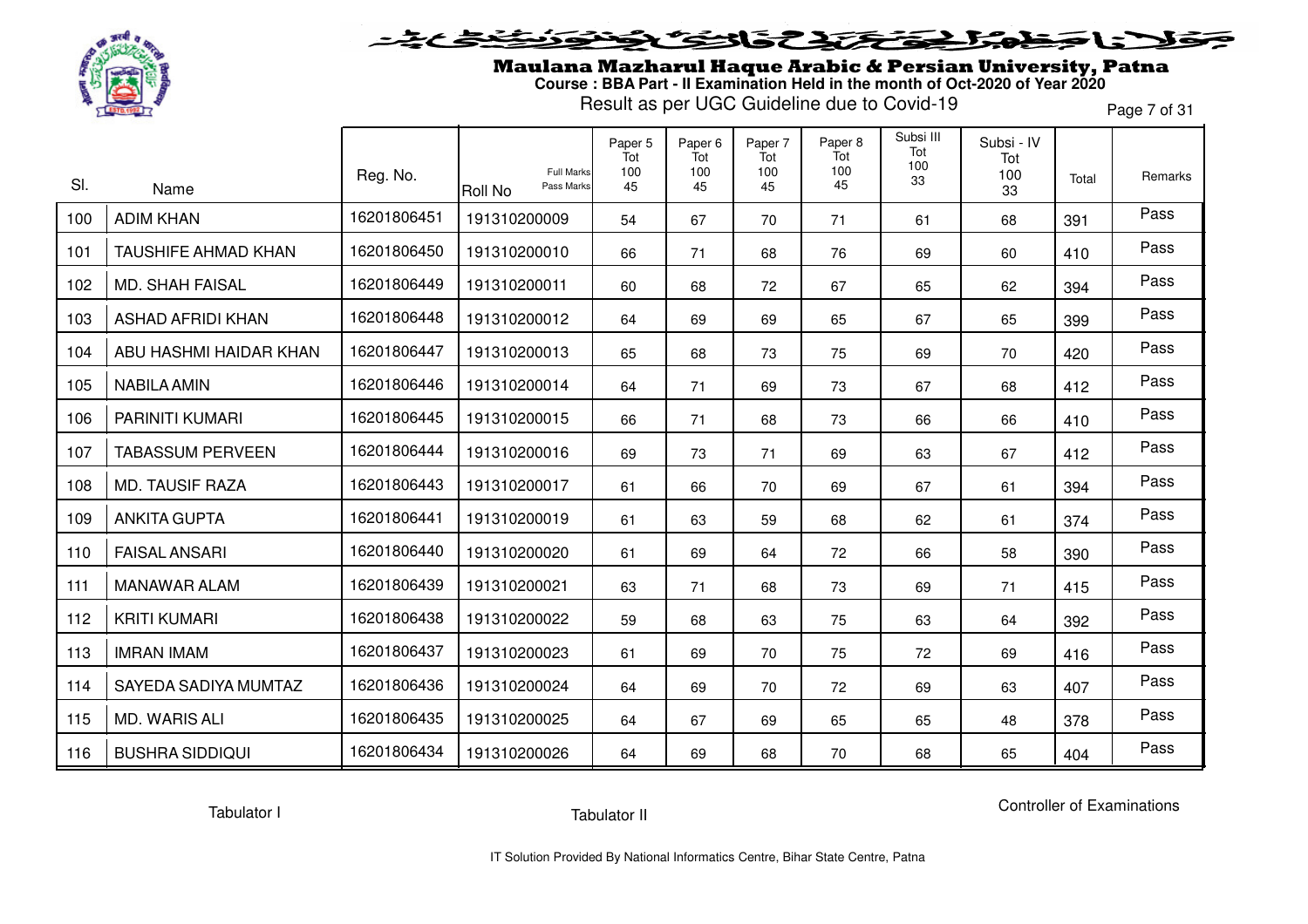

#### **SENSCAP** LS –  $\blacktriangleright$

Maulana Mazharul Haque Arabic & Persian University, Patna **Course : BBA Part - II Examination Held in the month of Oct-2020 of Year 2020**

Result as per UGC Guideline due to Covid-19

Page 8 of 31

| SI. | Name                     | Reg. No.    | <b>Full Marks</b><br>Pass Marks<br>Roll No | Paper 5<br>Tot<br>100<br>45 | Paper 6<br>Tot<br>100<br>45 | Paper 7<br>Tot<br>100<br>45 | Paper 8<br>Tot<br>100<br>45 | Subsi III<br>Tot<br>100<br>33 | Subsi - IV<br>Tot<br>100<br>33 | Total | Remarks |
|-----|--------------------------|-------------|--------------------------------------------|-----------------------------|-----------------------------|-----------------------------|-----------------------------|-------------------------------|--------------------------------|-------|---------|
| 117 | SANJESH KUMAR CHAUDHRY   | 16201707706 | 191310200027                               | 61                          | 65                          | 67                          | 70                          | 67                            | 64                             | 394   | Pass    |
| 118 | <b>BARBIE ARUN</b>       | 16201806644 | 191310200039                               | 65                          | 68                          | 62                          | 69                          | 65                            | 64                             | 393   | Pass    |
|     |                          |             |                                            |                             |                             |                             |                             |                               |                                |       |         |
| 119 | <b>NAYLA HASAN</b>       | 16201800819 | 191380200002                               | 61                          | 69                          | 71                          | 72                          | 72                            | 72                             | 417   | Pass    |
| 120 | ATIYA AFROJ              | 16201800818 | 191380200003                               | 69                          | 72                          | 73                          | 77                          | 75                            | 72                             | 438   | Pass    |
|     |                          |             |                                            |                             |                             |                             |                             |                               |                                |       |         |
| 121 | <b>DANISH ALAM</b>       | 16201805841 | 191390200001                               | 70                          | 72                          | 72                          | 69                          | 75                            | 75                             | 433   | Pass    |
|     |                          |             |                                            |                             |                             |                             |                             |                               |                                |       |         |
| 122 | <b>NAWAZ SHARIF</b>      | 16201800941 | 191450200001                               | 66                          | 64                          | 70                          | 73                          | 64                            | 69                             | 406   | Pass    |
| 123 | MOHAMMAD KHALIQUE ANWA   | 16201800940 | 191450200002                               | 62                          | 66                          | 70                          | 72                          | 64                            | 68                             | 402   | Pass    |
| 124 | <b>TABASSUM ARA</b>      | 16201800939 | 191450200003                               | 60                          | 67                          | 66                          | 64                          | 66                            | 68                             | 391   | Pass    |
|     |                          |             |                                            |                             |                             |                             |                             |                               |                                |       |         |
| 125 | <b>SONU KUMAR</b>        | 16201806455 | 191460200002                               | 66                          | 69                          | 74                          | 68                          | 62                            | 70                             | 409   | Pass    |
| 126 | <b>NISHA KUMARI</b>      | 16201801029 | 191460200003                               | 71                          | 72                          | 76                          | 69                          | 72                            | 70                             | 430   | Pass    |
| 127 | MD AFZAL NAJEEB          | 16201801028 | 191460200004                               | 62                          | 73                          | 73                          | 76                          | 71                            | 71                             | 426   | Pass    |
| 128 | <b>KAJAL KUMARI</b>      | 16201801027 | 191460200005                               | 66                          | 73                          | 75                          | 73                          | 65                            | 74                             | 426   | Pass    |
| 129 | <b>SURAJ KUMAR VERMA</b> | 16201801025 | 191460200007                               | 71                          | 71                          | 72                          | 77                          | 72                            | 76                             | 439   | Pass    |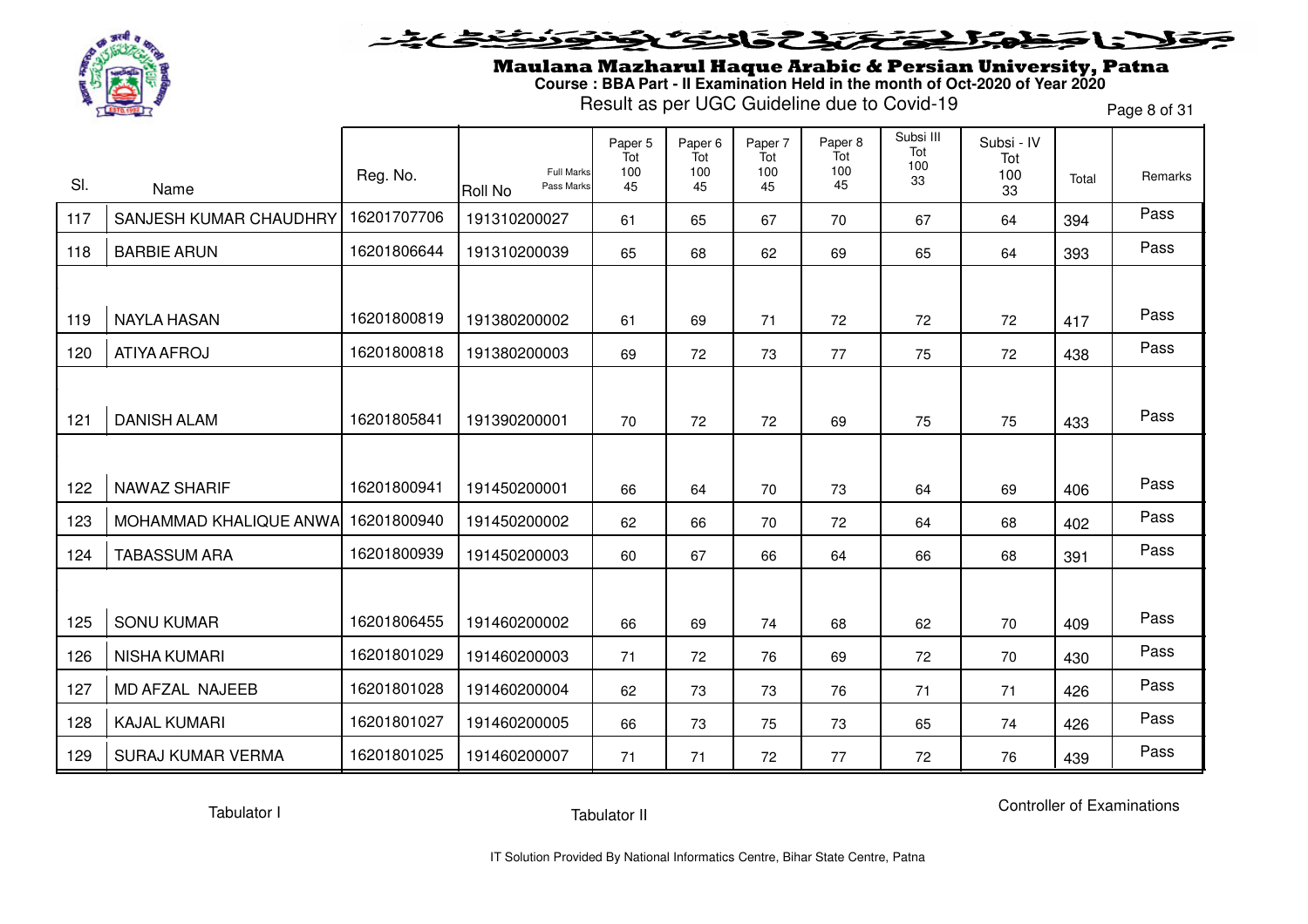

Maulana Mazharul Haque Arabic & Persian University, Patna **Course : BBA Part - II Examination Held in the month of Oct-2020 of Year 2020**

Result as per UGC Guideline due to Covid-19

Page 9 of 31

|     |                           |             |                                                   | Paper 5<br>Tot | Paper <sub>6</sub><br>Tot | Paper 7<br>Tot | Paper 8<br>Tot | Subsi III<br>Tot | Subsi - IV<br>Tot |       |         |
|-----|---------------------------|-------------|---------------------------------------------------|----------------|---------------------------|----------------|----------------|------------------|-------------------|-------|---------|
| SI. | Name                      | Reg. No.    | <b>Full Marks</b><br>Pass Marks<br><b>Roll No</b> | 100<br>45      | 100<br>45                 | 100<br>45      | 100<br>45      | 100<br>33        | 100<br>33         | Total | Remarks |
| 130 | <b>ANIKET KUMAR</b>       | 16201801023 | 191460200009                                      | 70             | 74                        | 77             | 76             | 73               | 66                | 436   | Pass    |
| 131 | PRAFUL KUMAR UJJWAL       | 16201801022 | 191460200010                                      | 66             | 67                        | 74             | 72             | 63               | 65                | 407   | Pass    |
| 132 | <b>SAURAV RAJ</b>         | 16201801020 | 191460200012                                      | 64             | 71                        | 77             | 65             | 65               | 64                | 406   | Pass    |
| 133 | <b>SNEH KUMAR</b>         | 16201801018 | 191460200014                                      | 62             | 68                        | 68             | 73             | 64               | 64                | 399   | Pass    |
| 134 | <b>BALVEER KUMAR</b>      | 16201801017 | 191460200015                                      | 64             | 72                        | 72             | 75             | 74               | 66                | 423   | Pass    |
| 135 | <b>GAURAV SHUKLA</b>      | 16201801016 | 191460200016                                      | 69             | 71                        | 70             | 73             | 65               | 72                | 420   | Pass    |
| 136 | <b>ANSHU</b>              | 16201801015 | 191460200017                                      | 66             | 72                        | 73             | 75             | 70               | 72                | 428   | Pass    |
| 137 | <b>JYOTI KUMARI</b>       | 16201801014 | 191460200018                                      | 63             | 72                        | 73             | 73             | 67               | 74                | 422   | Pass    |
| 138 | <b>SHRUTI MEHTA</b>       | 16201801013 | 191460200019                                      | 68             | 70                        | 75             | 77             | 65               | 65                | 420   | Pass    |
|     |                           |             |                                                   |                |                           |                |                |                  |                   |       |         |
| 139 | <b>SYED SAJJAD ASGHAR</b> | 16201801128 | 191510200002                                      | 64             | 65                        | 65             | 69             | 68               | 68                | 399   | Pass    |
|     |                           |             |                                                   |                |                           |                |                |                  |                   |       |         |
| 140 | <b>SHADAB KHAN</b>        | 16201801143 | 191520200001                                      | 71             | 72                        | 70             | 74             | 66               | 69                | 422   | Pass    |
|     |                           |             |                                                   |                |                           |                |                |                  |                   |       |         |
| 141 | <b>GAUTAM KUMAR</b>       | 16201805888 | 191540200001                                      | 68             | 70                        | 71             | 68             | 67               | 72                | 416   | Pass    |
| 142 | <b>ROHAN KUMAR</b>        | 16201801256 | 191540200002                                      | 67             | 68                        | 69             | 73             | 65               | 66                | 408   | Pass    |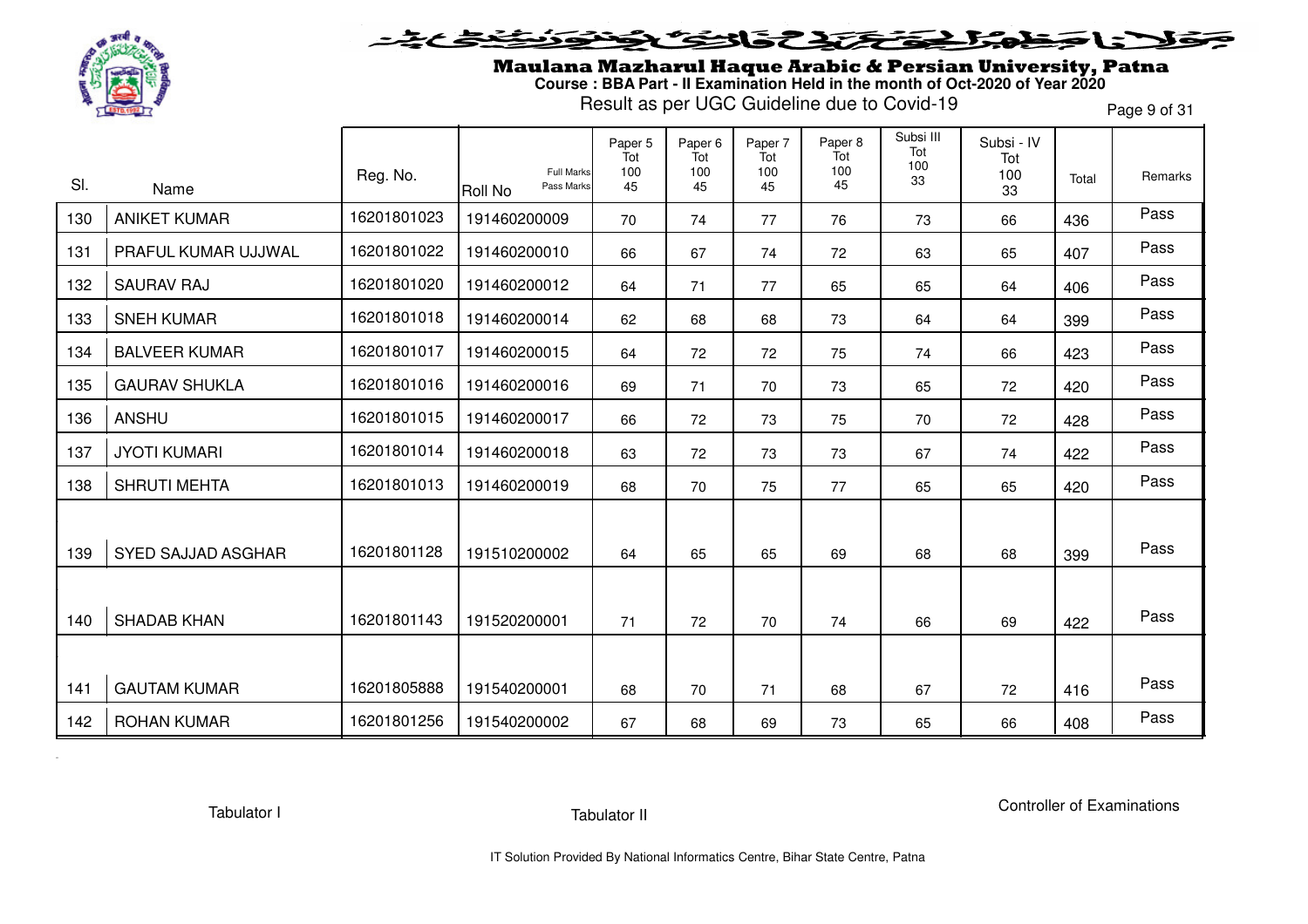

Maulana Mazharul Haque Arabic & Persian University, Patna **Course : BBA Part - II Examination Held in the month of Oct-2020 of Year 2020**

Result as per UGC Guideline due to Covid-19

Page 10 of 31

|     |                          |             |                                                   | Paper 5<br>Tot | Paper <sub>6</sub><br>Tot | Paper 7<br>Tot | Paper 8<br>Tot | Subsi III<br>Tot | Subsi - IV<br>Tot |       |         |
|-----|--------------------------|-------------|---------------------------------------------------|----------------|---------------------------|----------------|----------------|------------------|-------------------|-------|---------|
| SI. | Name                     | Reg. No.    | <b>Full Marks</b><br>Pass Marks<br><b>Roll No</b> | 100<br>45      | 100<br>45                 | 100<br>45      | 100<br>45      | 100<br>33        | 100<br>33         | Total | Remarks |
| 143 | <b>NOOR SABA</b>         | 16201801302 | 191560200001                                      | 72             | 70                        | 70             | 74             | 70               | 74                | 430   | Pass    |
|     |                          |             |                                                   |                |                           |                |                |                  |                   |       |         |
| 144 | <b>GUFRAN AHMAD</b>      | 16201705850 | 181590200008                                      | 64             | 68                        | 69             | 66             | 58               | 60                | 385   | Pass    |
| 145 | <b>ASRAR ALAM</b>        | 16201801356 | 191590200019                                      | 63             | 69                        | 67             | 71             | 69               | 73                | 412   | Pass    |
| 146 | <b>BENAZIR JAMIL</b>     | 16201801355 | 191590200020                                      | 62             | 64                        | 65             | 65             | 68               | 53                | 377   | Pass    |
| 147 | ZISHAN SARFARAZ          | 16201801354 | 191590200021                                      | 68             | 70                        | 71             | 68             | 67               | 72                | 416   | Pass    |
| 148 | MOHMMAD ABDULLAH         | 16201801353 | 191590200022                                      | 64             | 67                        | 66             | 76             | 68               | 74                | 415   | Pass    |
| 149 | <b>JUNAID AZAM</b>       | 16201801352 | 191590200023                                      | 62             | 67                        | 64             | 67             | 65               | 65                | 390   | Pass    |
| 150 | <b>IMRAN ALI</b>         | 16201801351 | 191590200024                                      | 67             | 69                        | 69             | 77             | 68               | 69                | 419   | Pass    |
| 151 | <b>MANOJ KUMAR SINGH</b> | 16201801350 | 191590200025                                      | 63             | 69                        | 73             | 72             | 66               | 70                | 413   | Pass    |
| 152 | <b>IMAM RAGHIB</b>       | 16201801349 | 191590200026                                      | 62             | 71                        | 72             | 73             | 66               | 69                | 413   | Pass    |
|     |                          |             |                                                   |                |                           |                |                |                  |                   |       |         |
| 153 | <b>SIMRAN SHABBIR</b>    | 16201805860 | 191610200001                                      | 65             | 66                        | 68             | 64             | 67               | 61                | 391   | Pass    |
| 154 | QAIYAMUL HAQUE           | 16201801401 | 191610200026                                      | 77             | 72                        | 79             | 80             | 72               | 73                | 453   | Pass    |
|     |                          |             |                                                   |                |                           |                |                |                  |                   |       |         |
| 155 | S S ZEESHANUR RAHMAN     | 16201705923 | 181620200001                                      | 62             | 64                        | 64             | 66             | 60               | 62                | 378   | Pass    |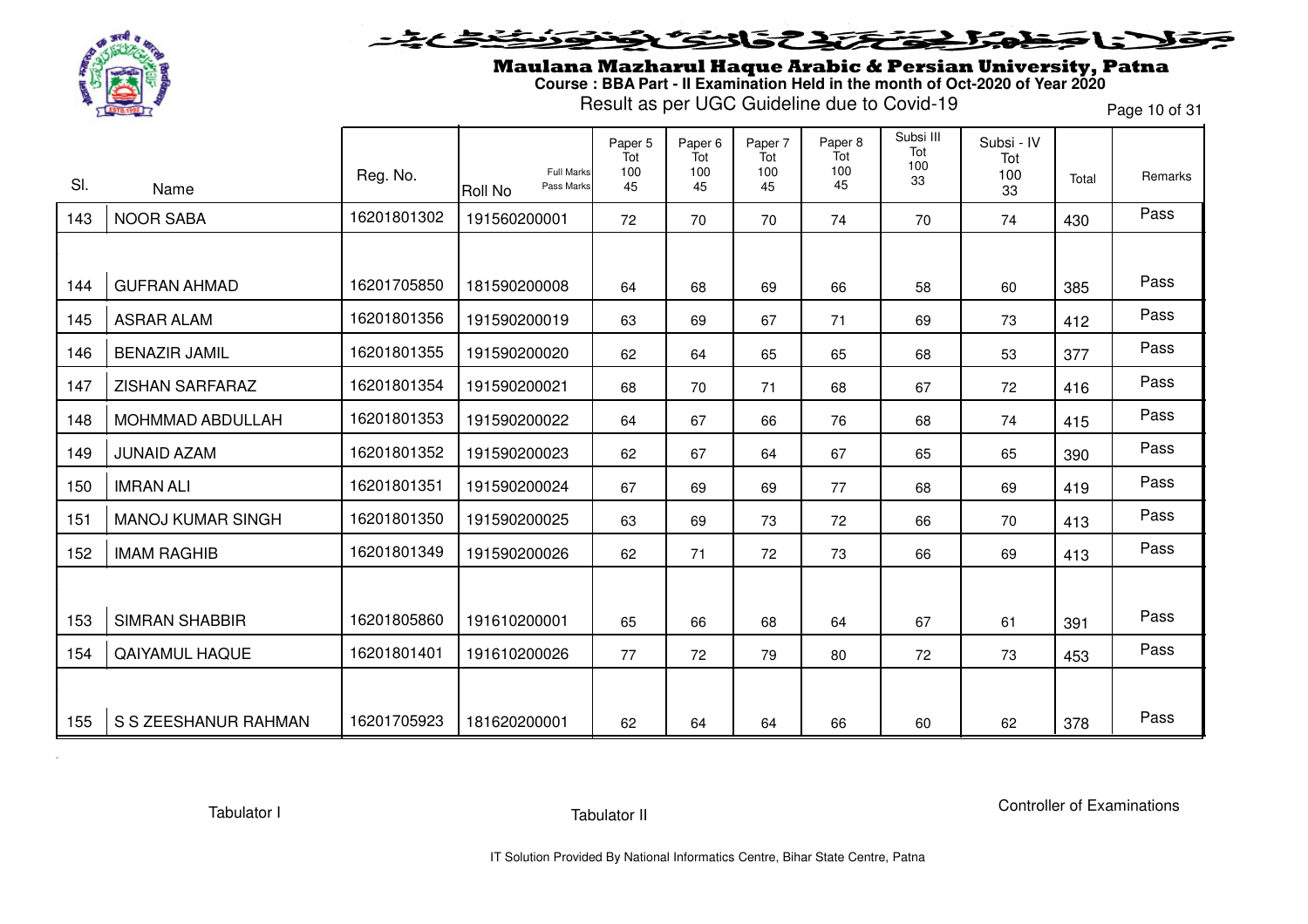

Maulana Mazharul Haque Arabic & Persian University, Patna **Course : BBA Part - II Examination Held in the month of Oct-2020 of Year 2020**

Result as per UGC Guideline due to Covid-19

Page 11 of 31

|     |                        | Reg. No.    | <b>Full Marks</b>            | Paper 5<br>Tot<br>100 | Paper <sub>6</sub><br>Tot<br>100 | Paper 7<br>Tot<br>100 | Paper 8<br>Tot<br>100 | Subsi III<br>Tot<br>100 | Subsi - IV<br>Tot<br>100 |       | Remarks |
|-----|------------------------|-------------|------------------------------|-----------------------|----------------------------------|-----------------------|-----------------------|-------------------------|--------------------------|-------|---------|
| SI. | Name                   |             | Pass Marks<br><b>Roll No</b> | 45                    | 45                               | 45                    | 45                    | 33                      | 33                       | Total |         |
| 156 | <b>MD FARHAN</b>       | 16201801555 | 191680200030                 | 64                    | 72                               | 74                    | 77                    | 76                      | 76                       | 439   | Pass    |
| 157 | <b>NIKHIL KUMAR</b>    | 16201801554 | 191680200031                 | 72                    | 74                               | 76                    | 76                    | 77                      | 79                       | 454   | Pass    |
| 158 | <b>AJAY KUMAR</b>      | 16201801553 | 191680200032                 | 68                    | 72                               | 71                    | 73                    | 72                      | 76                       | 432   | Pass    |
| 159 | MASWOOD MUGHNI         | 16201801552 | 191680200033                 | 65                    | 72                               | 71                    | 75                    | 75                      | 78                       | 436   | Pass    |
|     |                        |             |                              |                       |                                  |                       |                       |                         |                          |       |         |
| 160 | <b>NAGMA KAUSWAR</b>   | 16201615262 | 171690200005                 | 70                    | 70                               | 69                    | 69                    | 69                      | 68                       | 415   | Pass    |
| 161 | <b>ASHOK KUMAR</b>     | 16201805889 | 191690200001                 | 52                    | 64                               | 64                    | 68                    | 66                      | 69                       | 383   | Pass    |
| 162 | SHUBHAM KUMAR RAI      | 16201801615 | 191690200002                 | 72                    | 71                               | 71                    | 80                    | 68                      | 72                       | 434   | Pass    |
| 163 | <b>RIBHA KUMARI</b>    | 16201801614 | 191690200003                 | 67                    | 68                               | 72                    | 74                    | 71                      | 71                       | 423   | Pass    |
| 164 | SHIVANI KUMARI         | 16201801613 | 191690200004                 | 69                    | 66                               | 70                    | 77                    | 69                      | 69                       | 420   | Pass    |
| 165 | <b>ASHNA PRAWEEN</b>   | 16201801612 | 191690200005                 | 68                    | 70                               | 70                    | 74                    | 71                      | 74                       | 427   | Pass    |
| 166 | <b>VATSALA SHAHDEO</b> | 16201801611 | 191690200006                 | 68                    | 70                               | 69                    | 76                    | 61                      | 74                       | 418   | Pass    |
| 167 | <b>ISHRAT PARWEEN</b>  | 16201801610 | 191690200007                 | 70                    | 72                               | 72                    | 77                    | 69                      | 73                       | 433   | Pass    |
| 168 | <b>AAISHA FATIMA</b>   | 16201801609 | 191690200008                 | 74                    | 72                               | 70                    | 79                    | 68                      | 74                       | 437   | Pass    |
| 169 | <b>ANKITA KUMARI</b>   | 16201801608 | 191690200009                 | 71                    | 71                               | 69                    | 77                    | 66                      | 72                       | 426   | Pass    |
| 170 | <b>SAPNA KUMARI</b>    | 16201801606 | 191690200011                 | 68                    | 72                               | 71                    | 72                    | 64                      | 73                       | 420   | Pass    |
| 171 | <b>MD. IRFAN KHAN</b>  | 16201801605 | 191690200012                 | 67                    | 70                               | 59                    | 72                    | 66                      | 71                       | 405   | Pass    |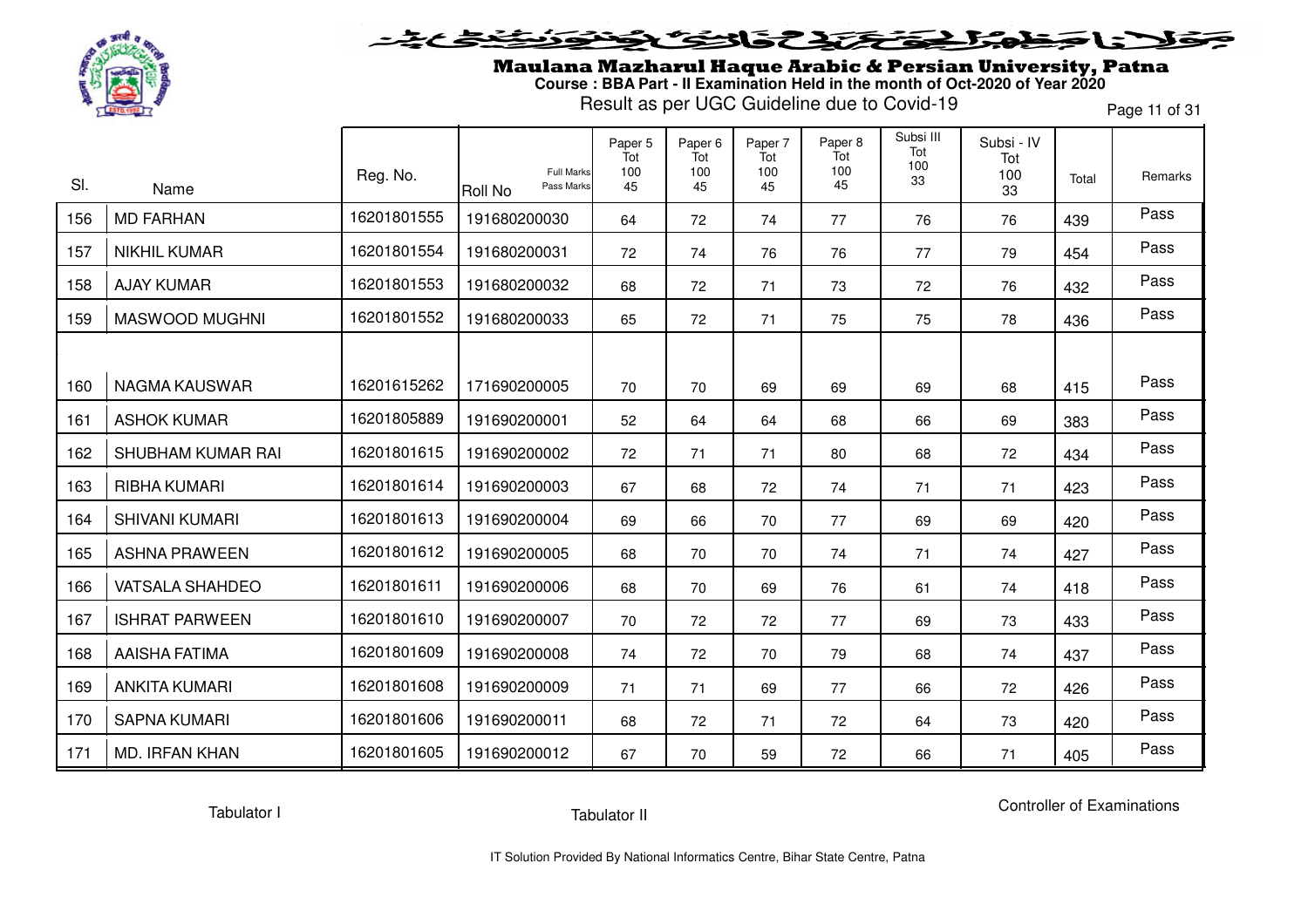

### **SENSCAP** l = T  $\rightarrow$

Maulana Mazharul Haque Arabic & Persian University, Patna **Course : BBA Part - II Examination Held in the month of Oct-2020 of Year 2020**

Result as per UGC Guideline due to Covid-19

Page 12 of 31

| SI. | Name                      | Reg. No.    | <b>Full Marks</b><br>Pass Marks<br><b>Roll No</b> | Paper 5<br>Tot<br>100<br>45 | Paper 6<br>Tot<br>100<br>45 | Paper 7<br>Tot<br>100<br>45 | Paper 8<br>Tot<br>100<br>45 | Subsi III<br>Tot<br>100<br>33 | Subsi - IV<br>Tot<br>100<br>33 | Total | Remarks |
|-----|---------------------------|-------------|---------------------------------------------------|-----------------------------|-----------------------------|-----------------------------|-----------------------------|-------------------------------|--------------------------------|-------|---------|
| 172 | <b>PRATIK KUMAR</b>       | 16201801604 | 191690200013                                      | 65                          | 70                          | 72                          | 74                          | 68                            | 72                             | 421   | Pass    |
| 173 | ANIRBAN MUKHERJEE         | 16201801603 | 191690200014                                      | 67                          | 71                          | 71                          | 69                          | 69                            | 63                             | 410   | Pass    |
| 174 | <b>MD. ALTAMAS RAJA</b>   | 16201801601 | 191690200015                                      | 68                          | 70                          | 74                          | 75                          | 63                            | 74                             | 424   | Pass    |
| 175 | <b>ARCHIT RAJ</b>         | 16201801600 | 191690200016                                      | 69                          | 71                          | 71                          | 72                          | 68                            | 73                             | 424   | Pass    |
| 176 | <b>KUMARI RITU RANI</b>   | 16201801616 | 191690200053                                      | 65                          | 66                          | 60                          | 73                          | 70                            | 73                             | 407   | Pass    |
|     |                           |             |                                                   |                             |                             |                             |                             |                               |                                |       |         |
| 177 | <b>MAUSAM KUMARI</b>      | 16201806649 | 191710200001                                      | 71                          | 72                          | 72                          | 80                          | 76                            | 77                             | 448   | Pass    |
|     |                           |             |                                                   |                             |                             |                             |                             |                               |                                |       |         |
| 178 | <b>MD SHEERAN ANWAR</b>   | 16201806456 | 191790200001                                      | 60                          | 67                          | 71                          | 74                          | 69                            | 68                             | 409   | Pass    |
|     |                           |             |                                                   |                             |                             |                             |                             |                               |                                |       |         |
| 179 | <b>SATISH KUMAR</b>       | 16201801930 | 191880200001                                      | 63                          | 66                          | 70                          | 68                          | 66                            | 70                             | 403   | Pass    |
| 180 | <b>NIKHIL KUMAR SINGH</b> | 16201801929 | 191880200002                                      | 66                          | 69                          | 71                          | 70                          | 72                            | 71                             | 419   | Pass    |
| 181 | <b>ANAND KUMAR</b>        | 16201801928 | 191880200003                                      | 67                          | 70                          | 74                          | 74                          | 75                            | 77                             | 437   | Pass    |
| 182 | MD MASHKUR ALAM           | 16201801927 | 191880200004                                      | 69                          | 67                          | 58                          | 71                          | 58                            | 66                             | 389   | Pass    |
| 183 | <b>MUKESH KUMAR</b>       | 16201801926 | 191880200005                                      | 64                          | 67                          | 75                          | 69                          | 67                            | 73                             | 415   | Pass    |
|     |                           |             |                                                   |                             |                             |                             |                             |                               |                                |       |         |
| 184 | MD JAWED                  | 16201805574 | 191900200001                                      | 57                          | 53                          | 54                          | 61                          | 63                            | 60                             | 348   | Pass    |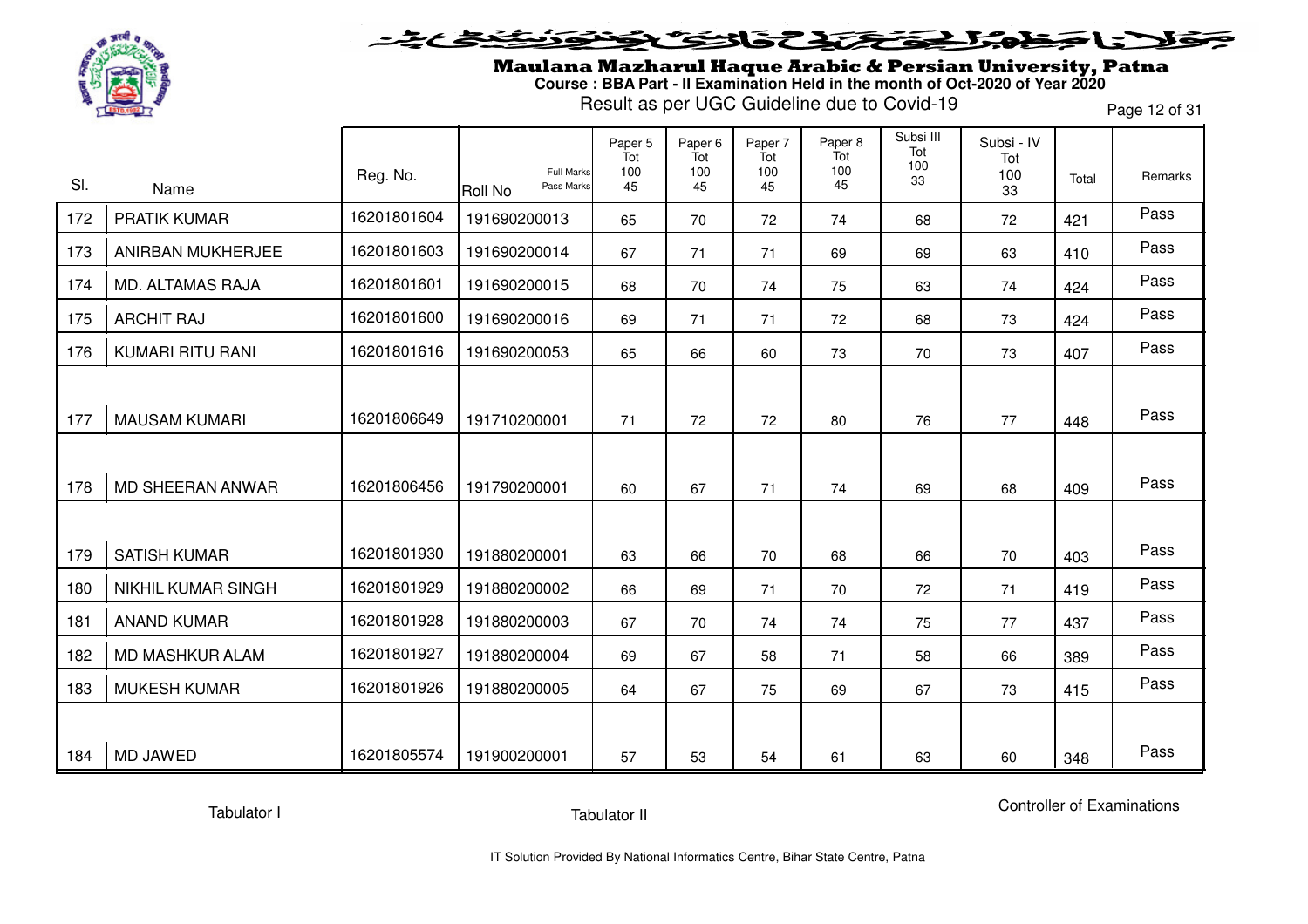

#### **SENSTATE** l = T 73  $\rightarrow$

Maulana Mazharul Haque Arabic & Persian University, Patna **Course : BBA Part - II Examination Held in the month of Oct-2020 of Year 2020**

Result as per UGC Guideline due to Covid-19

Page 13 of 31

| SI. | Name                     | Reg. No.    | <b>Full Marks</b><br>Pass Marks<br>Roll No | Paper 5<br>Tot<br>100<br>45 | Paper <sub>6</sub><br>Tot<br>100<br>45 | Paper 7<br>Tot<br>100<br>45 | Paper 8<br>Tot<br>100<br>45 | Subsi III<br>Tot<br>100<br>33 | Subsi - IV<br>Tot<br>100<br>33 | Total | Remarks |
|-----|--------------------------|-------------|--------------------------------------------|-----------------------------|----------------------------------------|-----------------------------|-----------------------------|-------------------------------|--------------------------------|-------|---------|
| 185 | <b>KUNAL THAKUR</b>      | 16201805573 | 191900200002                               | 64                          | 67                                     | 68                          | 69                          | 73                            | 62                             | 403   | Pass    |
| 186 | <b>MD FARHAN SADIQUE</b> | 16201805571 | 191900200004                               | 58                          | 69                                     | 68                          | 66                          | 67                            | 62                             | 390   | Pass    |
| 187 | <b>NITU SHARMA</b>       | 16201805568 | 191900200006                               | 62                          | 67                                     | 73                          | 66                          | 66                            | 59                             | 393   | Pass    |
| 188 | <b>UZMA SHAMSHAD</b>     | 16201805567 | 191900200007                               | 62                          | 69                                     | 72                          | 71                          | 62                            | 59                             | 395   | Pass    |
| 189 | <b>SHAHADAT HUSSAIN</b>  | 16201805566 | 191900200008                               | 62                          | 58                                     | 60                          | 66                          | 65                            | 61                             | 372   | Pass    |
| 190 | <b>ABHIJEET GHOSH</b>    | 16201805565 | 191900200009                               | 63                          | 60                                     | 68                          | 72                          | 72                            | 61                             | 396   | Pass    |
| 191 | <b>ASMAT TABASSUM</b>    | 16201805564 | 191900200010                               | 62                          | 65                                     | 66                          | 67                          | 69                            | 57                             | 386   | Pass    |
| 192 | <b>TAPAS KUMAR DAS</b>   | 16201805563 | 191900200011                               | 57                          | 52                                     | 47                          | 53                          | 61                            | 54                             | 324   | Pass    |
| 193 | <b>RISHU GOSH</b>        | 16201805562 | 191900200012                               | 56                          | 60                                     | 62                          | 57                          | 62                            | 54                             | 351   | Pass    |
| 194 | <b>SUHANA NIGAR</b>      | 16201805395 | 191900200014                               | 67                          | 75                                     | 73                          | 68                          | 70                            | 67                             | 420   | Pass    |
| 195 | <b>SAKSHI KUMARI</b>     | 16201805394 | 191900200015                               | 66                          | 67                                     | 71                          | 67                          | 64                            | 63                             | 398   | Pass    |
| 196 | <b>MONIKA GUPTA</b>      | 16201805392 | 191900200017                               | 62                          | 62                                     | 73                          | 62                          | 59                            | 65                             | 383   | Pass    |
| 197 | <b>TANUSHREE SEN</b>     | 16201805391 | 191900200018                               | 65                          | 62                                     | 64                          | 74                          | 67                            | 63                             | 395   | Pass    |
| 198 | ROHIT KUMAR YADAV        | 16201805390 | 191900200019                               | 56                          | 52                                     | 55                          | 64                          | 59                            | 63                             | 349   | Pass    |
| 199 | <b>DOLI JHA</b>          | 16201805389 | 191900200020                               | 54                          | 64                                     | 66                          | 65                          | 58                            | 64                             | 371   | Pass    |
| 200 | <b>IFTESHAM NAAZ</b>     | 16201805387 | 191900200022                               | 68                          | 72                                     | 67                          | 71                          | 66                            | 70                             | 414   | Pass    |
| 201 | PANKAJ KUMAR             | 16201805386 | 191900200023                               | 64                          | 56                                     | 59                          | 68                          | 61                            | 67                             | 375   | Pass    |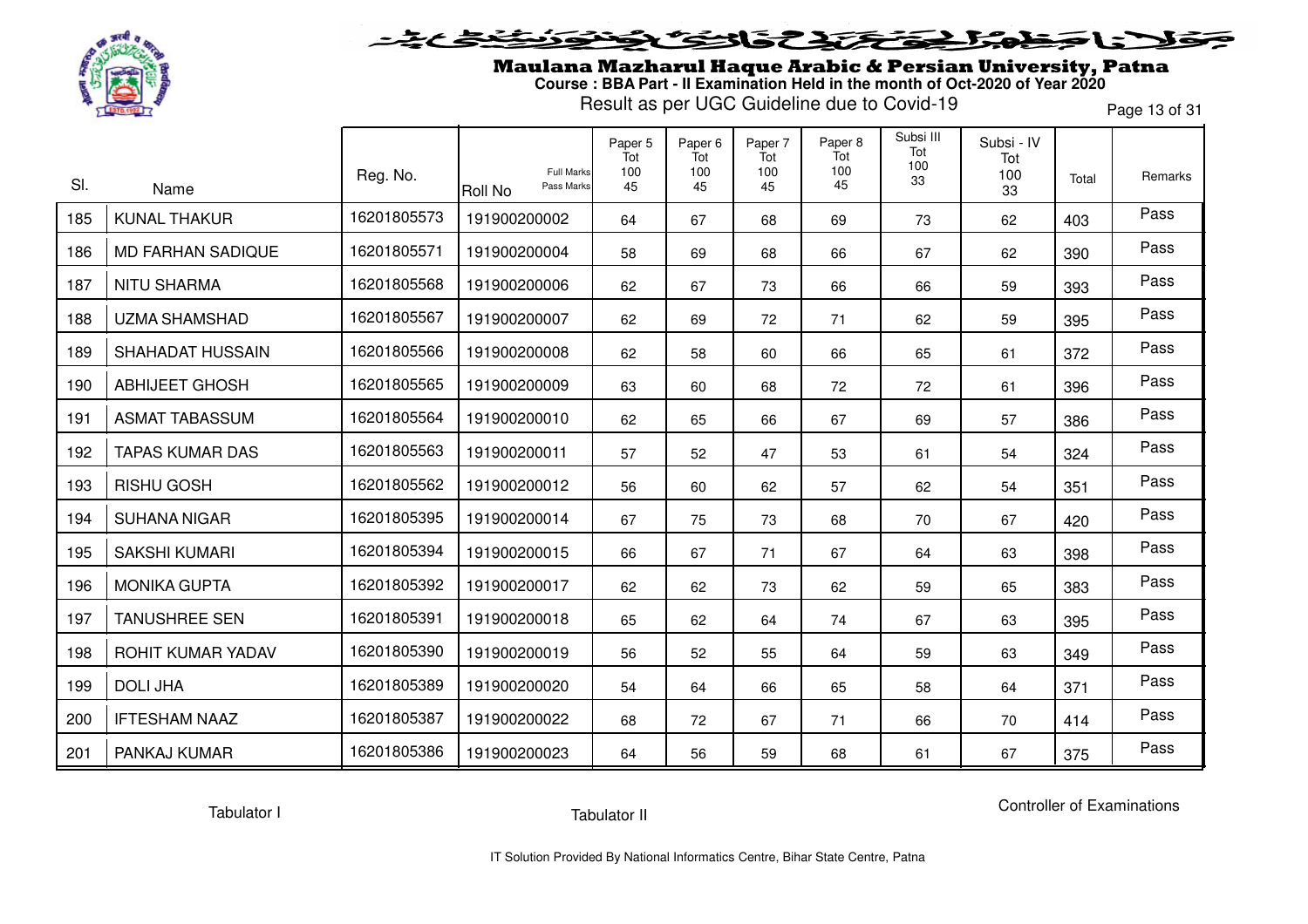

## 536237  $\sim$   $\sim$

Maulana Mazharul Haque Arabic & Persian University, Patna **Course : BBA Part - II Examination Held in the month of Oct-2020 of Year 2020**

Result as per UGC Guideline due to Covid-19

Page 14 of 31

|     |                           |             | <b>Full Marks</b>            | Paper 5<br>Tot<br>100 | Paper <sub>6</sub><br>Tot<br>100 | Paper 7<br>Tot<br>100 | Paper 8<br>Tot<br>100 | Subsi III<br>Tot<br>100 | Subsi - IV<br>Tot |       |         |
|-----|---------------------------|-------------|------------------------------|-----------------------|----------------------------------|-----------------------|-----------------------|-------------------------|-------------------|-------|---------|
| SI. | Name                      | Reg. No.    | Pass Marks<br><b>Roll No</b> | 45                    | 45                               | 45                    | 45                    | 33                      | 100<br>33         | Total | Remarks |
| 202 | NAAZ TABASSOOM            | 16201805385 | 191900200024                 | 68                    | 70                               | 62                    | 65                    | 68                      | 67                | 400   | Pass    |
| 203 | <b>KUMARI ABHA</b>        | 16201805384 | 191900200025                 | 68                    | 61                               | 63                    | 70                    | 66                      | 66                | 394   | Pass    |
| 204 | <b>NIPUN HITAISHI</b>     | 16201805383 | 191900200026                 | 57                    | 60                               | 66                    | 70                    | 65                      | 56                | 374   | Pass    |
| 205 | <b>BIBECHANA SHARMA</b>   | 16201805382 | 191900200027                 | 61                    | 64                               | 61                    | 74                    | 71                      | 55                | 386   | Pass    |
| 206 | <b>ANISHA GHOSH</b>       | 16201805381 | 191900200028                 | 62                    | 62                               | 68                    | 74                    | 65                      | 62                | 393   | Pass    |
| 207 | <b>MD SAIF ANWER</b>      | 16201805380 | 191900200029                 | 61                    | 61                               | 58                    | 69                    | 64                      | 67                | 380   | Pass    |
| 208 | <b>WASEEM</b>             | 16201805379 | 191900200030                 | 58                    | 55                               | 56                    | 60                    | 60                      | 58                | 347   | Pass    |
| 209 | <b>SHAHENA BEGAM</b>      | 16201805378 | 191900200031                 | 62                    | 70                               | 72                    | 73                    | 64                      | 58                | 399   | Pass    |
| 210 | POOJA RANI JHA            | 16201805377 | 191900200032                 | 66                    | 61                               | 67                    | 72                    | 61                      | 59                | 386   | Pass    |
| 211 | <b>DHIRAJ KUMAR MAHTO</b> | 16201805376 | 191900200033                 | 62                    | 58                               | 59                    | 70                    | 67                      | 62                | 378   | Pass    |
| 212 | <b>AZHAR ALI</b>          | 16201805375 | 191900200034                 | 61                    | 58                               | 64                    | 70                    | 62                      | 65                | 380   | Pass    |
| 213 | <b>GULAM RABBANI</b>      | 16201805373 | 191900200036                 | 66                    | 62                               | 64                    | 73                    | 64                      | 64                | 393   | Pass    |
| 214 | <b>MD KHAIRAT ALI</b>     | 16201805372 | 191900200037                 | 58                    | 62                               | 61                    | 67                    | 62                      | 55                | 365   | Pass    |
| 215 | <b>MD SHAKIL ALAM</b>     | 16201805371 | 191900200038                 | 66                    | 62                               | 71                    | 70                    | 63                      | 64                | 396   | Pass    |
|     |                           |             |                              |                       |                                  |                       |                       |                         |                   |       |         |
| 216 | <b>ASHISH KUMAR</b>       | 16201802027 | 192000200001                 | 80                    | 83                               | 83                    | 88                    | 75                      | 86                | 495   | Pass    |
| 217 | <b>SHANI KUMAR SHARMA</b> | 16201802026 | 192000200002                 | 81                    | 81                               | 82                    | 87                    | 78                      | 79                | 488   | Pass    |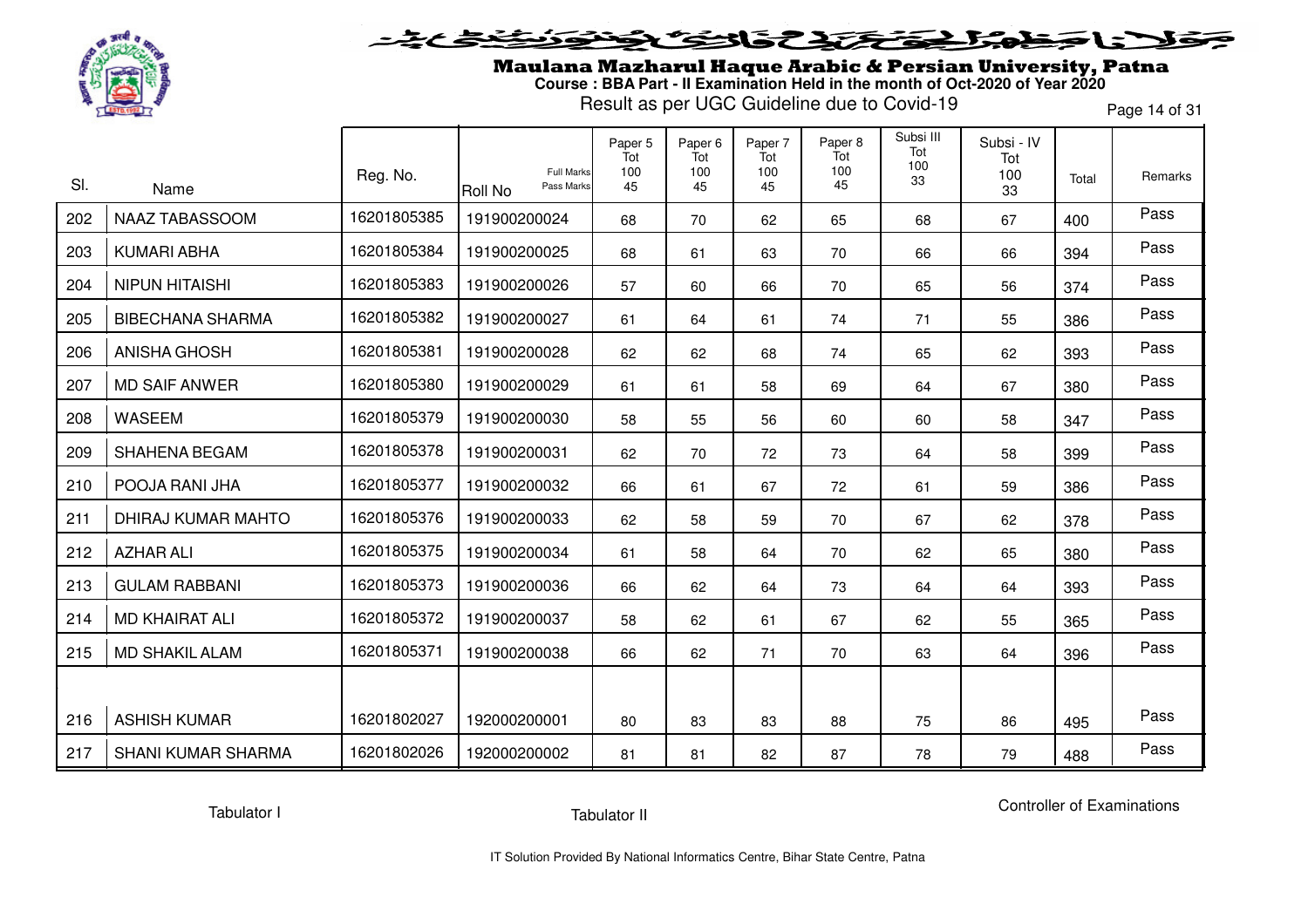

### **SENSE ATENERIES**  $\rightarrow$  120

Maulana Mazharul Haque Arabic & Persian University, Patna **Course : BBA Part - II Examination Held in the month of Oct-2020 of Year 2020**

Result as per UGC Guideline due to Covid-19

Page 15 of 31

|     |                        |             |                                     | Paper 5<br>Tot | Paper <sub>6</sub><br>Tot | Paper 7<br>Tot | Paper 8<br>Tot | Subsi III<br>Tot | Subsi - IV<br>Tot |       |         |
|-----|------------------------|-------------|-------------------------------------|----------------|---------------------------|----------------|----------------|------------------|-------------------|-------|---------|
| SI. | Name                   | Reg. No.    | Full Marks<br>Pass Marks<br>Roll No | 100<br>45      | 100<br>45                 | 100<br>45      | 100<br>45      | 100<br>33        | 100<br>33         | Total | Remarks |
| 218 | <b>RAHUL KUMAR</b>     | 16201802025 | 192000200003                        | 74             | 80                        | 84             | 86             | 83               | 83                | 490   | Pass    |
|     |                        |             |                                     |                |                           |                |                |                  |                   |       |         |
| 219 | <b>ANNANT DEO</b>      | 16201804239 | 192030200011                        | 71             | 70                        | 71             | 73             | 70               | 66                | 421   | Pass    |
| 220 | <b>SHAMSH ALTAMASH</b> | 16201804238 | 192030200012                        | 64             | 67                        | 69             | 73             | 64               | 66                | 403   | Pass    |
|     |                        |             |                                     |                |                           |                |                |                  |                   |       |         |
| 221 | <b>LAXMI RAJPUT</b>    | 16201706609 | 182040200002                        | 68             | 68                        | 82             | 68             | 69               | 68                | 423   | Pass    |
| 222 | PANKAJ KUMAR           | 16201806457 | 192040200001                        | 58             | 65                        | 68             | 74             | 62               | 65                | 392   | Pass    |
|     |                        |             |                                     |                |                           |                |                |                  |                   |       |         |
| 223 | <b>MD KAMRAN</b>       | 16201804240 | 192050200001                        | 65             | 67                        | 68             | 72             | 66               | 72                | 410   | Pass    |
|     |                        |             |                                     |                |                           |                |                |                  |                   |       |         |
| 224 | <b>ANKIT KUMAR</b>     | 16201804242 | 192130200019                        | 73             | 80                        | 72             | 85             | 80               | 82                | 472   | Pass    |
| 225 | <b>MONU KUMAR</b>      | 16201804241 | 192130200020                        | 74             | 79                        | 75             | 87             | 80               | 78                | 473   | Pass    |
|     |                        |             |                                     |                |                           |                |                |                  |                   |       |         |
| 226 | ARVIND KUMAR CHAUDHARY | 16201804243 | 192150200001                        | 69             | 70                        | 71             | 70             | 70               | 68                | 418   | Pass    |
|     |                        |             |                                     |                |                           |                |                |                  |                   |       |         |
| 227 | SONY                   | 16201806982 | 192160200001                        | 64             | 72                        | 76             | 78             | 77               | 78                | 445   | Pass    |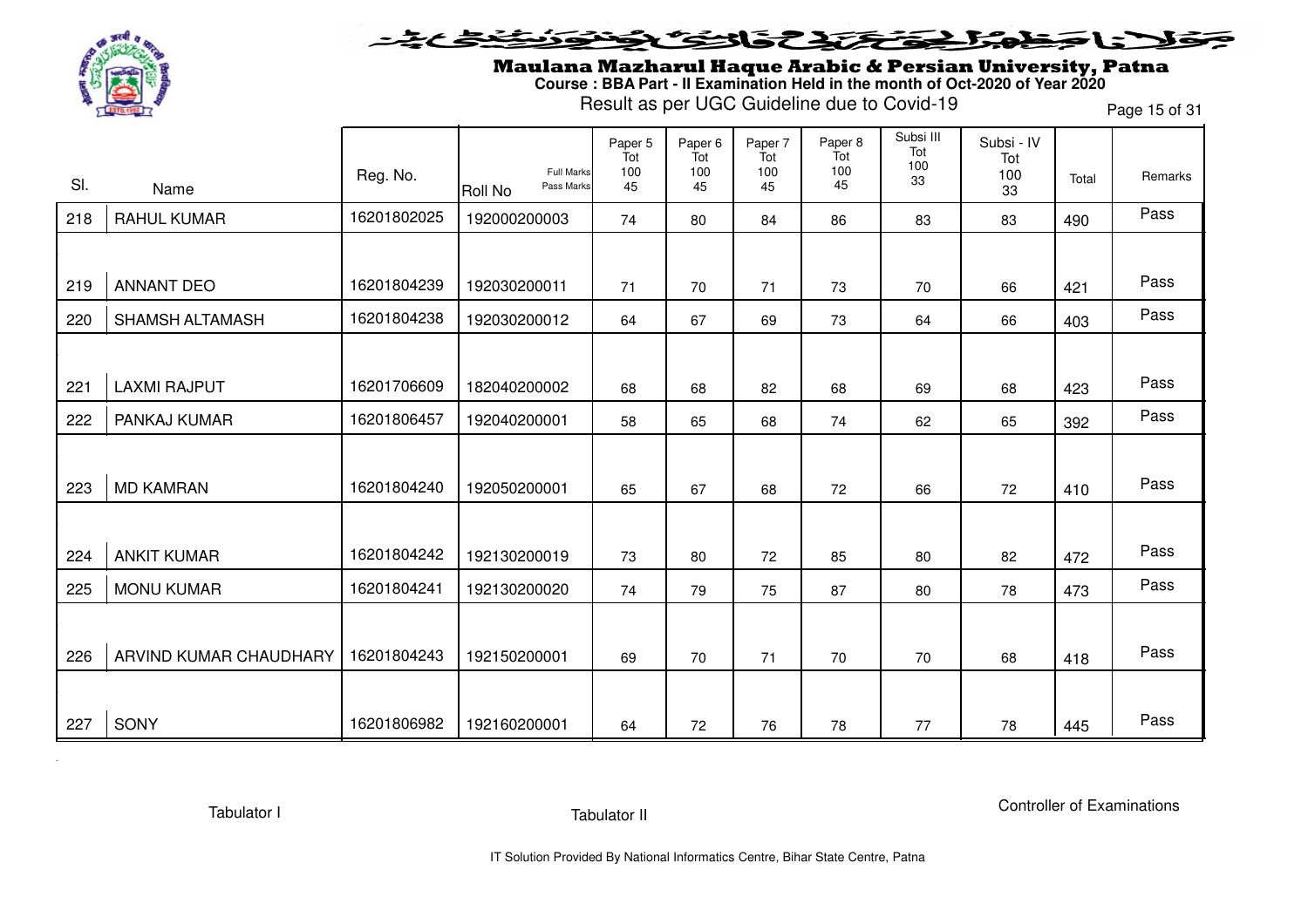

## 536237  $\sim$   $\sim$

Maulana Mazharul Haque Arabic & Persian University, Patna **Course : BBA Part - II Examination Held in the month of Oct-2020 of Year 2020**

Result as per UGC Guideline due to Covid-19

Page 16 of 31

| SI. | Name                     | Reg. No.    | <b>Full Marks</b><br>Pass Marks<br><b>Roll No</b> | Paper 5<br>Tot<br>100<br>45 | Paper <sub>6</sub><br>Tot<br>100<br>45 | Paper 7<br>Tot<br>100<br>45 | Paper 8<br>Tot<br>100<br>45 | Subsi III<br>Tot<br>100<br>33 | Subsi - IV<br>Tot<br>100<br>33 | Total | Remarks |
|-----|--------------------------|-------------|---------------------------------------------------|-----------------------------|----------------------------------------|-----------------------------|-----------------------------|-------------------------------|--------------------------------|-------|---------|
| 228 | <b>SOHRAB ALI</b>        | 16201804247 | 192180200001                                      | 64                          | 68                                     | 67                          | 69                          | 68                            | 64                             | 400   | Pass    |
| 229 | <b>UMESH KUMAR</b>       | 16201804245 | 192180200002                                      | 61                          | 62                                     | 67                          | 70                          | 67                            | 58                             | 385   | Pass    |
| 230 | MD KHURSHID ANSARI       | 16201804244 | 192180200003                                      | 67                          | 61                                     | 68                          | 72                          | 66                            | 69                             | 403   | Pass    |
|     |                          |             |                                                   |                             |                                        |                             |                             |                               |                                |       |         |
| 231 | <b>SUNNY KUMAR</b>       | 16201802339 | 192270200001                                      | 63                          | 64                                     | 64                          | 72                          | 42                            | 40                             | 345   | Pass    |
| 232 | <b>SHRITI RANI</b>       | 16201802337 | 192270200003                                      | 69                          | 70                                     | 67                          | 73                          | 66                            | 72                             | 417   | Pass    |
| 233 | <b>RISHIKA SRIVASTAV</b> | 16201802336 | 192270200004                                      | 73                          | 72                                     | 72                          | 78                          | 71                            | 76                             | 442   | Pass    |
| 234 | <b>MILIND RAJDEO</b>     | 16201802335 | 192270200005                                      | 69                          | 68                                     | 70                          | 75                          | 69                            | 69                             | 420   | Pass    |
|     |                          |             |                                                   |                             |                                        |                             |                             |                               |                                |       |         |
| 235 | <b>KAJAL KUMARI</b>      | 16201805446 | 192310200008                                      | 61                          | 68                                     | 68                          | 68                          | 69                            | 68                             | 402   | Pass    |
| 236 | <b>DEEPU JYOTI</b>       | 16201805443 | 192310200009                                      | 70                          | 69                                     | 68                          | 74                          | 71                            | 73                             | 425   | Pass    |
|     |                          |             |                                                   |                             |                                        |                             |                             |                               |                                |       |         |
| 237 | <b>GULAFSHAN UMAIRI</b>  | 16201804249 | 192330200015                                      | 65                          | 67                                     | 70                          | 67                          | Α                             | 75                             | 344   | Pass    |
| 238 | <b>IBTESAM FARHEEN</b>   | 16201804248 | 192330200016                                      | 65                          | 67                                     | 67                          | 69                          | Α                             | 72                             | 340   | Pass    |
|     |                          |             |                                                   |                             |                                        |                             |                             |                               |                                |       |         |
| 239 | YASIR IMAM FARIDI        | 16201804251 | 192380200001                                      | 64                          | 70                                     | 66                          | 70                          | 67                            | 69                             | 406   | Pass    |
| 240 | <b>SHASHANK RANJAN</b>   | 16201804250 | 192380200002                                      | 65                          | 69                                     | 68                          | 72                          | 65                            | 68                             | 407   | Pass    |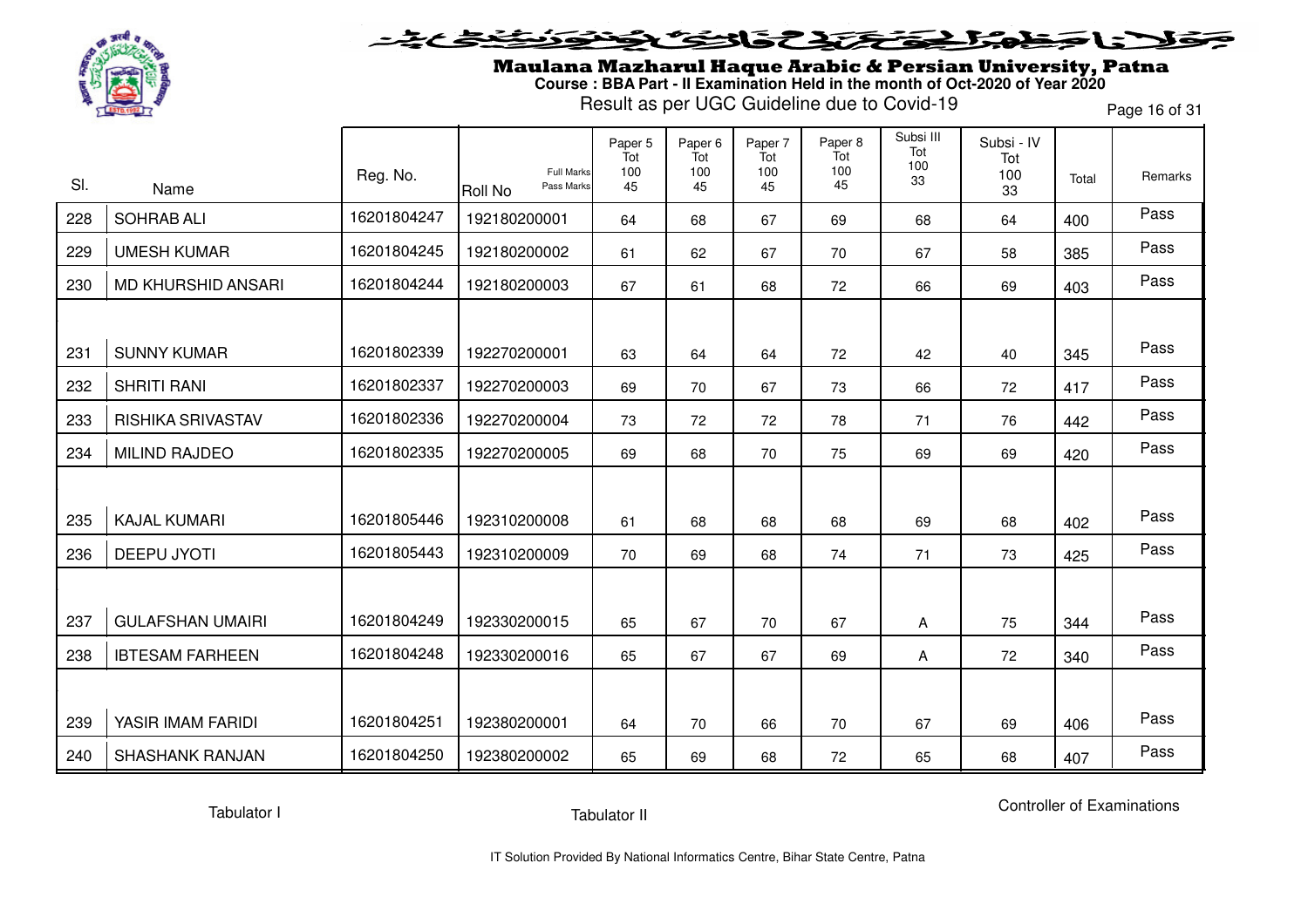

#### **SENSTRES**  $\blacktriangleright$ l = "

Maulana Mazharul Haque Arabic & Persian University, Patna **Course : BBA Part - II Examination Held in the month of Oct-2020 of Year 2020**

Result as per UGC Guideline due to Covid-19

Page 17 of 31

| SI. | Name                    | Reg. No.    | <b>Full Marks</b><br>Pass Marks<br><b>Roll No</b> | Paper 5<br>Tot<br>100<br>45 | Paper <sub>6</sub><br>Tot<br>100<br>45 | Paper 7<br>Tot<br>100<br>45 | Paper 8<br>Tot<br>100<br>45 | Subsi III<br>Tot<br>100<br>33 | Subsi - IV<br>Tot<br>100<br>33 | Total | Remarks |
|-----|-------------------------|-------------|---------------------------------------------------|-----------------------------|----------------------------------------|-----------------------------|-----------------------------|-------------------------------|--------------------------------|-------|---------|
|     |                         |             |                                                   |                             |                                        |                             |                             |                               |                                |       |         |
| 241 | <b>ASHKA PERWEEN</b>    | 16201804254 | 192530200001                                      | 71                          | 70                                     | 71                          | 73                          | 65                            | 75                             | 425   | Pass    |
| 242 | <b>MD OMAIR AFZAL</b>   | 16201804253 | 192530200002                                      | 68                          | 68                                     | 71                          | 72                          | 66                            | 75                             | 420   | Pass    |
|     |                         |             |                                                   |                             |                                        |                             |                             |                               |                                |       |         |
| 243 | MD HIZQEEL NAZAR        | 16201804255 | 192700200001                                      | 66                          | 74                                     | 65                          | 71                          | 72                            | 55                             | 403   | Pass    |
|     |                         |             |                                                   |                             |                                        |                             |                             |                               |                                |       |         |
| 244 | <b>SHABNAM SINHA</b>    | 16201805494 | 192750200001                                      | 64                          | 69                                     | 70                          | 63                          | 67                            | 69                             | 402   | Pass    |
| 245 | <b>DEV RAJ</b>          | 16201805492 | 192750200002                                      | 73                          | 73                                     | 78                          | 75                          | 70                            | 72                             | 441   | Pass    |
| 246 | <b>GAURAV KUMAR</b>     | 16201805491 | 192750200003                                      | 67                          | 74                                     | 74                          | 70                          | 75                            | 66                             | 426   | Pass    |
| 247 | <b>VIVEK KHANDELWAL</b> | 16201805490 | 192750200004                                      | 64                          | 73                                     | 73                          | 71                          | 66                            | 62                             | 409   | Pass    |
| 248 | <b>MD ASIF AZAD</b>     | 16201804299 | 192750200005                                      | 53                          | 69                                     | 67                          | 62                          | 68                            | 70                             | 389   | Pass    |
| 249 | <b>AKASH KUMAR</b>      | 16201804298 | 192750200006                                      | 53                          | 71                                     | 70                          | 71                          | 67                            | 72                             | 404   | Pass    |
| 250 | <b>ASHUTOSH KUMAR</b>   | 16201804296 | 192750200008                                      | 65                          | 70                                     | 73                          | 65                          | 65                            | 73                             | 411   | Pass    |
| 251 | <b>PRATIK KUMAR</b>     | 16201804295 | 192750200009                                      | 75                          | 76                                     | 79                          | 72                          | 71                            | 81                             | 454   | Pass    |
| 252 | ADITYA ANAND            | 16201804294 | 192750200010                                      | 72                          | 70                                     | 73                          | 69                          | 74                            | 73                             | 431   | Pass    |
| 253 | <b>SATYAM SHUBHAM</b>   | 16201804293 | 192750200011                                      | 69                          | 68                                     | 75                          | 75                          | 73                            | 73                             | 433   | Pass    |
| 254 | <b>INZAMAMUL HAQUE</b>  | 16201804292 | 192750200012                                      | 71                          | 72                                     | 72                          | 73                          | 73                            | 73                             | 434   | Pass    |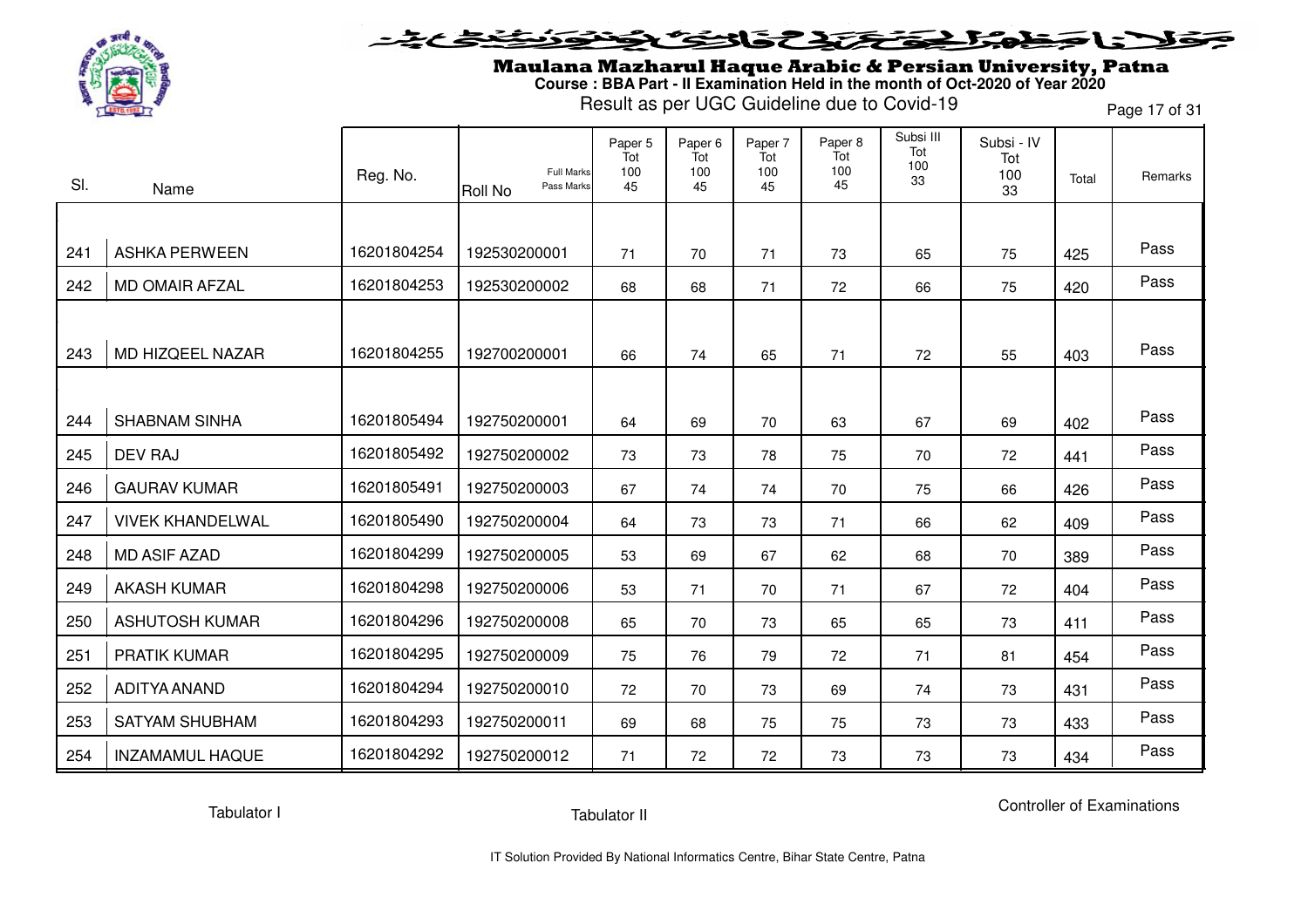

## 5315737 LE E

Maulana Mazharul Haque Arabic & Persian University, Patna **Course : BBA Part - II Examination Held in the month of Oct-2020 of Year 2020**

Result as per UGC Guideline due to Covid-19

Page 18 of 31

|     |                          | Reg. No.    | <b>Full Marks</b>     | Paper 5<br>Tot<br>100 | Paper <sub>6</sub><br>Tot<br>100 | Paper 7<br>Tot<br>100 | Paper 8<br>Tot<br>100 | Subsi III<br>Tot<br>100<br>33 | Subsi - IV<br>Tot<br>100 | Total | Remarks |
|-----|--------------------------|-------------|-----------------------|-----------------------|----------------------------------|-----------------------|-----------------------|-------------------------------|--------------------------|-------|---------|
| SI. | Name                     |             | Pass Marks<br>Roll No | 45                    | 45                               | 45                    | 45                    |                               | 33                       |       |         |
| 255 | <b>ANKITA PATEL</b>      | 16201804289 | 192750200014          | 69                    | 73                               | 68                    | 66                    | 65                            | 73                       | 414   | Pass    |
| 256 | SHARIQUE JAWAID AHMAD KH | 16201804288 | 192750200015          | 67                    | 72                               | 71                    | 70                    | 68                            | 73                       | 421   | Pass    |
| 257 | <b>ASHUTOSH KUMAR</b>    | 16201804286 | 192750200016          | 68                    | 71                               | 71                    | 76                    | 76                            | 75                       | 437   | Pass    |
| 258 | <b>ASHUTOSH KUMAR</b>    | 16201804284 | 192750200017          | 68                    | 72                               | 74                    | 70                    | 73                            | 68                       | 425   | Pass    |
| 259 | <b>SANJEET KUMAR</b>     | 16201804283 | 192750200018          | 71                    | 75                               | 74                    | 72                    | 75                            | 73                       | 440   | Pass    |
| 260 | <b>SAMIR KUMAR SINGH</b> | 16201804281 | 192750200019          | 68                    | 68                               | 71                    | 63                    | 75                            | 73                       | 418   | Pass    |
| 261 | <b>ALMAS ZAKI</b>        | 16201804280 | 192750200020          | 67                    | 73                               | 77                    | 74                    | 71                            | 71                       | 433   | Pass    |
| 262 | <b>TEJASH RAJ</b>        | 16201804279 | 192750200021          | 72                    | 72                               | 75                    | 78                    | 69                            | 72                       | 438   | Pass    |
| 263 | <b>SRI ADITYA SWAMI</b>  | 16201804277 | 192750200022          | 70                    | 73                               | 75                    | 78                    | 72                            | 71                       | 439   | Pass    |
| 264 | <b>RIDHEM RITHIK</b>     | 16201804275 | 192750200023          | 70                    | 74                               | 77                    | 78                    | 68                            | 71                       | 438   | Pass    |
| 265 | SHREYA SHREE             | 16201804274 | 192750200024          | 66                    | 74                               | 77                    | 77                    | 77                            | 67                       | 438   | Pass    |
| 266 | <b>RUCHI KUMARI</b>      | 16201804273 | 192750200025          | 67                    | 73                               | 75                    | 75                    | 76                            | 73                       | 439   | Pass    |
| 267 | <b>ASHISH ANAND</b>      | 16201804272 | 192750200026          | 70                    | 73                               | 72                    | 75                    | 70                            | 73                       | 433   | Pass    |
| 268 | <b>ARUSH RAJ</b>         | 16201804271 | 192750200027          | 67                    | 71                               | 73                    | 78                    | 67                            | 73                       | 429   | Pass    |
| 269 | SIDDHARTH KUMAR          | 16201804270 | 192750200028          | 68                    | 68                               | 75                    | 77                    | 73                            | 70                       | 431   | Pass    |
| 270 | <b>RADHE KRISHNAN</b>    | 16201804269 | 192750200029          | 67                    | 72                               | 76                    | 78                    | 70                            | 76                       | 439   | Pass    |
| 271 | <b>NAHIDA PERWEEN</b>    | 16201804268 | 192750200030          | 70                    | 73                               | 76                    | 76                    | 75                            | 74                       | 444   | Pass    |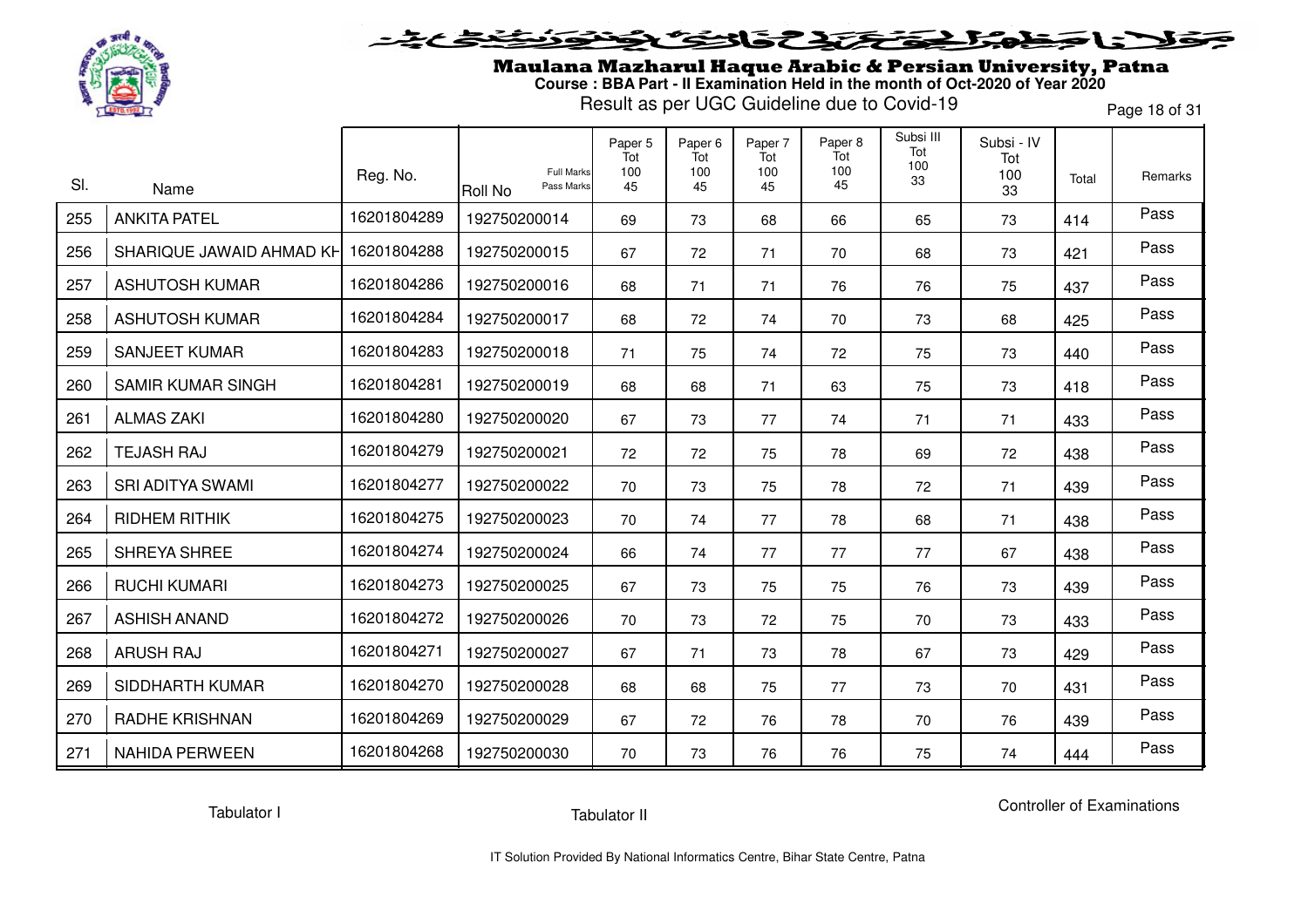

#### **SENSTATE** l = T 73  $\rightarrow$

Maulana Mazharul Haque Arabic & Persian University, Patna **Course : BBA Part - II Examination Held in the month of Oct-2020 of Year 2020**

Result as per UGC Guideline due to Covid-19

Page 19 of 31

| SI. | Name                   | Reg. No.    | <b>Full Marks</b><br>Pass Marks<br>Roll No | Paper 5<br>Tot<br>100<br>45 | Paper <sub>6</sub><br>Tot<br>100<br>45 | Paper 7<br>Tot<br>100<br>45 | Paper 8<br>Tot<br>100<br>45 | Subsi III<br>Tot<br>100<br>33 | Subsi - IV<br>Tot<br>100<br>33 | Total | Remarks |
|-----|------------------------|-------------|--------------------------------------------|-----------------------------|----------------------------------------|-----------------------------|-----------------------------|-------------------------------|--------------------------------|-------|---------|
| 272 | <b>AVANTIKA KUMARI</b> | 16201804267 | 192750200031                               | 69                          | 73                                     | 77                          | 79                          | 72                            | 75                             | 445   | Pass    |
| 273 | <b>SABA PERWEEN</b>    | 16201804266 | 192750200032                               | 71                          | 75                                     | 77                          | 75                          | 73                            | 76                             | 447   | Pass    |
| 274 | <b>RISHI SONI</b>      | 16201804265 | 192750200033                               | 72                          | 70                                     | 75                          | 77                          | 74                            | 71                             | 439   | Pass    |
| 275 | <b>VIVEK KUMAR</b>     | 16201804264 | 192750200034                               | 74                          | 73                                     | 72                          | 77                          | 74                            | 72                             | 442   | Pass    |
| 276 | <b>MEGHA</b>           | 16201804263 | 192750200035                               | 72                          | 74                                     | 78                          | 77                          | 75                            | 74                             | 450   | Pass    |
| 277 | <b>KHUSBOO KUMARI</b>  | 16201804262 | 192750200036                               | 70                          | 74                                     | 75                          | 75                          | 76                            | 71                             | 441   | Pass    |
| 278 | RAHUL RAJ              | 16201804261 | 192750200037                               | 73                          | 72                                     | 73                          | 77                          | 75                            | 74                             | 444   | Pass    |
| 279 | AMAN                   | 16201804260 | 192750200038                               | 70                          | 73                                     | 73                          | 70                          | 76                            | 73                             | 435   | Pass    |
| 280 | RAUSHAN RAJ            | 16201804259 | 192750200039                               | 70                          | 69                                     | 74                          | 78                          | 73                            | 77                             | 441   | Pass    |
| 281 | <b>SONI KUMARI</b>     | 16201804258 | 192750200040                               | 69                          | 72                                     | 75                          | 76                          | 76                            | 73                             | 441   | Pass    |
| 282 | <b>ANUPAM GUPTA</b>    | 16201804257 | 192750200041                               | 69                          | 74                                     | 76                          | 77                          | 74                            | 72                             | 442   | Pass    |
| 283 | <b>AMAN KUMAR</b>      | 16201804256 | 192750200042                               | 66                          | 71                                     | 76                          | 76                          | 77                            | 73                             | 439   | Pass    |
| 284 | ABHISHEK KUMAR SINGH   | 16201805894 | 192750200061                               | 67                          | 71                                     | 70                          | 76                          | 73                            | 76                             | 433   | Pass    |
| 285 | <b>SANSKAR VERMA</b>   | 16201805493 | 192750200062                               | 69                          | 74                                     | 72                          | 75                          | 74                            | 75                             | 439   | Pass    |
| 286 | <b>SHASHI KUMAR</b>    | 16201804287 | 192750200063                               | 64                          | 68                                     | 72                          | 77                          | 72                            | 73                             | 426   | Pass    |
| 287 | <b>SHIVAM KUMAR</b>    | 16201804282 | 192750200064                               | 65                          | 71                                     | 68                          | 75                          | 71                            | 77                             | 427   | Pass    |
| 288 | <b>LOVELY KUMARI</b>   | 16201804291 | 192750200065                               | 73                          | 73                                     | 65                          | 76                          | 68                            | 70                             | 425   | Pass    |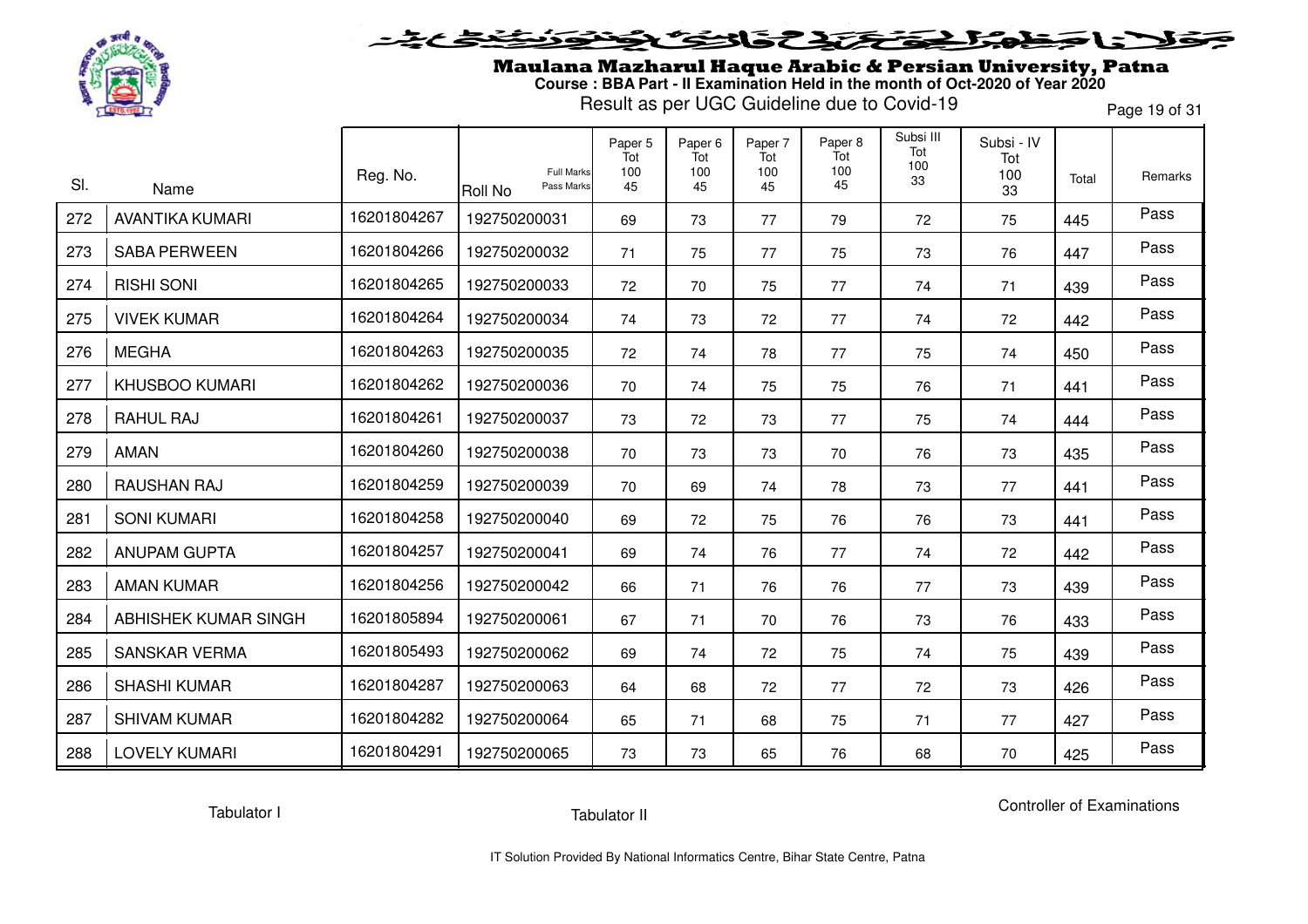

Maulana Mazharul Haque Arabic & Persian University, Patna **Course : BBA Part - II Examination Held in the month of Oct-2020 of Year 2020**

Result as per UGC Guideline due to Covid-19

Page 20 of 31

| SI. | Name                       | Reg. No.    | <b>Full Marks</b><br>Pass Marks<br><b>Roll No</b> | Paper 5<br>Tot<br>100<br>45 | Paper <sub>6</sub><br>Tot<br>100<br>45 | Paper 7<br>Tot<br>100<br>45 | Paper 8<br>Tot<br>100<br>45 | Subsi III<br>Tot<br>100<br>33 | Subsi - IV<br>Tot<br>100<br>33 | Total | Remarks |
|-----|----------------------------|-------------|---------------------------------------------------|-----------------------------|----------------------------------------|-----------------------------|-----------------------------|-------------------------------|--------------------------------|-------|---------|
| 289 | <b>MD KALIMULLAH</b>       | 16201705441 | 182830200002                                      | 68                          | 70                                     | 77                          | 68                          | 75                            | 66                             | 424   | Pass    |
| 290 | <b>VIKESH KUMAR PANDEY</b> | 16201804306 | 192830200001                                      | 64                          | 69                                     | 68                          | 66                          | 72                            | 70                             | 409   | Pass    |
| 291 | <b>AYUSH ANAND</b>         | 16201804305 | 192830200002                                      | 64                          | 67                                     | 71                          | 70                          | 71                            | 67                             | 410   | Pass    |
| 292 | <b>SAKSHI GUPTA</b>        | 16201804304 | 192830200003                                      | 65                          | 65                                     | 71                          | 69                          | 71                            | 69                             | 410   | Pass    |
| 293 | <b>SAIMA KHATOON</b>       | 16201804303 | 192830200004                                      | 62                          | 70                                     | 64                          | 67                          | 66                            | 69                             | 398   | Pass    |
| 294 | PRIYA PRAKASH              | 16201804301 | 192830200006                                      | 65                          | 72                                     | 67                          | 72                          | 64                            | 72                             | 412   | Pass    |
| 295 | <b>ASHISH KUMAR</b>        | 16201804300 | 192830200007                                      | 61                          | 69                                     | 68                          | 64                          | 68                            | 71                             | 401   | Pass    |
| 296 | <b>DHEERAJ KUMAR</b>       | 16201804307 | 192840200008                                      | 63                          | 62                                     | 61                          | 67                          | 60                            | 63                             | 376   | Pass    |
|     |                            |             |                                                   |                             |                                        |                             |                             |                               |                                |       |         |
| 297 | <b>KESHAV RAJ</b>          | 16201804310 | 192910200003                                      | 75                          | 71                                     | 70                          | 74                          | 71                            | 72                             | 433   | Pass    |
| 298 | <b>ANIKET RAJ</b>          | 16201804309 | 192910200004                                      | 72                          | 73                                     | 71                          | 73                          | 73                            | 74                             | 436   | Pass    |
| 299 | <b>IMTEYAZ ALAM</b>        | 16201804308 | 192910200005                                      | 69                          | 73                                     | 62                          | 68                          | 70                            | 74                             | 416   | Pass    |
|     |                            |             |                                                   |                             |                                        |                             |                             |                               |                                |       |         |
| 300 | <b>RAUSHAN KUMAR</b>       | 16201706686 | 182980200014                                      | 66                          | 65                                     | 72                          | 68                          | 69                            | 62                             | 402   | Pass    |
| 301 | <b>VICKY KUMAR SHARMA</b>  | 16201706679 | 182980200020                                      | 64                          | 72                                     | 74                          | 70                          | 63                            | 66                             | 409   | Pass    |
| 302 | <b>MANISH KUMAR</b>        | 16201706437 | 182980200054                                      | 62                          | 66                                     | 70                          | 66                          | 69                            | 67                             | 400   | Pass    |

Tabulator I

Controller of Examinations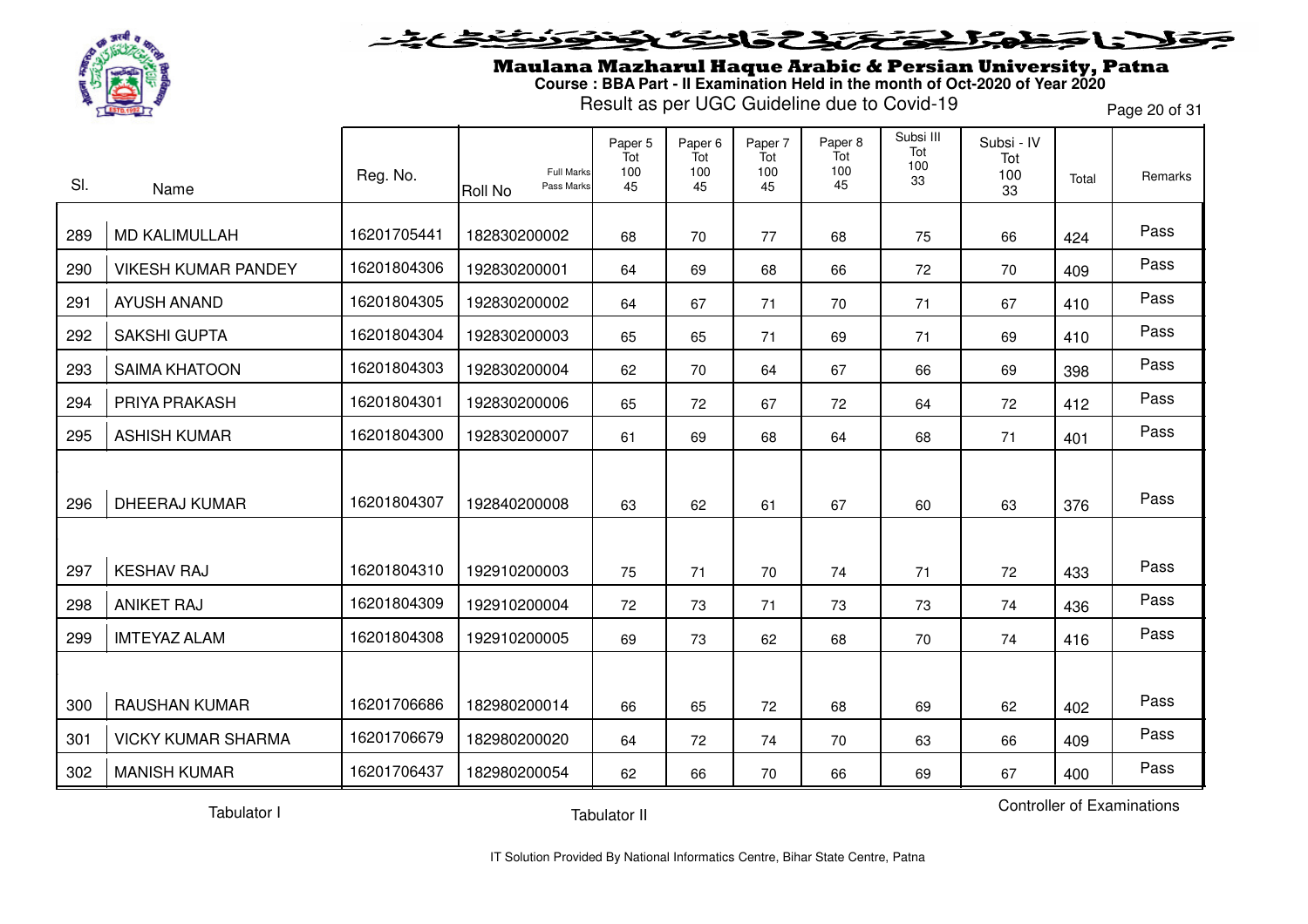

### **SENSCAPE** l = " Ð

Maulana Mazharul Haque Arabic & Persian University, Patna **Course : BBA Part - II Examination Held in the month of Oct-2020 of Year 2020**

Result as per UGC Guideline due to Covid-19

Page 21 of 31

| SI. | Name                      | Reg. No.    | <b>Full Marks</b><br>Pass Marks<br>Roll No | Paper 5<br>Tot<br>100<br>45 | Paper <sub>6</sub><br>Tot<br>100<br>45 | Paper 7<br>Tot<br>100<br>45 | Paper 8<br>Tot<br>100<br>45 | Subsi III<br>Tot<br>100<br>33 | Subsi - IV<br>Tot<br>100<br>33 | Total | Remarks |
|-----|---------------------------|-------------|--------------------------------------------|-----------------------------|----------------------------------------|-----------------------------|-----------------------------|-------------------------------|--------------------------------|-------|---------|
| 303 | <b>ANAND KUMAR</b>        | 16201806660 | 192980200059                               | 72                          | 69                                     | 75                          | 74                          | 70                            | 66                             | 426   | Pass    |
| 304 | <b>MAYURI SHARMA</b>      | 16201806659 | 192980200060                               | 66                          | 69                                     | 72                          | 68                          | 66                            | 66                             | 407   | Pass    |
| 305 | <b>JIYA SHREE</b>         | 16201806658 | 192980200061                               | 72                          | 73                                     | 72                          | 76                          | 66                            | 75                             | 434   | Pass    |
| 306 | <b>NEHA KUMARI</b>        | 16201806657 | 192980200062                               | 67                          | 71                                     | 69                          | 73                          | 70                            | 74                             | 424   | Pass    |
| 307 | <b>SANCHIKA KUMARI</b>    | 16201806656 | 192980200063                               | 67                          | 70                                     | 73                          | 68                          | 70                            | 76                             | 424   | Pass    |
| 308 | <b>JULI KUMARI</b>        | 16201806655 | 192980200064                               | 66                          | 71                                     | 74                          | 73                          | 74                            | 77                             | 435   | Pass    |
| 309 | <b>ARIZA NEGAR</b>        | 16201806654 | 192980200065                               | 67                          | 71                                     | 76                          | 74                          | 71                            | 68                             | 427   | Pass    |
| 310 | <b>RIMJHIM KUMARI</b>     | 16201806653 | 192980200066                               | 70                          | 72                                     | 74                          | 75                          | 68                            | 68                             | 427   | Pass    |
| 311 | <b>PUJA SINGH</b>         | 16201806652 | 192980200067                               | 77                          | 73                                     | 75                          | 71                          | 70                            | 73                             | 439   | Pass    |
| 312 | POOJA KUMARI              | 16201806651 | 192980200068                               | 69                          | 73                                     | 75                          | 72                          | 73                            | 72                             | 434   | Pass    |
| 313 | <b>SAKSHI KUMARI</b>      | 16201806650 | 192980200069                               | 75                          | 73                                     | 76                          | 68                          | 77                            | 74                             | 443   | Pass    |
| 314 | <b>RABIA KHATOON</b>      | 16201806496 | 192980200070                               | 76                          | 71                                     | 77                          | 74                          | 76                            | 74                             | 448   | Pass    |
| 315 | <b>GOURI SHANKAR SAHU</b> | 16201806495 | 192980200071                               | 69                          | 72                                     | 75                          | 76                          | 70                            | 71                             | 433   | Pass    |
| 316 | <b>MANISH KUMAR</b>       | 16201806494 | 192980200072                               | 69                          | 73                                     | 75                          | 77                          | 71                            | 74                             | 439   | Pass    |
| 317 | <b>DEEPAK KUMAR</b>       | 16201806493 | 192980200073                               | 70                          | 73                                     | 76                          | 76                          | 77                            | 68                             | 440   | Pass    |
| 318 | <b>AMAN KUMAR</b>         | 16201806491 | 192980200075                               | 71                          | 72                                     | 76                          | 74                          | 70                            | 70                             | 433   | Pass    |
| 319 | DEVENDRA KUMAR MANDAL     | 16201806490 | 192980200076                               | 64                          | 72                                     | 73                          | 76                          | 71                            | 70                             | 426   | Pass    |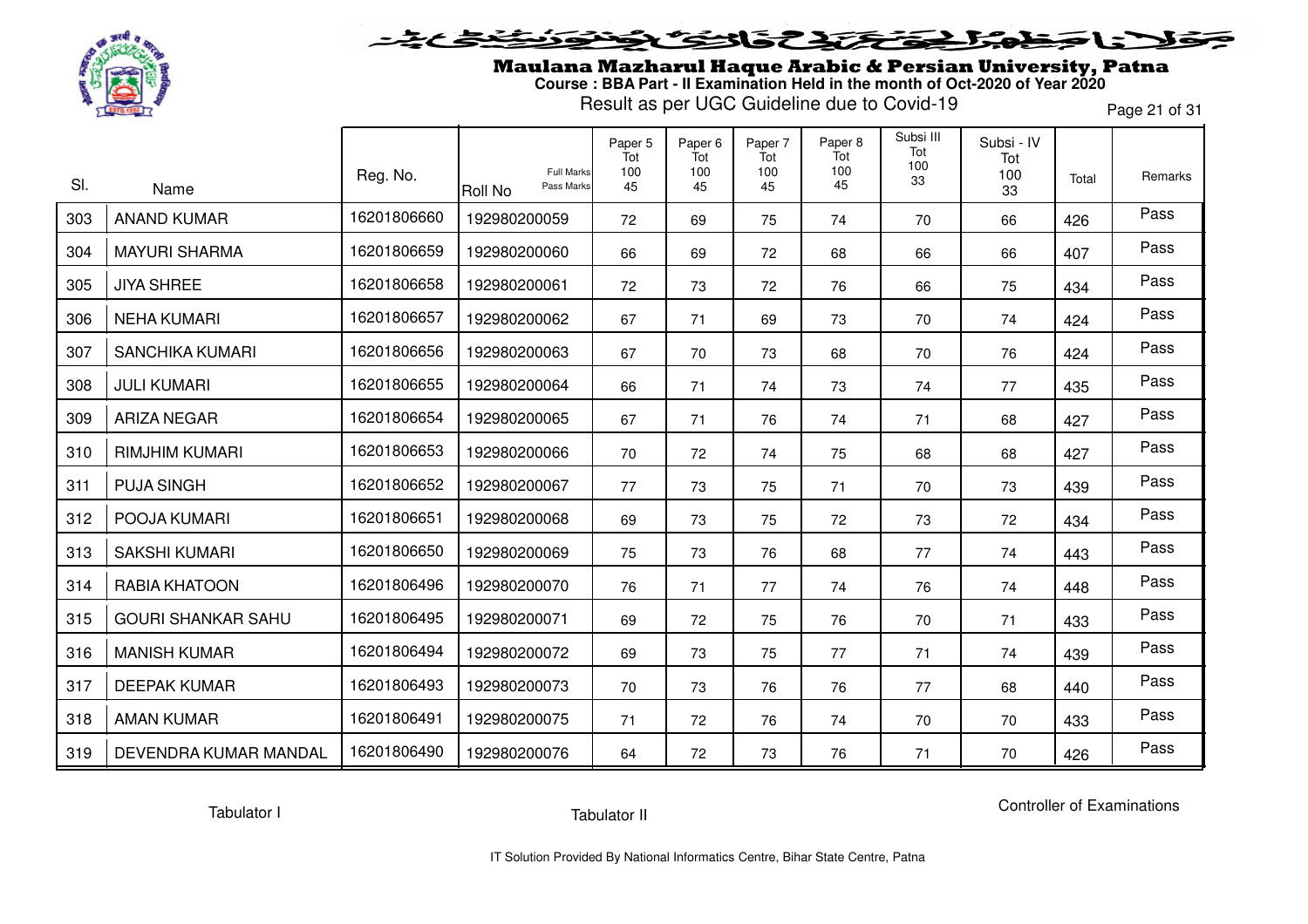

### **SENSCAPE** l = T Ð

Maulana Mazharul Haque Arabic & Persian University, Patna **Course : BBA Part - II Examination Held in the month of Oct-2020 of Year 2020**

Result as per UGC Guideline due to Covid-19

Page 22 of 31

| SI. | Name                      | Reg. No.    | <b>Full Marks</b><br>Pass Marks<br><b>Roll No</b> | Paper 5<br>Tot<br>100<br>45 | Paper 6<br>Tot<br>100<br>45 | Paper 7<br>Tot<br>100<br>45 | Paper 8<br>Tot<br>100<br>45 | Subsi III<br>Tot<br>100<br>33 | Subsi - IV<br>Tot<br>100<br>33 | Total | Remarks |
|-----|---------------------------|-------------|---------------------------------------------------|-----------------------------|-----------------------------|-----------------------------|-----------------------------|-------------------------------|--------------------------------|-------|---------|
| 320 | <b>NISHANT KUMAR</b>      | 16201806489 | 192980200077                                      | 68                          | 72                          | 75                          | 73                          | 70                            | 72                             | 430   | Pass    |
| 321 | SANGAM                    | 16201806488 | 192980200078                                      | 73                          | 77                          | 77                          | 73                          | 70                            | 74                             | 444   | Pass    |
| 322 | <b>NEHA KUMARI</b>        | 16201806487 | 192980200079                                      | 69                          | 71                          | 73                          | 71                          | 72                            | 74                             | 430   | Pass    |
| 323 | ANSHUMAN KUMAR            | 16201806485 | 192980200080                                      | 77                          | 72                          | 75                          | 78                          | 70                            | 67                             | 439   | Pass    |
| 324 | <b>AARADHYA SINGH</b>     | 16201806484 | 192980200081                                      | 70                          | 71                          | 69                          | 76                          | 76                            | 68                             | 430   | Pass    |
| 325 | <b>DIPIKA KUMARI</b>      | 16201806483 | 192980200082                                      | 74                          | 69                          | 75                          | 75                          | 70                            | 69                             | 432   | Pass    |
| 326 | <b>SAKSHI</b>             | 16201806480 | 192980200083                                      | 73                          | 74                          | 74                          | 73                          | 63                            | 74                             | 431   | Pass    |
| 327 | <b>ASHISH KUMAR SINGH</b> | 16201806479 | 192980200084                                      | 75                          | 74                          | 78                          | 76                          | 69                            | 74                             | 446   | Pass    |
| 328 | <b>PRITY KUMARI</b>       | 16201806478 | 192980200085                                      | 74                          | 72                          | 76                          | 76                          | 75                            | 74                             | 447   | Pass    |
| 329 | <b>LOVELY SINHA</b>       | 16201806477 | 192980200086                                      | 71                          | 74                          | 76                          | 73                          | 75                            | 75                             | 444   | Pass    |
| 330 | <b>SIMRAN KUMARI</b>      | 16201806476 | 192980200087                                      | 72                          | 73                          | 77                          | 79                          | 71                            | 76                             | 448   | Pass    |
| 331 | <b>ASHISH KUMAR</b>       | 16201806475 | 192980200088                                      | 65                          | 71                          | 74                          | 73                          | 75                            | 72                             | 430   | Pass    |
| 332 | <b>VIVEK KUMAR RANJAN</b> | 16201806474 | 192980200089                                      | 71                          | 71                          | 72                          | 75                          | 74                            | 78                             | 441   | Pass    |
| 333 | <b>MANI MISHRA</b>        | 16201806473 | 192980200090                                      | 74                          | 69                          | 74                          | 72                          | 73                            | 71                             | 433   | Pass    |
| 334 | SOURAV KUMAR JHA          | 16201806472 | 192980200091                                      | 70                          | 71                          | 72                          | 72                          | 70                            | 68                             | 423   | Pass    |
| 335 | <b>ALOK ROY</b>           | 16201806471 | 192980200092                                      | 75                          | 71                          | 73                          | 79                          | 70                            | 72                             | 440   | Pass    |
| 336 | <b>ANJALI KUMARI</b>      | 16201806470 | 192980200093                                      | 75                          | 73                          | 76                          | 73                          | 70                            | 74                             | 441   | Pass    |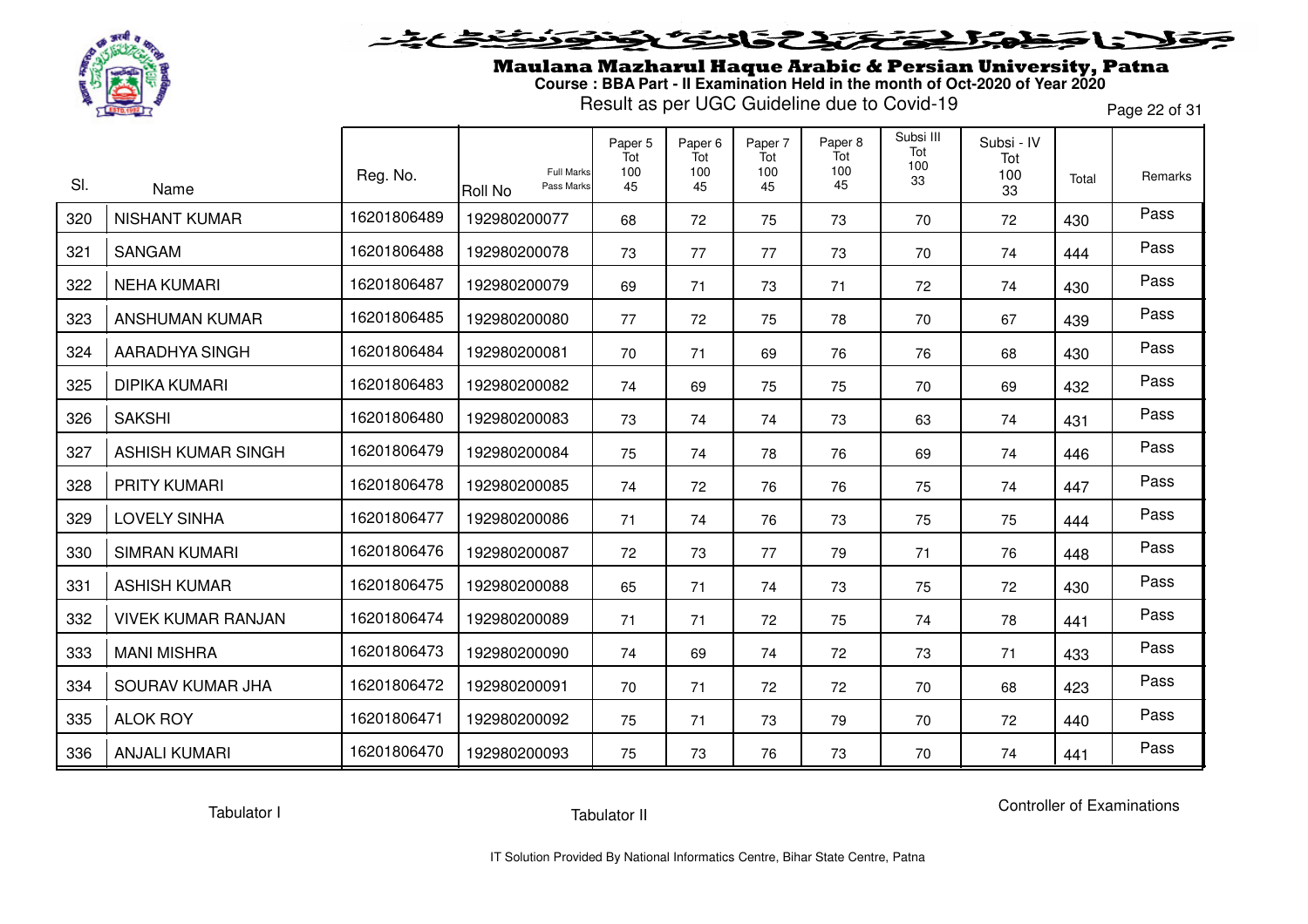

## 5315737 L S T

Maulana Mazharul Haque Arabic & Persian University, Patna **Course : BBA Part - II Examination Held in the month of Oct-2020 of Year 2020**

Result as per UGC Guideline due to Covid-19

Page 23 of 31

| SI. | Name                       | Reg. No.    | <b>Full Marks</b><br>Pass Marks<br><b>Roll No</b> | Paper 5<br>Tot<br>100<br>45 | Paper <sub>6</sub><br>Tot<br>100<br>45 | Paper 7<br>Tot<br>100<br>45 | Paper 8<br>Tot<br>100<br>45 | Subsi III<br>Tot<br>100<br>33 | Subsi - IV<br>Tot<br>100<br>33 | Total | Remarks |
|-----|----------------------------|-------------|---------------------------------------------------|-----------------------------|----------------------------------------|-----------------------------|-----------------------------|-------------------------------|--------------------------------|-------|---------|
| 337 | <b>HEMANT KUMAR MATHUR</b> | 16201806469 | 192980200094                                      | 69                          | 74                                     | 75                          | 71                          | 74                            | 68                             | 431   | Pass    |
| 338 | <b>REZA KHAN</b>           | 16201806468 | 192980200095                                      | 68                          | 69                                     | 76                          | 71                          | 74                            | 70                             | 428   | Pass    |
| 339 | <b>TANU SHREE</b>          | 16201806467 | 192980200096                                      | 70                          | 72                                     | 74                          | 78                          | 66                            | 74                             | 434   | Pass    |
| 340 | <b>AAMIR SIDDIQUIE</b>     | 16201806466 | 192980200097                                      | 69                          | 68                                     | 77                          | 76                          | 72                            | 70                             | 432   | Pass    |
| 341 | SANDHYA KUMARI             | 16201806465 | 192980200098                                      | 75                          | 71                                     | 76                          | 70                          | 70                            | 73                             | 435   | Pass    |
| 342 | <b>ROSHNI</b>              | 16201806464 | 192980200099                                      | 77                          | 75                                     | 74                          | 72                          | 77                            | 72                             | 447   | Pass    |
| 343 | <b>MAHESH KUMAR</b>        | 16201806463 | 192980200100                                      | 72                          | 71                                     | 74                          | 76                          | 70                            | 74                             | 437   | Pass    |
| 344 | ABHISHEK KUMAR SINGH       | 16201804320 | 192980200102                                      | 69                          | 78                                     | 77                          | 74                          | 77                            | 69                             | 444   | Pass    |
| 345 | PRASHANT SHEKHAR           | 16201804319 | 192980200103                                      | 72                          | 74                                     | 77                          | 72                          | 74                            | 72                             | 441   | Pass    |
| 346 | SHEFALIKA KUMARI           | 16201804318 | 192980200104                                      | 68                          | 77                                     | 74                          | 69                          | 71                            | 73                             | 432   | Pass    |
| 347 | <b>RAHUL KUMAR</b>         | 16201804317 | 192980200105                                      | 75                          | 79                                     | 76                          | 78                          | 69                            | 74                             | 451   | Pass    |
| 348 | <b>DIKSHAA SINGH</b>       | 16201804316 | 192980200106                                      | 71                          | 75                                     | 76                          | 75                          | 73                            | 75                             | 445   | Pass    |
| 349 | ABHIDEEP KUMAR GUPTA       | 16201804315 | 192980200107                                      | 67                          | 76                                     | 75                          | 74                          | 70                            | 73                             | 435   | Pass    |
| 350 | SHREYA RAJ                 | 16201804313 | 192980200108                                      | 71                          | 76                                     | 75                          | 74                          | 74                            | 73                             | 443   | Pass    |
| 351 | PRATYUSH KUMAR             | 16201804312 | 192980200109                                      | 62                          | 75                                     | 73                          | 73                          | 70                            | 53                             | 406   | Pass    |
| 352 | <b>SAPNA KUMARI</b>        | 16201804311 | 192980200110                                      | 70                          | 73                                     | 72                          | 71                          | 69                            | 70                             | 425   | Pass    |
| 353 | PRATIK PREYASHY            | 16201804314 | 192980200111                                      | 68                          | 76                                     | 75                          | 77                          | 72                            | 75                             | 443   | Pass    |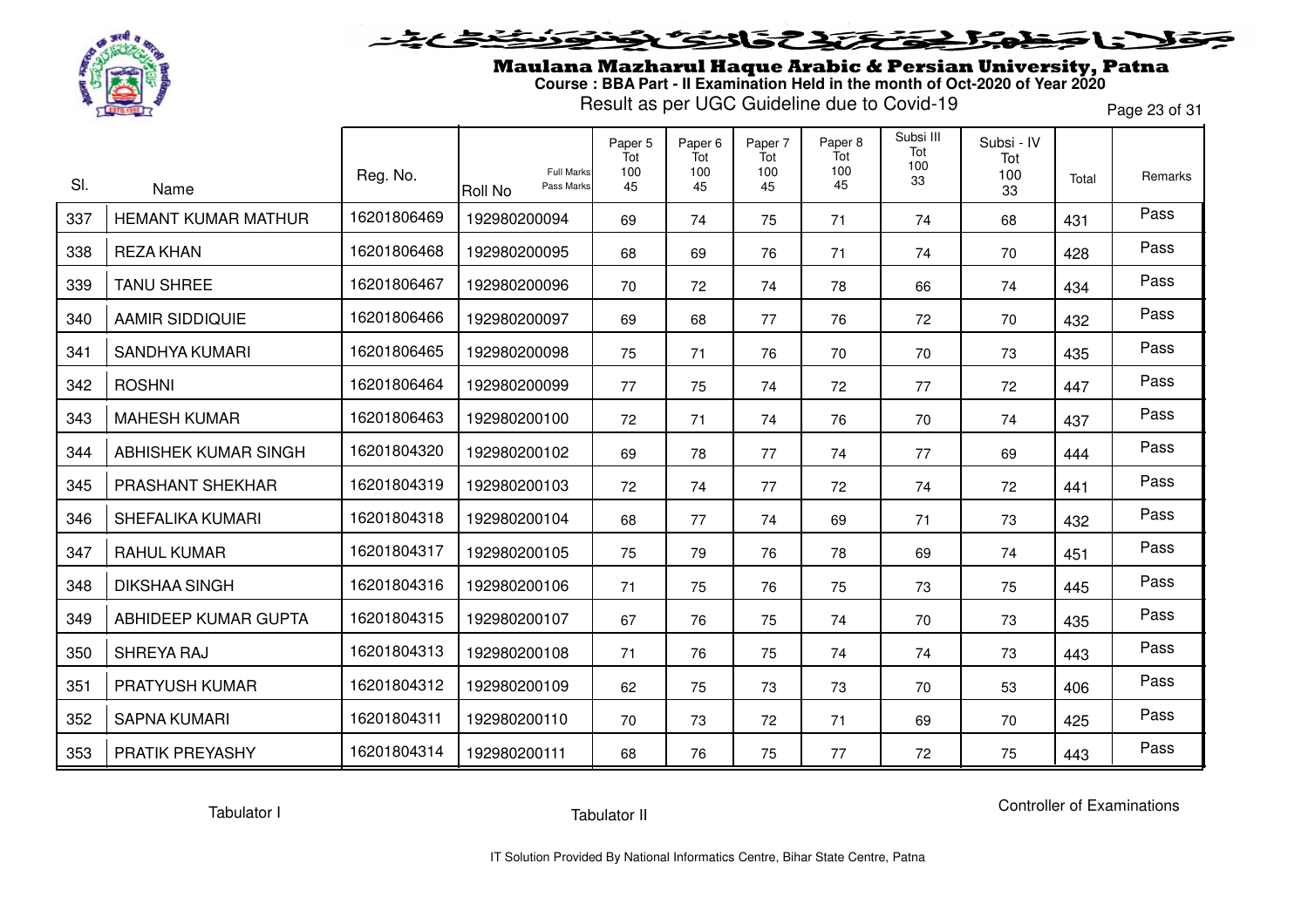

Maulana Mazharul Haque Arabic & Persian University, Patna **Course : BBA Part - II Examination Held in the month of Oct-2020 of Year 2020**

Result as per UGC Guideline due to Covid-19

Page 24 of 31

| SI. | Name                    | Reg. No.    | <b>Full Marks</b><br>Pass Marks<br><b>Roll No</b> | Paper 5<br>Tot<br>100<br>45 | Paper <sub>6</sub><br>Tot<br>100<br>45 | Paper 7<br>Tot<br>100<br>45 | Paper 8<br>Tot<br>100<br>45 | Subsi III<br>Tot<br>100<br>33 | Subsi - IV<br>Tot<br>100<br>33 | Total | Remarks |
|-----|-------------------------|-------------|---------------------------------------------------|-----------------------------|----------------------------------------|-----------------------------|-----------------------------|-------------------------------|--------------------------------|-------|---------|
| 354 | <b>JUHI KUMARI JHA</b>  | 16201806481 | 192980200112                                      | 45                          | 76                                     | 72                          | 73                          | 69                            | 72                             | 407   | Pass    |
|     |                         |             |                                                   |                             |                                        |                             |                             |                               |                                |       |         |
| 355 | <b>SANJEEV KUMAR</b>    | 16201804333 | 193020200001                                      | 63                          | 72                                     | 68                          | 71                          | 76                            | 73                             | 423   | Pass    |
| 356 | ABHIMANU KUMAR SHARMA   | 16201804332 | 193020200002                                      | 70                          | 72                                     | 76                          | 75                          | 72                            | 73                             | 438   | Pass    |
| 357 | <b>VIKASH KUMAR</b>     | 16201804331 | 193020200003                                      | 64                          | 69                                     | 72                          | 70                          | 68                            | 64                             | 407   | Pass    |
| 358 | <b>ROHIT SHAW</b>       | 16201804330 | 193020200004                                      | 69                          | 72                                     | 75                          | 70                          | 71                            | 68                             | 425   | Pass    |
| 359 | <b>FAISHA IMAM</b>      | 16201804329 | 193020200005                                      | 64                          | 66                                     | 66                          | 67                          | 73                            | 71                             | 407   | Pass    |
| 360 | <b>INJAMAMUL HAQE</b>   | 16201804328 | 193020200006                                      | 64                          | 64                                     | 67                          | 62                          | 70                            | 71                             | 398   | Pass    |
| 361 | <b>MARIYA PARWEEN</b>   | 16201804325 | 193020200009                                      | 67                          | 68                                     | 69                          | 73                          | 74                            | 70                             | 421   | Pass    |
| 362 | SURESH KUMAR PANDEY     | 16201804324 | 193020200010                                      | 53                          | 68                                     | 67                          | 63                          | 61                            | 65                             | 377   | Pass    |
| 363 | <b>AALOK KUMAR AMAN</b> | 16201804323 | 193020200011                                      | 73                          | 72                                     | 74                          | 70                          | 65                            | 66                             | 420   | Pass    |
| 364 | <b>NASIYA PARWEEN</b>   | 16201804322 | 193020200012                                      | 68                          | 71                                     | 71                          | 75                          | 70                            | 69                             | 424   | Pass    |
| 365 | <b>ANU KUMARI</b>       | 16201804321 | 193020200013                                      | 71                          | 71                                     | 70                          | 78                          | 68                            | 65                             | 423   | Pass    |
|     |                         |             |                                                   |                             |                                        |                             |                             |                               |                                |       |         |
| 366 | <b>ABHIJEET RANJAN</b>  | 16201705337 | 183030200041                                      | 51                          | 67                                     | 73                          | 65                          | 72                            | 63                             | 391   | Pass    |
| 367 | <b>ABHISHEK RAJ</b>     | 16201806661 | 193030200076                                      | 68                          | 70                                     | 66                          | 62                          | 73                            | 62                             | 401   | Pass    |
| 368 | <b>SANJEEV RANJAN</b>   | 16201805527 | 193030200078                                      | 72                          | 72                                     | 76                          | 78                          | 74                            | 73                             | 445   | Pass    |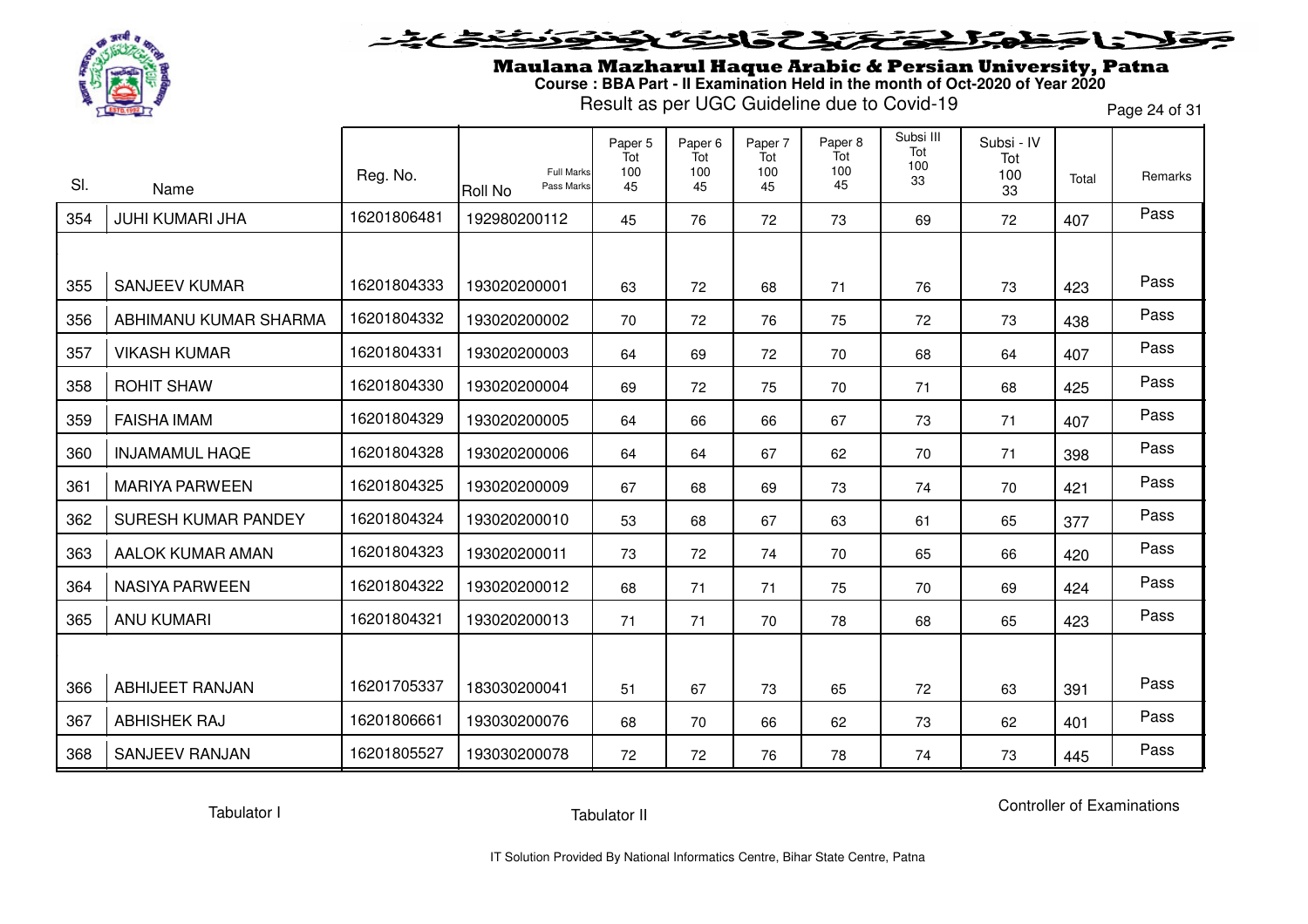

### **SENSEAT**  $\blacktriangleright$ l = "

Maulana Mazharul Haque Arabic & Persian University, Patna **Course : BBA Part - II Examination Held in the month of Oct-2020 of Year 2020**

Result as per UGC Guideline due to Covid-19

Page 25 of 31

| SI. | Name                  | Reg. No.    | <b>Full Marks</b><br>Pass Marks<br>Roll No | Paper 5<br>Tot<br>100<br>45 | Paper <sub>6</sub><br>Tot<br>100<br>45 | Paper 7<br>Tot<br>100<br>45 | Paper 8<br>Tot<br>100<br>45 | Subsi III<br>Tot<br>100<br>33 | Subsi - IV<br>Tot<br>100<br>33 | Total | Remarks |
|-----|-----------------------|-------------|--------------------------------------------|-----------------------------|----------------------------------------|-----------------------------|-----------------------------|-------------------------------|--------------------------------|-------|---------|
| 369 | MD JAMID ANWAR        | 16201805526 | 193030200079                               | 71                          | 76                                     | 76                          | 77                          | 76                            | 60                             | 436   | Pass    |
| 370 | ANKIT KUMAR PANDEY    | 16201805525 | 193030200080                               | 66                          | 76                                     | 76                          | 77                          | 72                            | 70                             | 437   | Pass    |
| 371 | <b>RAVI RAJ</b>       | 16201805524 | 193030200081                               | 68                          | 76                                     | 72                          | 74                          | 69                            | 70                             | 429   | Pass    |
| 372 | PAWAN KUMAR           | 16201805523 | 193030200082                               | 72                          | 70                                     | 71                          | 67                          | 75                            | 59                             | 414   | Pass    |
| 373 | <b>ADITI PRIYA</b>    | 16201805522 | 193030200083                               | 77                          | 74                                     | 73                          | 70                          | 71                            | 68                             | 433   | Pass    |
| 374 | <b>ASHWINI PRIYA</b>  | 16201805521 | 193030200084                               | 75                          | 73                                     | 74                          | 76                          | 70                            | 69                             | 437   | Pass    |
| 375 | <b>SHUBHAM KUMAR</b>  | 16201805520 | 193030200085                               | 64                          | 76                                     | 76                          | 65                          | 60                            | 71                             | 412   | Pass    |
| 376 | AAKANKSHA RAJ         | 16201805519 | 193030200086                               | 76                          | 77                                     | 75                          | 77                          | 74                            | 70                             | 449   | Pass    |
| 377 | <b>MALAIKA BAJAJ</b>  | 16201804377 | 193030200087                               | 73                          | 76                                     | 75                          | 75                          | 75                            | 73                             | 447   | Pass    |
| 378 | SHOBHIT RAJ           | 16201804376 | 193030200088                               | 70                          | 73                                     | 76                          | 77                          | 74                            | 73                             | 443   | Pass    |
| 379 | RAHUL KUMAR SINGH     | 16201804375 | 193030200089                               | 61                          | 69                                     | 68                          | 73                          | 71                            | 62                             | 404   | Pass    |
| 380 | <b>SHASHANK RAJ</b>   | 16201804374 | 193030200090                               | 65                          | 77                                     | 64                          | 73                          | 71                            | 65                             | 415   | Pass    |
| 381 | <b>PUJA KUMARI</b>    | 16201804373 | 193030200091                               | 72                          | 78                                     | 76                          | 76                          | 69                            | 70                             | 441   | Pass    |
| 382 | PRABHAT KUMAR         | 16201804372 | 193030200092                               | 69                          | 77                                     | 76                          | 74                          | 65                            | 71                             | 432   | Pass    |
| 383 | <b>SUPRIYA KUMARI</b> | 16201804371 | 193030200093                               | 72                          | 80                                     | 74                          | 71                          | 59                            | 70                             | 426   | Pass    |
| 384 | ANSHU KUMAR SINHA     | 16201804370 | 193030200094                               | 68                          | 77                                     | 75                          | 72                          | 77                            | 71                             | 440   | Pass    |
| 385 | <b>SONALI PRIYA</b>   | 16201804369 | 193030200095                               | 66                          | 76                                     | 75                          | 75                          | 71                            | 68                             | 431   | Pass    |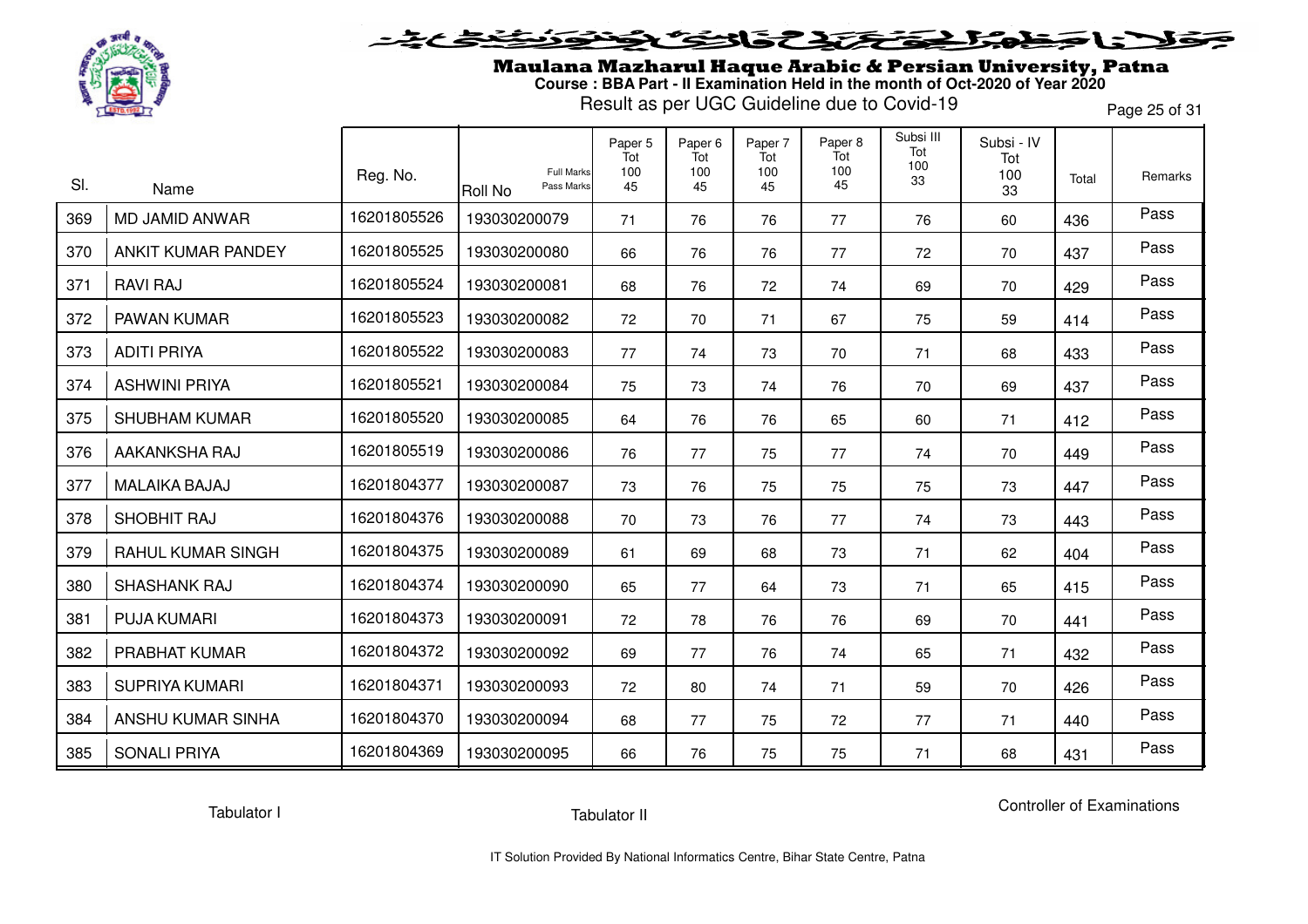

## 5315737 LE E

Maulana Mazharul Haque Arabic & Persian University, Patna **Course : BBA Part - II Examination Held in the month of Oct-2020 of Year 2020**

Result as per UGC Guideline due to Covid-19

Page 26 of 31

| SI. | Name                    | Reg. No.    | <b>Full Marks</b><br>Pass Marks<br>Roll No | Paper 5<br>Tot<br>100<br>45 | Paper 6<br>Tot<br>100<br>45 | Paper 7<br>Tot<br>100<br>45 | Paper 8<br>Tot<br>100<br>45 | Subsi III<br>Tot<br>100<br>33 | Subsi - IV<br>Tot<br>100<br>33 | Total | Remarks |
|-----|-------------------------|-------------|--------------------------------------------|-----------------------------|-----------------------------|-----------------------------|-----------------------------|-------------------------------|--------------------------------|-------|---------|
| 386 | <b>RIYA</b>             | 16201804368 | 193030200096                               | 71                          | 74                          | 78                          | 69                          | 71                            | 74                             | 437   | Pass    |
| 387 | <b>PRERNA</b>           | 16201804367 | 193030200097                               | 74                          | 76                          | 73                          | 74                          | 74                            | 73                             | 444   | Pass    |
| 388 | <b>NAYAB SAMER</b>      | 16201804366 | 193030200098                               | 66                          | 79                          | 76                          | 77                          | 70                            | 69                             | 437   | Pass    |
| 389 | <b>URVASHI PANDEY</b>   | 16201804365 | 193030200099                               | 75                          | 73                          | 74                          | 75                          | 74                            | 71                             | 442   | Pass    |
| 390 | <b>RAVI SHANKAR</b>     | 16201804364 | 193030200100                               | 73                          | 73                          | 76                          | 73                          | 73                            | 70                             | 438   | Pass    |
| 391 | <b>KRITI SINGH</b>      | 16201804363 | 193030200101                               | 73                          | 72                          | 75                          | 74                          | 74                            | 70                             | 438   | Pass    |
| 392 | <b>SRIJAN SHANDILYA</b> | 16201804362 | 193030200102                               | 75                          | 79                          | 75                          | 76                          | 69                            | 73                             | 447   | Pass    |
| 393 | S MD AZMAT TAHSIN       | 16201804361 | 193030200103                               | 70                          | 72                          | 80                          | 76                          | 70                            | 74                             | 442   | Pass    |
| 394 | <b>SHRUTI KUMARI</b>    | 16201804360 | 193030200104                               | 70                          | 78                          | 74                          | 69                          | 70                            | 74                             | 435   | Pass    |
| 395 | <b>SHABIH FATMA</b>     | 16201804359 | 193030200105                               | 75                          | 78                          | 76                          | 74                          | 76                            | 72                             | 451   | Pass    |
| 396 | POOJA KUMARI            | 16201804358 | 193030200106                               | 70                          | 78                          | 70                          | 75                          | 72                            | 72                             | 437   | Pass    |
| 397 | <b>ADITYA RANJAN</b>    | 16201804357 | 193030200107                               | 67                          | 71                          | 72                          | 73                          | 73                            | 71                             | 427   | Pass    |
| 398 | <b>MD SANAULLLAH</b>    | 16201804356 | 193030200108                               | 68                          | 74                          | 77                          | 72                          | 75                            | 75                             | 441   | Pass    |
| 399 | <b>SHASHWAT</b>         | 16201804355 | 193030200109                               | 73                          | 73                          | 75                          | 72                          | 74                            | 59                             | 426   | Pass    |
| 400 | <b>AAYUSHI</b>          | 16201804354 | 193030200110                               | 71                          | 77                          | 73                          | 74                          | 71                            | 74                             | 440   | Pass    |
| 401 | RANJAN KUMAR SHARMA     | 16201804353 | 193030200111                               | 68                          | 77                          | 76                          | 73                          | 72                            | 73                             | 439   | Pass    |
| 402 | <b>RAJ ARYAN</b>        | 16201804352 | 193030200112                               | 72                          | 74                          | 75                          | 77                          | 71                            | 72                             | 441   | Pass    |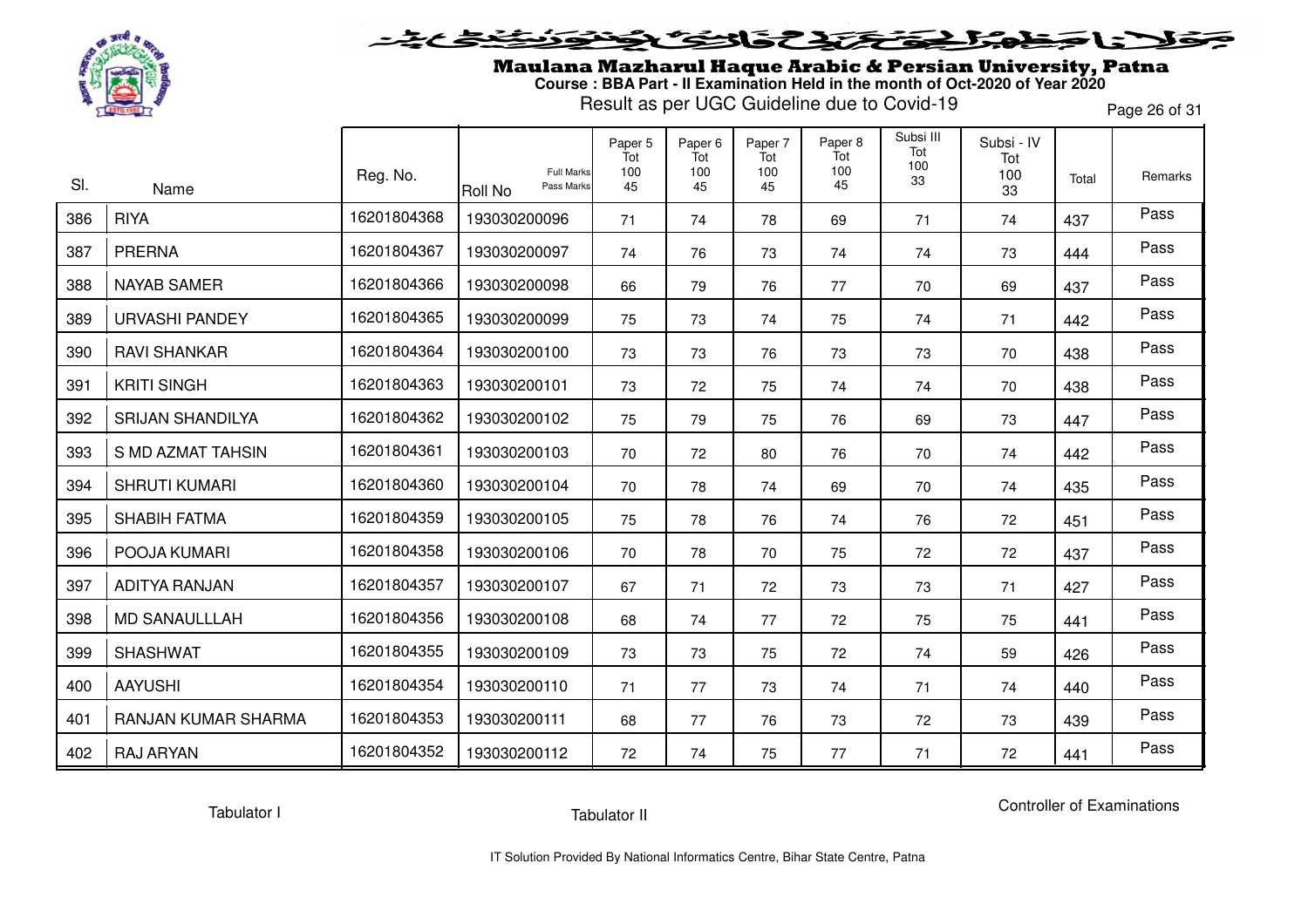

## 5315237 いこ こ

Maulana Mazharul Haque Arabic & Persian University, Patna **Course : BBA Part - II Examination Held in the month of Oct-2020 of Year 2020**

Result as per UGC Guideline due to Covid-19

Page 27 of 31

| SI. |                              | Reg. No.    | <b>Full Marks</b><br>Pass Marks | Paper 5<br>Tot<br>100<br>45 | Paper <sub>6</sub><br>Tot<br>100 | Paper 7<br>Tot<br>100 | Paper 8<br>Tot<br>100<br>45 | Subsi III<br>Tot<br>100<br>33 | Subsi - IV<br>Tot<br>100 | Total | Remarks |
|-----|------------------------------|-------------|---------------------------------|-----------------------------|----------------------------------|-----------------------|-----------------------------|-------------------------------|--------------------------|-------|---------|
| 403 | Name<br><b>AKANSHA SINHA</b> | 16201804351 | Roll No<br>193030200113         |                             | 45                               | 45                    |                             |                               | 33                       |       | Pass    |
|     |                              |             |                                 | 73                          | 78                               | 77                    | 75                          | 73                            | 70                       | 446   |         |
| 404 | SHASHI KANT KUMAR RAY        | 16201804350 | 193030200114                    | 63                          | 73                               | 73                    | 73                          | 67                            | 67                       | 416   | Pass    |
| 405 | <b>ARPIT SRIVASTAVA</b>      | 16201804349 | 193030200115                    | 73                          | 71                               | 75                    | 73                          | 72                            | 71                       | 435   | Pass    |
| 406 | <b>SHRISTI RAJ</b>           | 16201804348 | 193030200116                    | 74                          | 77                               | 77                    | 78                          | 69                            | 72                       | 447   | Pass    |
| 407 | <b>RAVI KUMAR</b>            | 16201804347 | 193030200117                    | 72                          | 71                               | 77                    | 76                          | 66                            | 74                       | 436   | Pass    |
| 408 | <b>RAJ KUMAR</b>             | 16201804346 | 193030200118                    | 68                          | 71                               | 74                    | 73                          | 75                            | 70                       | 431   | Pass    |
| 409 | <b>SUBANSU KUMAR SINGH</b>   | 16201804345 | 193030200119                    | 68                          | 74                               | 78                    | 74                          | 72                            | 71                       | 437   | Pass    |
| 410 | <b>RAHUL RAJ</b>             | 16201804344 | 193030200120                    | 72                          | 72                               | 73                    | 74                          | 75                            | 73                       | 439   | Pass    |
| 411 | <b>ATUL KUMAR MISHRA</b>     | 16201804343 | 193030200121                    | 71                          | 75                               | 76                    | 71                          | 72                            | 75                       | 440   | Pass    |
| 412 | <b>RAUSHAN KUMAR</b>         | 16201804342 | 193030200122                    | 72                          | 76                               | 76                    | 72                          | 73                            | 71                       | 440   | Pass    |
| 413 | SYED MOBASHIR HASSAN         | 16201804341 | 193030200123                    | 72                          | 71                               | 73                    | 76                          | 71                            | 69                       | 432   | Pass    |
| 414 | PRATIKSHA KUMARI             | 16201804340 | 193030200124                    | 73                          | 75                               | 77                    | 74                          | 76                            | 73                       | 448   | Pass    |
| 415 | <b>MUKUL ARYAN</b>           | 16201804339 | 193030200125                    | 72                          | 76                               | 77                    | 76                          | 72                            | 73                       | 446   | Pass    |
| 416 | AMAN KUMAR SINGH             | 16201804338 | 193030200126                    | 73                          | 71                               | 76                    | 71                          | 70                            | 64                       | 425   | Pass    |
| 417 | PRASHANT RANJAN              | 16201804337 | 193030200127                    | 70                          | 75                               | 78                    | 75                          | 75                            | 73                       | 446   | Pass    |
| 418 | <b>HARSH RAJ</b>             | 16201804336 | 193030200128                    | 70                          | 77                               | 76                    | 70                          | 72                            | 73                       | 438   | Pass    |
| 419 | <b>SAHIL RAJ</b>             | 16201804335 | 193030200129                    | 65                          | 76                               | 77                    | 73                          | 64                            | 70                       | 425   | Pass    |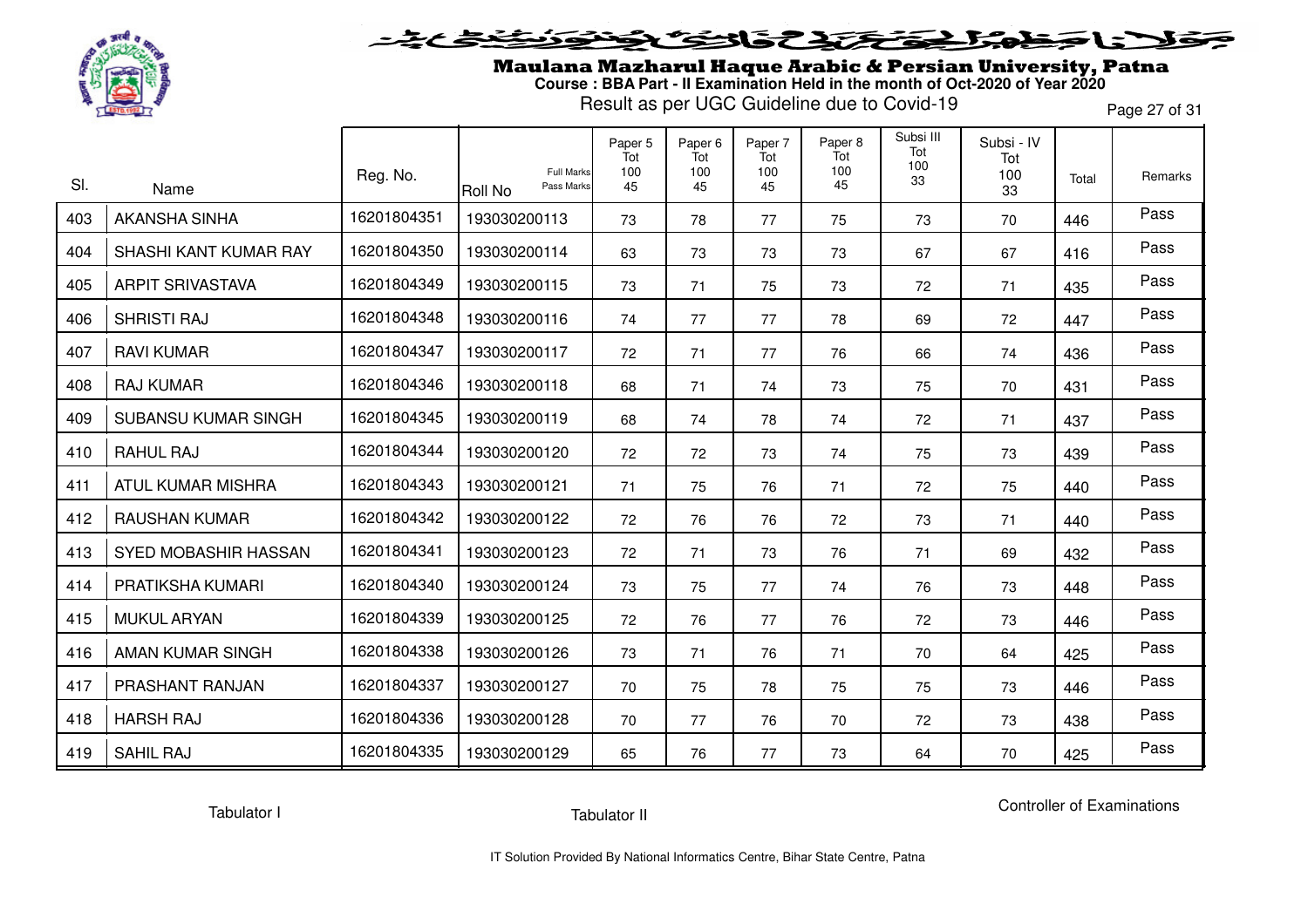

#### **SENSTRES** LS - $\blacktriangleright$

Maulana Mazharul Haque Arabic & Persian University, Patna **Course : BBA Part - II Examination Held in the month of Oct-2020 of Year 2020**

Result as per UGC Guideline due to Covid-19

Page 28 of 31

|     |                            | Reg. No.    | <b>Full Marks</b>     | Paper 5<br>Tot<br>100 | Paper <sub>6</sub><br>Tot<br>100 | Paper 7<br>Tot<br>100 | Paper 8<br>Tot<br>100 | Subsi III<br>Tot<br>100<br>33 | Subsi - IV<br>Tot<br>100 | Total | Remarks |
|-----|----------------------------|-------------|-----------------------|-----------------------|----------------------------------|-----------------------|-----------------------|-------------------------------|--------------------------|-------|---------|
| SI. | Name                       |             | Pass Marks<br>Roll No | 45                    | 45                               | 45                    | 45                    |                               | 33                       |       |         |
| 420 | <b>SHIWANI SINGH</b>       | 16201804334 | 193030200130          | 69                    | 79                               | 76                    | 74                    | 69                            | 73                       | 440   | Pass    |
|     |                            |             |                       |                       |                                  |                       |                       |                               |                          |       |         |
| 421 | <b>SOHAIL ALAM</b>         | 16201807076 | 193050200049          | 66                    | 67                               | 68                    | 68                    | 75                            | 68                       | 412   | Pass    |
|     |                            |             |                       |                       |                                  |                       |                       |                               |                          |       |         |
| 422 | <b>ANUJ KUMAR</b>          | 16201804379 | 193110200001          | 63                    | 73                               | 74                    | 74                    | 73                            | 73                       | 430   | Pass    |
|     |                            |             |                       |                       |                                  |                       |                       |                               |                          |       |         |
| 423 | <b>RESHMA KHATOON</b>      | 16201804381 | 193240200001          | 66                    | 63                               | 68                    | 75                    | 73                            | 67                       | 412   | Pass    |
| 424 | <b>AKANKSHA PRIYA</b>      | 16201804380 | 193240200002          | 66                    | 67                               | 70                    | 78                    | 64                            | 68                       | 413   | Pass    |
|     |                            |             |                       |                       |                                  |                       |                       |                               |                          |       |         |
| 425 | <b>VIKASH KUMAR</b>        | 16201804405 | 193250200011          | 62                    | 66                               | 68                    | 70                    | 71                            | 70                       | 407   | Pass    |
| 426 | <b>RISHI KUMAR SHARMA</b>  | 16201804404 | 193250200012          | 69                    | 68                               | 67                    | 78                    | 71                            | 70                       | 423   | Pass    |
| 427 | <b>ANJU KUMARI</b>         | 16201804403 | 193250200013          | 50                    | 53                               | 63                    | 60                    | 71                            | 53                       | 350   | Pass    |
| 428 | <b>SHAUKAT ALI</b>         | 16201804400 | 193250200016          | 62                    | 62                               | 65                    | 72                    | 74                            | 60                       | 395   | Pass    |
| 429 | <b>JYOTI KUMARI</b>        | 16201804399 | 193250200017          | 46                    | 64                               | 62                    | 68                    | 70                            | 65                       | 375   | Pass    |
| 430 | <b>ROHIT KUMAR</b>         | 16201804398 | 193250200018          | 50                    | 62                               | 66                    | 70                    | 63                            | 61                       | 372   | Pass    |
| 431 | SOBHA KUMARI BHAGAT        | 16201804396 | 193250200020          | 63                    | 65                               | 62                    | 74                    | 62                            | 68                       | 394   | Pass    |
| 432 | <b>MANJEET KUMAR SINGH</b> | 16201804395 | 193250200021          | 68                    | 69                               | 66                    | 76                    | 55                            | 70                       | 404   | Pass    |

Tabulator I

Tabulator II

Controller of Examinations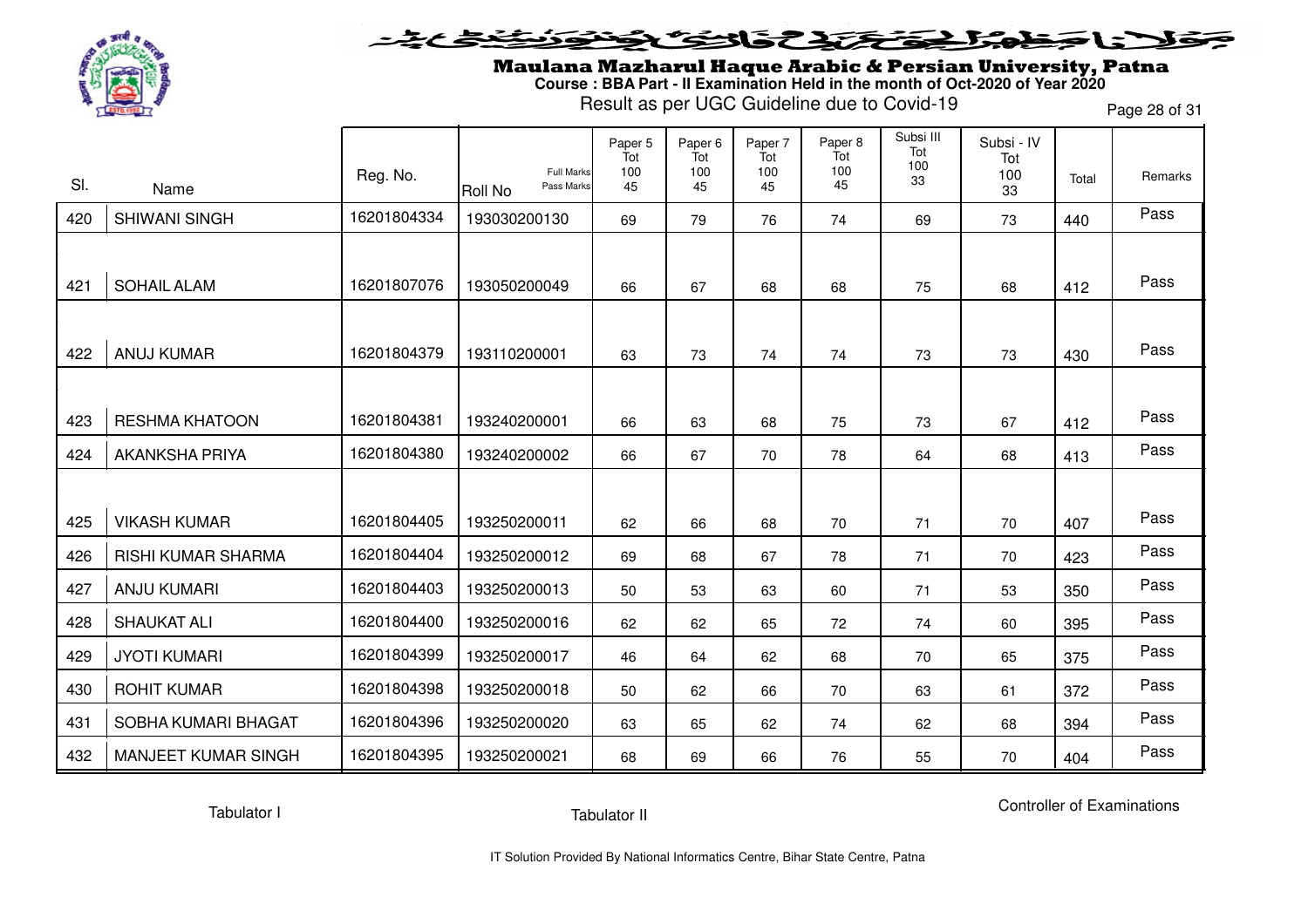

## 5315737 LE E

Maulana Mazharul Haque Arabic & Persian University, Patna **Course : BBA Part - II Examination Held in the month of Oct-2020 of Year 2020**

Result as per UGC Guideline due to Covid-19

Page 29 of 31

|     |                            |             |                                                   | Paper 5<br>Tot | Paper <sub>6</sub><br>Tot | Paper 7<br>Tot | Paper 8<br>Tot<br>100 | Subsi III<br>Tot<br>100 | Subsi - IV<br>Tot |       |         |
|-----|----------------------------|-------------|---------------------------------------------------|----------------|---------------------------|----------------|-----------------------|-------------------------|-------------------|-------|---------|
| SI. | Name                       | Reg. No.    | <b>Full Marks</b><br>Pass Marks<br><b>Roll No</b> | 100<br>45      | 100<br>45                 | 100<br>45      | 45                    | 33                      | 100<br>33         | Total | Remarks |
| 433 | <b>RISHABH KUMAR SINGH</b> | 16201804394 | 193250200022                                      | 67             | 67                        | 68             | 79                    | 64                      | 71                | 416   | Pass    |
| 434 | SHIBOO KUMAR SINGH         | 16201804393 | 193250200023                                      | 68             | 67                        | 69             | 77                    | 61                      | 70                | 412   | Pass    |
| 435 | <b>MANTU KUMAR BIN</b>     | 16201804392 | 193250200024                                      | 63             | 71                        | 68             | 78                    | 71                      | 75                | 426   | Pass    |
| 436 | RAJAN KUMAR YADAV          | 16201804391 | 193250200025                                      | 64             | 67                        | 63             | 74                    | 72                      | 71                | 411   | Pass    |
| 437 | <b>ANKIT KUMAR GUPTA</b>   | 16201804390 | 193250200026                                      | 68             | 67                        | 61             | 74                    | 70                      | 72                | 412   | Pass    |
| 438 | <b>CHANDAN KUMAR SAH</b>   | 16201804389 | 193250200027                                      | 68             | 69                        | 69             | 79                    | 75                      | 75                | 435   | Pass    |
| 439 | AKASH KUMAR YADAV          | 16201804388 | 193250200028                                      | 65             | 71                        | 66             | 75                    | 70                      | 68                | 415   | Pass    |
| 440 | NITESH KUMAR GUPTA         | 16201804387 | 193250200029                                      | 65             | 67                        | 68             | 75                    | 72                      | 66                | 413   | Pass    |
| 441 | <b>NIHAL KUMAR GUPTA</b>   | 16201804386 | 193250200030                                      | 66             | 66                        | 66             | 78                    | 75                      | 70                | 421   | Pass    |
| 442 | <b>MUKESH THAKUR</b>       | 16201804385 | 193250200031                                      | 63             | 65                        | 64             | 75                    | 69                      | 69                | 405   | Pass    |
| 443 | SUBASH KUMAR YADAV         | 16201804384 | 193250200032                                      | 50             | 67                        | 67             | 72                    | 68                      | 61                | 385   | Pass    |
| 444 | RAKESH KUMAR PATEL         | 16201804382 | 193250200034                                      | 61             | 64                        | 64             | 71                    | 68                      | 66                | 394   | Pass    |
|     |                            |             |                                                   |                |                           |                |                       |                         |                   |       |         |
| 445 | <b>PRERNA</b>              | 16201806497 | 193320200001                                      | 64             | 71                        | 71             | 73                    | 73                      | 71                | 423   | Pass    |
|     |                            |             |                                                   |                |                           |                |                       |                         |                   |       |         |
| 446 | <b>PRINCE KUMAR</b>        | 16201804408 | 193340200001                                      | 69             | 71                        | 70             | 70                    | 68                      | 73                | 421   | Pass    |
| 447 | <b>MD RASHID ANSARI</b>    | 16201804407 | 193340200002                                      | 68             | 67                        | 70             | 69                    | 68                      | 71                | 413   | Pass    |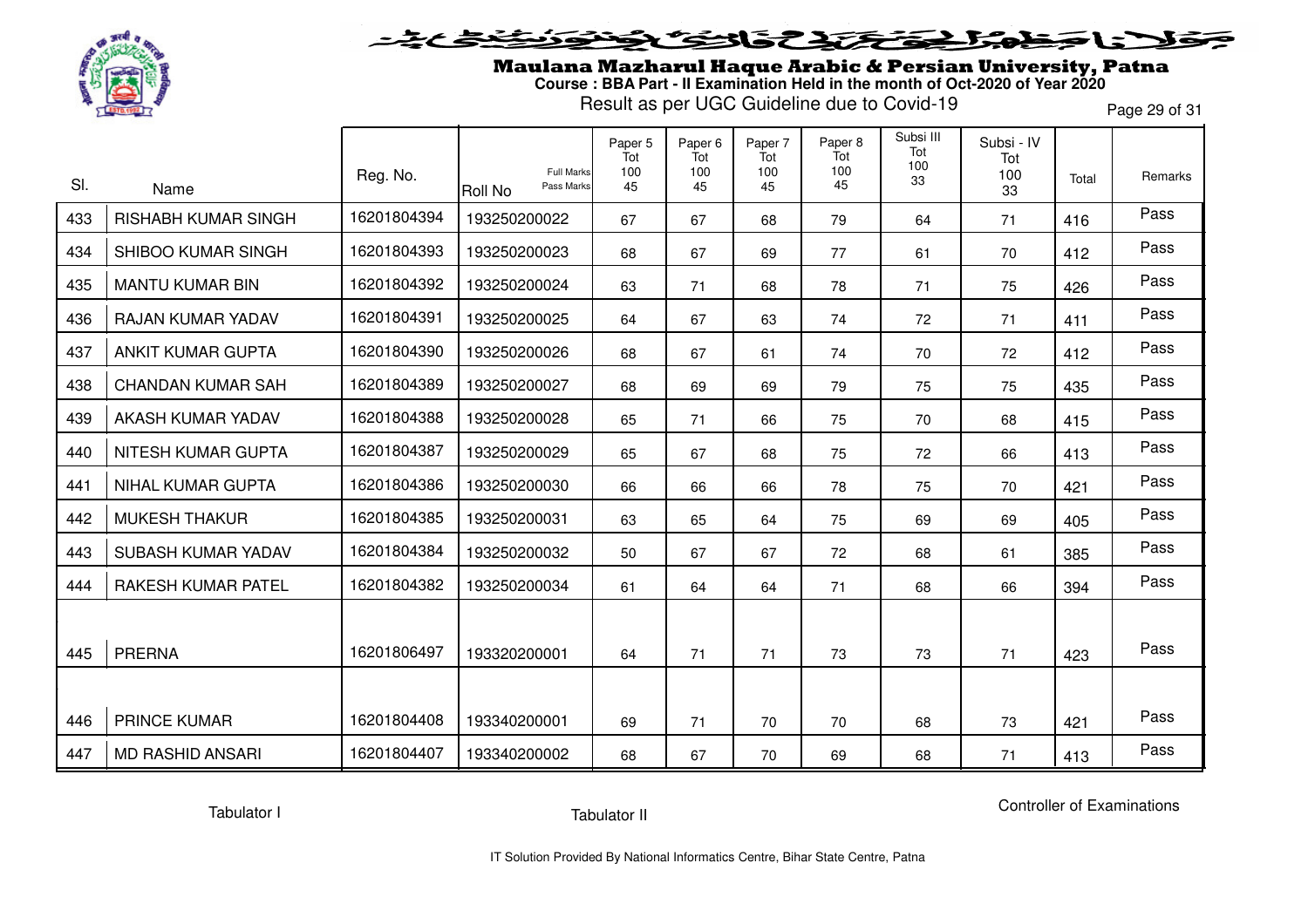

#### **SENSCAP** l = T  $\rightarrow$

Maulana Mazharul Haque Arabic & Persian University, Patna **Course : BBA Part - II Examination Held in the month of Oct-2020 of Year 2020**

Result as per UGC Guideline due to Covid-19

Page 30 of 31

|     |                         | Reg. No.    | Full Marks                   | Paper 5<br>Tot<br>100 | Paper 6<br>Tot<br>100 | Paper 7<br>Tot<br>100 | Paper 8<br>Tot<br>100 | Subsi III<br>Tot<br>100<br>33 | Subsi - IV<br>Tot<br>100 | Total | Remarks |
|-----|-------------------------|-------------|------------------------------|-----------------------|-----------------------|-----------------------|-----------------------|-------------------------------|--------------------------|-------|---------|
| SI. | Name                    |             | Pass Marks<br><b>Roll No</b> | 45                    | 45                    | 45                    | 45                    |                               | 33                       |       |         |
| 448 | KITABUDDIN ANSARI       | 16201804409 | 193360200001                 | 62                    | 66                    | 66                    | 70                    | 69                            | 71                       | 404   | Pass    |
| 449 | <b>NISHA KUMARI</b>     | 16201804410 | 193360200031                 | 66                    | 66                    | 67                    | 76                    | 67                            | 71                       | 413   | Pass    |
| 450 | <b>FIROZ AHMAD</b>      | 16201706717 | 193360200032                 | 64                    | 68                    | 68                    | 71                    | 67                            | 71                       | 409   | Pass    |
| 451 | <b>FARIYAD ALAM</b>     | 16201804414 | 193360200052                 | 66                    | 66                    | 67                    | 76                    | 70                            | 71                       | 416   | Pass    |
| 452 | <b>NEHA KUMARI</b>      | 16201804413 | 193360200053                 | 63                    | 68                    | 70                    | 70                    | 71                            | 70                       | 412   | Pass    |
| 453 | <b>SACHIN KUMAR</b>     | 16201804412 | 193360200054                 | 46                    | 65                    | 71                    | 70                    | 68                            | 67                       | 387   | Pass    |
|     |                         |             |                              |                       |                       |                       |                       |                               |                          |       |         |
| 454 | KALYANESHWAR ANAND      | 16201805895 | 193430200001                 | 70                    | 73                    | 69                    | 73                    | 75                            | 76                       | 436   | Pass    |
| 455 | <b>SIDDHANT SAHIL</b>   | 16201807240 | 193430200002                 | 69                    | 71                    | 76                    | 75                    | 68                            | 79                       | 438   | Pass    |
|     |                         |             |                              |                       |                       |                       |                       |                               |                          |       |         |
| 456 | PRIYANSHU PODDAR        | 16201805898 | 193440200001                 | 66                    | 72                    | 77                    | 72                    | 70                            | 76                       | 433   | Pass    |
| 457 | <b>ANUSHKA PANDEY</b>   | 16201805897 | 193440200002                 | 72                    | 76                    | 77                    | 76                    | 73                            | 80                       | 454   | Pass    |
| 458 | <b>RISHAV KUMAR SAH</b> | 16201805896 | 193440200003                 | 72                    | 71                    | 77                    | 68                    | 73                            | 78                       | 439   | Pass    |
|     |                         |             |                              |                       |                       |                       |                       |                               |                          |       |         |
| 459 | <b>ABHISHEK KUMAR</b>   | 16201804418 | 193500200001                 | 65                    | 69                    | 78                    | 70                    | 73                            | 75                       | 430   | Pass    |
| 460 | <b>RUBY KUMARI</b>      | 16201804416 | 193500200003                 | 62                    | 70                    | 69                    | 73                    | 76                            | 75                       | 425   | Pass    |

Tabulator I

Tabulator II

Controller of Examinations